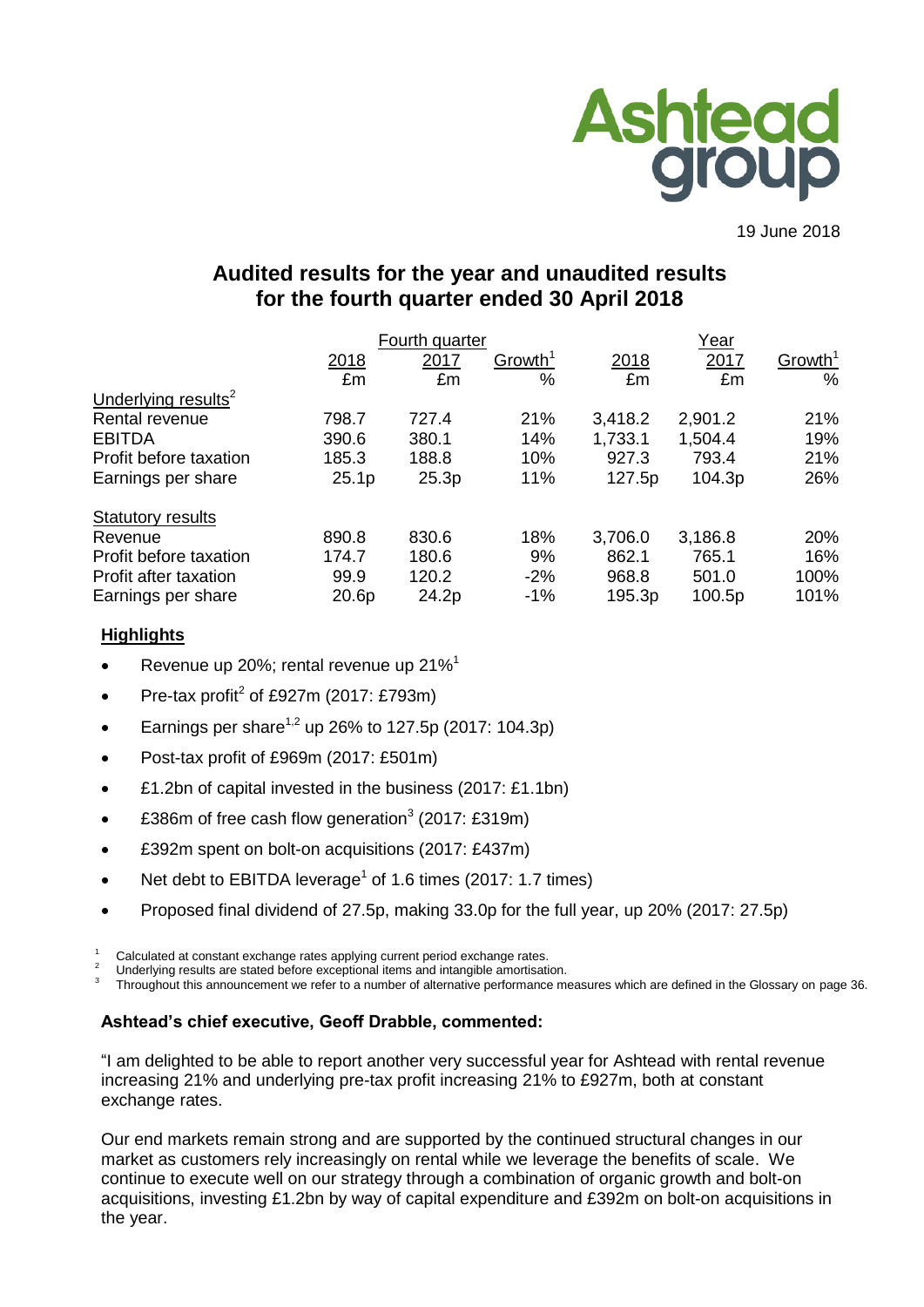Our strong margins and lower replacement capital expenditure are delivering good earnings growth and significant free cash flow generation. This provides us with significant operational and financial flexibility, enabling us to invest in the long-term structural growth opportunity and enhance returns to shareholders while maintaining leverage within our target range of 1.5 to 2.0 times net debt to EBITDA. We have spent £200m under the share buyback programme announced in December.

All our divisions continue to perform well in supportive end markets. Looking forward, we anticipate a similar level of capital expenditure in 2018/19 consistent with our strategic plan. So, with all divisions performing well and a strong balance sheet to support our plans, the Board continues to look to the medium term with confidence."

#### Contacts:

| Geoff Drabble                            | Chief executive                |                      |
|------------------------------------------|--------------------------------|----------------------|
| <b>Michael Pratt</b>                     | Finance director               | +44 (0)20 7726 9700  |
| Will Shaw                                | Director of Investor Relations |                      |
| <b>Becky Mitchell</b><br>James McFarlane | Maitland<br>Maitland           | +44 (0) 20 7379 5151 |

Geoff Drabble and Michael Pratt will hold a meeting for equity analysts to discuss the results and outlook at 9am on Tuesday, 19 June 2018. The meeting will be webcast live via the Company's website at [www.ashtead-group.com](http://www.ashtead-group.com/) and a replay will also be available via the website from shortly after the meeting concludes. A copy of this announcement and the slide presentation used for the meeting will also be available for download on the Company's website. The usual conference call for bondholders will begin at 3.30pm (10.30am EST).

Analysts and bondholders have already been invited to participate in the analyst meeting and conference call for bondholders but any eligible person not having received dial-in details should contact the Company's PR advisers, Maitland (Audrey Da Costa) at +44 (0)20 7379 5151.

#### *Forward looking statements*

*This announcement contains forward looking statements. These have been made by the directors in good faith using information available up to the date on which they approved this report. The directors can give no assurance that these expectations will prove to be correct. Due to the inherent uncertainties, including both business and economic risk*  factors underlying such forward looking statements, actual results may differ materially from those expressed or implied *by these forward looking statements. Except as required by law or regulation, the directors undertake no obligation to update any forward looking statements whether as a result of new information, future events or otherwise.*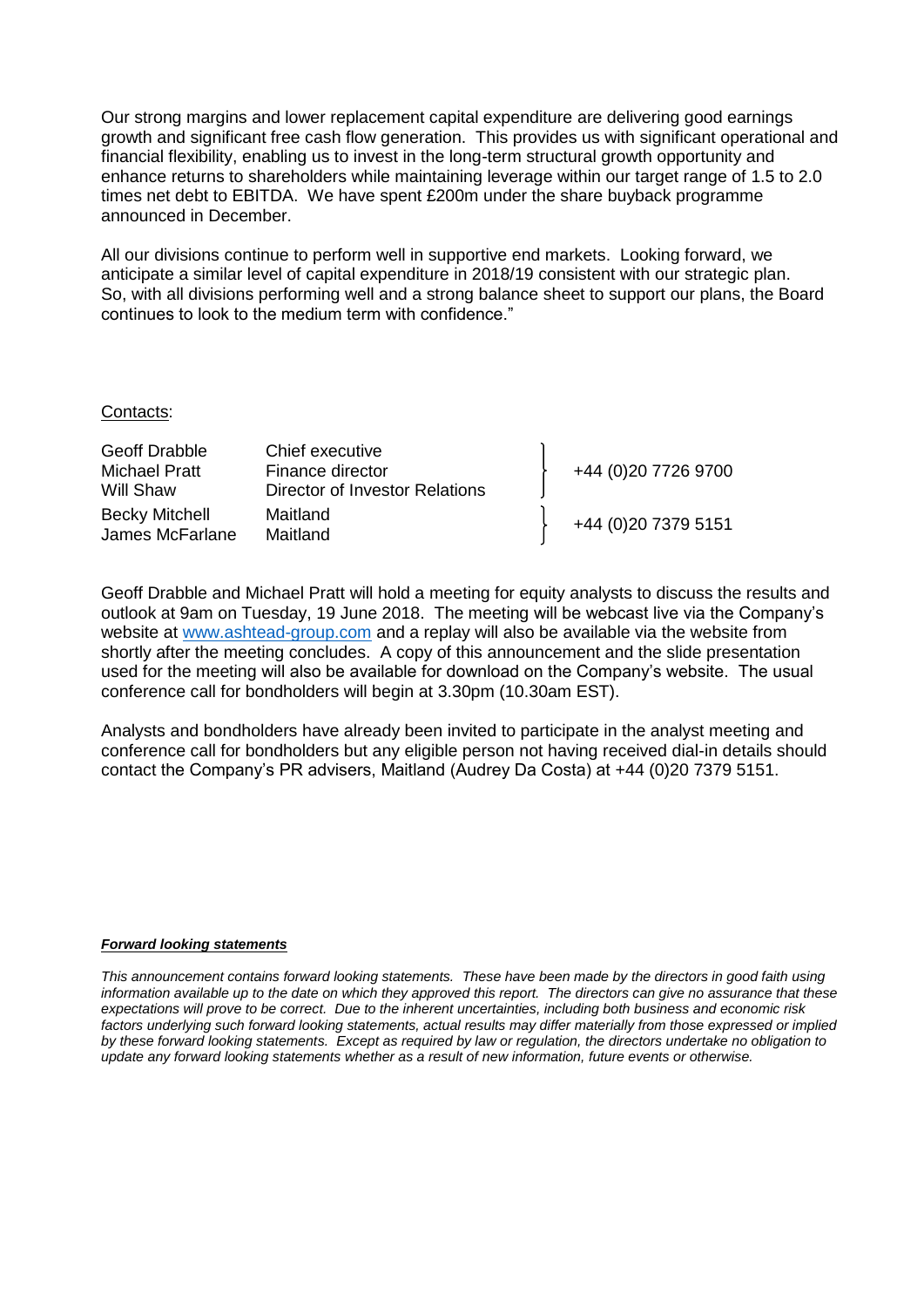### **Trading results**

|                                                      |                | Revenue     |             | <b>EBITDA</b> |              | <b>Operating profit</b> |  |
|------------------------------------------------------|----------------|-------------|-------------|---------------|--------------|-------------------------|--|
|                                                      | 2018           | 2017        | 2018        | 2017          | 2018         | 2017                    |  |
| Sunbelt US in \$m                                    | <u>4.153.1</u> | 3,525.4     | 2,062.9     | 1,745.5       | 1,293.4      | 1,081.1                 |  |
| Sunbelt Canada in C\$m                               | <u>223.4</u>   | <u>76.7</u> | <u>68.1</u> | <u>30.5</u>   | <u>28.4</u>  | 9.7                     |  |
| Sunbelt US in £m                                     | 3,103.7        | 2,723.6     | 1,541.7     | 1,348.5       | 966.6        | 835.2                   |  |
| A-Plant                                              | 471.7          | 418.2       | 167.3       | 152.8         | 70.2         | 71.6                    |  |
| Sunbelt Canada in £m                                 | 130.6          | 45.0        | 39.9        | 17.9          | 16.6         | 5.7                     |  |
| Group central costs                                  |                |             | (15.8)      | (14.8)        | (15.9)       | (14.9)                  |  |
|                                                      | 3,706.0        | 3,186.8     | 1,733.1     | 1.504.4       | 1,037.5      | 897.6                   |  |
| Net financing costs                                  |                |             |             |               | (110.2)      | (104.2)                 |  |
| Profit before amortisation,                          |                |             |             |               |              |                         |  |
| exceptional items and tax                            |                |             |             |               | 927.3        | 793.4                   |  |
| Amortisation                                         |                |             |             |               | (43.5)       | (28.3)                  |  |
| <b>Exceptional items</b>                             |                |             |             |               | (21.7)       |                         |  |
| Profit before taxation                               |                |             |             |               | 862.1        | 765.1                   |  |
| Taxation credit/(charge)                             |                |             |             |               | <u>106.7</u> | (264.1)                 |  |
| Profit attributable to equity holders of the Company |                |             |             |               | 968.8        | 501.0                   |  |
| <u>Margins</u>                                       |                |             |             |               |              |                         |  |
| <b>Sunbelt US</b>                                    |                |             | 49.7%       | 49.5%         | 31.1%        | 30.7%                   |  |
| A-Plant                                              |                |             | 35.5%       | 36.5%         | 14.9%        | 17.1%                   |  |
| Sunbelt Canada                                       |                |             | 30.5%       | 39.7%         | 12.7%        | 12.7%                   |  |
| Group                                                |                |             | 46.8%       | 47.2%         | 28.0%        | 28.2%                   |  |

Group revenue for the year increased 16% to £3,706m (2017: £3,187m) with strong growth in each of our markets. This revenue growth, combined with our focus on drop-through, generated underlying profit before tax of £927m (2017: £793m).

The Group's strategy remains unchanged with growth being driven by strong organic growth (same-store and greenfield) supplemented by bolt-on acquisitions. Sunbelt US, A-Plant and Sunbelt Canada delivered 20%, 13% and 152% rental only revenue growth respectively. The significant growth in Sunbelt Canada reflects the acquisition of CRS in August 2017.

Sunbelt US's revenue growth continues to benefit from cyclical and structural trends and can be explained as follows:  $\mathbf{\hat{R}}$ m

|                                      |        | <u>יייש</u>  |
|--------------------------------------|--------|--------------|
| 2017 rental only revenue             |        | 2,582        |
| Organic (same-store and greenfields) | $+15%$ | 386          |
| Bolt-ons since 1 May 2016            | $+5%$  | <u>123</u>   |
| 2018 rental only revenue             | $+20%$ | 3,091        |
| Ancillary revenue                    | $+22%$ | 796          |
| 2018 rental revenue                  | $+20%$ | 3,887        |
| Sales revenue                        | $-9%$  | 266          |
| 2018 total revenue                   | $+18%$ | <u>4.153</u> |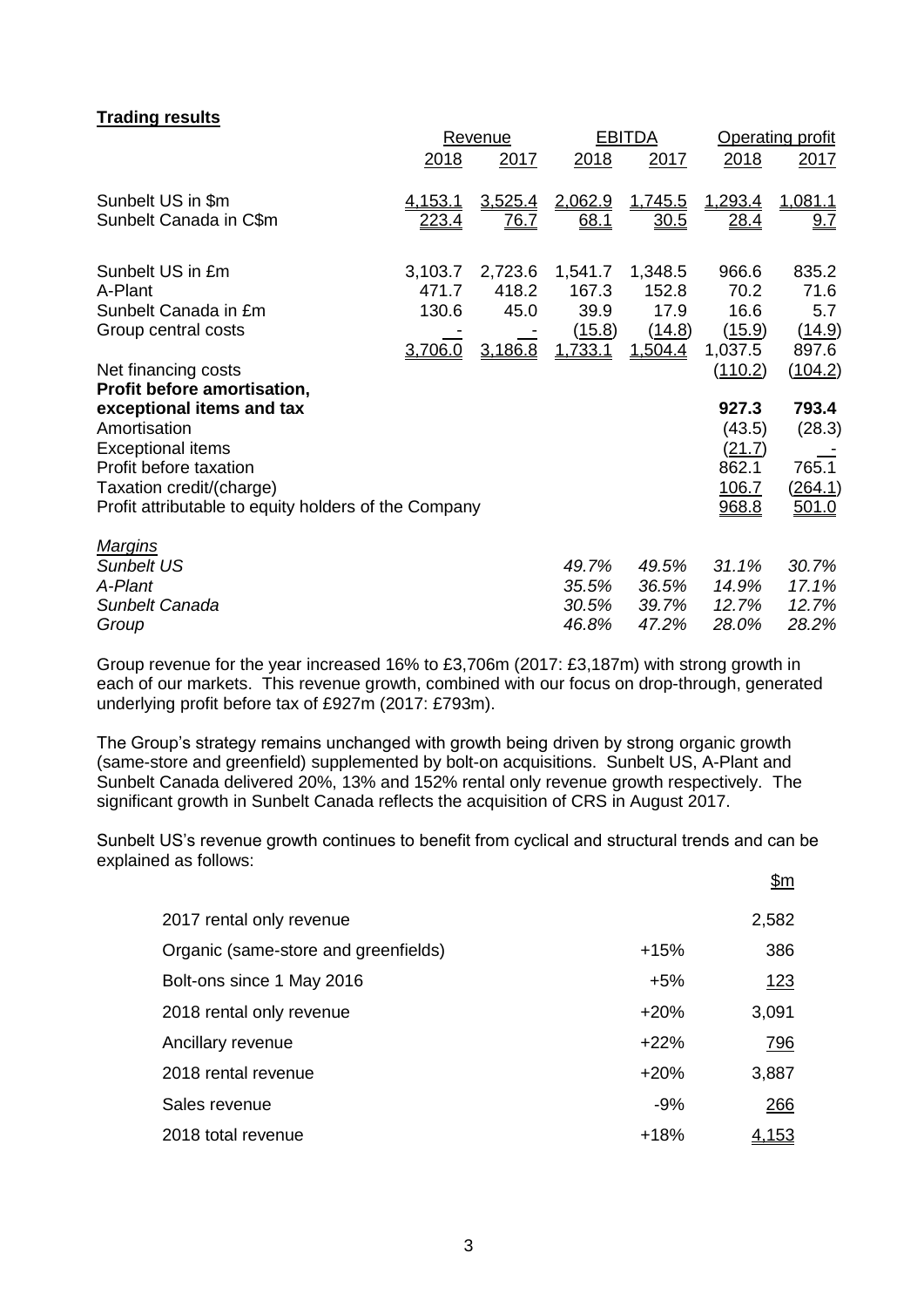Sunbelt US's revenue growth demonstrates the successful execution of our long-term structural growth strategy. We continue to capitalise on the opportunity presented by our markets through a combination of organic growth (same-store growth and greenfields) and bolt-ons as we expand our geographic footprint and our specialty businesses. We added 62 new stores in the US in the year, around half of which were specialty locations.

Rental only revenue growth was 20% in strong end markets. This growth was driven by increased fleet on rent, with yield flat year-over-year. Sunbelt US has made a significant contribution to the clean-up efforts following hurricanes Harvey, Irma and Maria. While it is difficult to assess the overall revenue impact of these efforts, we estimate that these events resulted in incremental total rental revenue in the year of c. \$100m. Average physical utilisation for the year was 72% (2017: 71%). Sunbelt US's total revenue, including new and used equipment, merchandise and consumable sales, increased 18% to \$4,153m (2017: \$3,525m).

A-Plant generated rental only revenue of £344m, up 13% on the prior year (2017: £304m). This was driven by increased fleet on rent, partially offset by yield. The adverse yield reflects a combination of product mix and rate pressure in the competitive UK market. A-Plant's total revenue increased 13% to £472m (2017: £418m).

The acquisition of CRS in August 2017 more than doubled the size of the Sunbelt Canada business. The underlying business performed strongly with rental revenue growth of 20% and, with the addition of CRS, Sunbelt Canada generated revenue of C\$223m (2017: C\$77m) in the year.

We continue to focus on operational efficiency and improving margins. In Sunbelt US, 50% of revenue growth dropped through to EBITDA. The strength of our mature stores' incremental margin is reflected in the fact that this was achieved despite the drag effect of greenfield openings and acquisitions. This resulted in an EBITDA margin of 50% (2017: 50%) and contributed to a 20% increase in operating profit to \$1,293m (2017: \$1,081m).

A-Plant's drop-through of 36% reflects its greater proportion of specialty businesses and ongoing integration of recent acquisitions. This contributed to an EBITDA margin of 35% (2017: 37%) and an operating profit of £70m (2017: £72m), representing a good performance in a competitive market.

Reflecting the strong performance of the divisions, Group underlying operating profit increased 16% to £1,037m (2017: £898m). Net financing costs increased to £110m (2017: £104m) reflecting higher average debt levels. As a result, Group profit before amortisation of intangibles, exceptional items and taxation was £927m (2017: £793m). After a tax charge of 32% (2017: 34%) of the underlying pre-tax profit, underlying earnings per share increased 22% to 127.5p (2017: 104.3p). The reduction in the Group's underlying tax charge from 34% to 32% reflects the reduction in the US federal rate of tax from 35% to 21% with effect from 1 January 2018, following the enactment of the Tax Cuts and Jobs Act of 2017. The cash tax charge was 10%. This reflects the lower federal tax rate in the US from 1 January 2018 and full expensing of capital expenditure from 27 September 2017.

Exceptional net financing costs of £22m (including cash costs of £25m) related to the redemption of our \$900m 6.5% senior secured notes in August 2017. After the net exceptional charge of £22m (2017: £nil) and amortisation of £43m (2017: £28m), statutory profit before tax was £862m (2017: £765m).

The exceptional tax credit of £401m consists of principally a credit of £402m arising from the remeasurement of the Group's US deferred tax liabilities at the newly-enacted US federal tax rate of 21% rather than the historical rate of 35%. As a result, basic earnings per share were 195.3p (2017: 100.5p).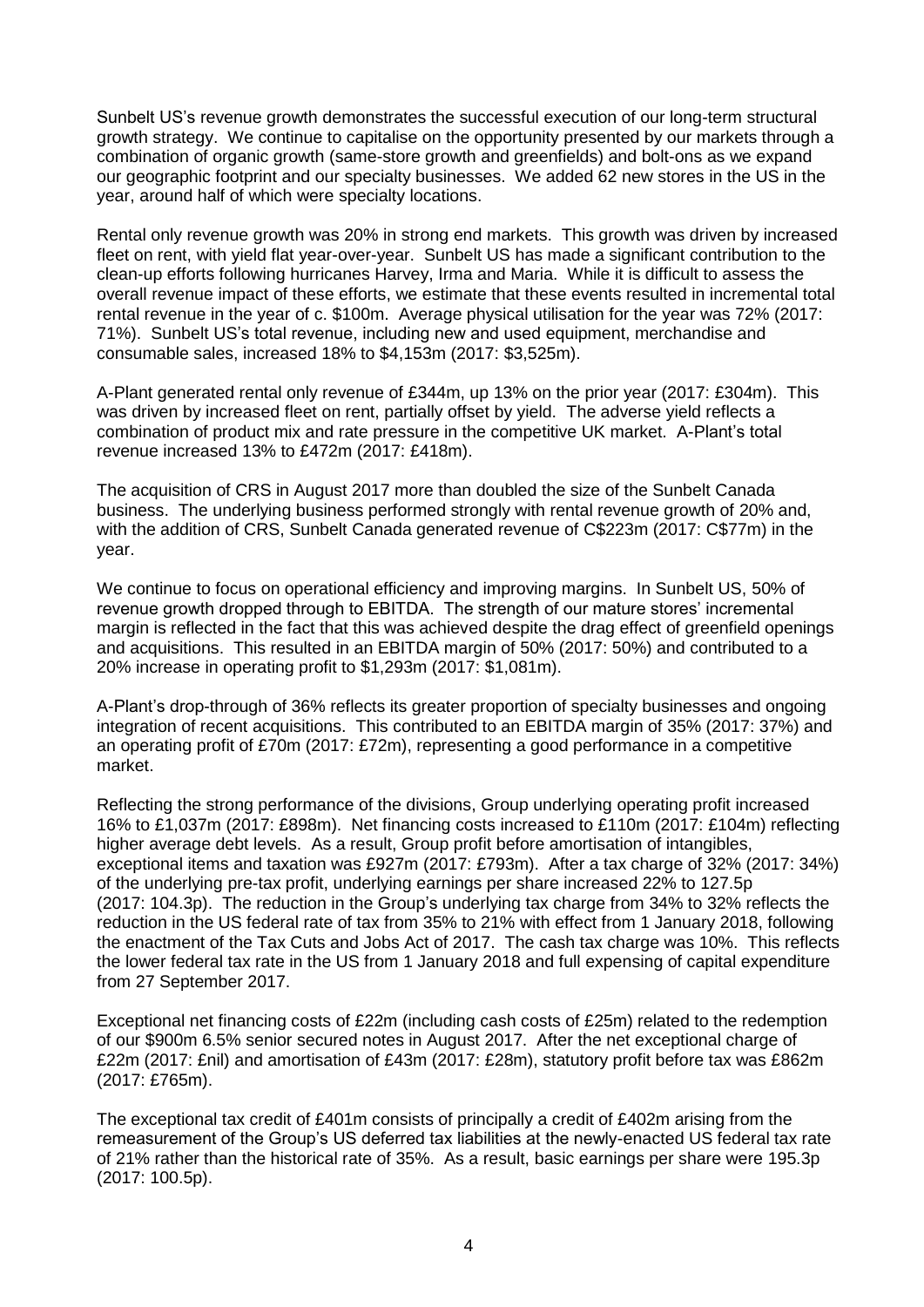# **Capital expenditure and acquisitions**

Capital expenditure for the year was £1,239m gross and £1,081m net of disposal proceeds (2017: £1,086m gross and £917m net). Reflecting this investment, the Group's rental fleet at 30 April 2018 at cost was £6.6bn. Our average fleet age is now 32 months (2017: 29 months).

We invested £392m (2017: £437m), including acquired debt, in 17 bolt-on acquisitions during the year as we continue to both expand our footprint and diversify into specialty markets.

We expect a similar level of capital expenditure next year, consistent with our strategic plan, which anticipates high single digit to low teen growth through to 2021.

# **Return on Investment**

Sunbelt US's pre-tax return on investment (excluding goodwill and intangible assets) in the 12 months to 30 April 2018 was 24% (2017: 22%). In the UK, return on investment (excluding goodwill and intangible assets) was 11% (2017: 13%). In Canada, return on investment (excluding goodwill and intangible assets) was 11% (2017: 6%). For the Group as a whole, return on investment (including goodwill and intangible assets) was 18% (2017: 17%).

# **Cash flow and net debt**

As expected, debt increased during the year as we continued to invest in the fleet and made a number of bolt-on acquisitions. This was partially offset by £140m of currency translation benefit as sterling has strengthened since 30 April 2017. During the year, we spent £161m on share buybacks.

Net debt at 30 April 2018 was £2,712m (2017: £2,528m) while, reflecting our strong earnings growth, the ratio of net debt to EBITDA was 1.6 times (2017: 1.7 times) on a constant currency basis. The Group's target range for net debt to EBITDA is 1.5 to 2 times.

The Group's debt package remains well structured and flexible, enabling us to take advantage of prevailing end market conditions. Following the issue of the 4.125% \$600m senior secured notes due in 2025 and the 4.375% \$600m senior secured notes due in 2027, and the redemption of the 6.5% \$900m senior secured notes in August 2017, the Group's debt facilities are committed for an average of six years.

At 30 April 2018, availability under the senior secured debt facility was \$1,115m, with an additional \$2,329m of suppressed availability – substantially above the \$310m level at which the Group's entire debt package is covenant free.

# **Dividends**

In accordance with our progressive dividend policy, with consideration to both profitability and cash generation at a level that is sustainable across the cycle, the Board is recommending a final dividend of 27.5p per share (2017: 22.75p) making 33.0p for the year (2017: 27.5p), an increase of 20%. If approved at the forthcoming Annual General Meeting, the final dividend will be paid on 14 September 2018 to shareholders on the register on 17 August 2018.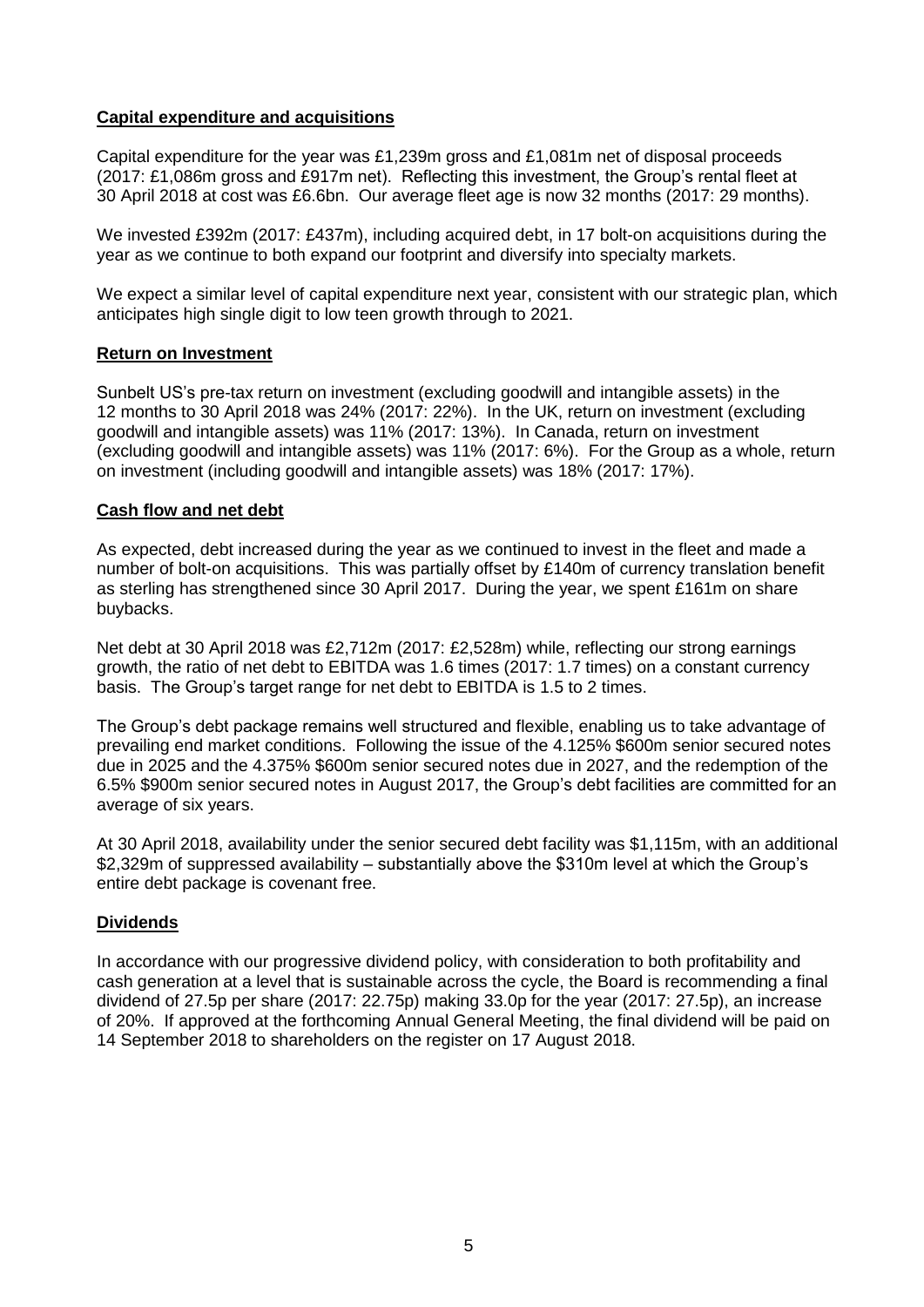# **Capital allocation**

The Group remains disciplined in its approach to allocation of capital with the overriding objective being to enhance shareholder value. Our capital allocation framework remains unchanged and prioritises:

- organic fleet growth;
	- same-stores:
	- greenfields;
- bolt-on acquisitions; and
- a progressive dividend with consideration to both profitability and cash generation that is sustainable through the cycle.

Additionally, we consider further returns to shareholders, balancing capital efficiency and security with financial flexibility in a cyclical business and an assessment of whether it would be accretive to shareholder value. In this regard, we assess continuously our medium term plans which take account of investment in the business, growth prospects, cash generation, net debt and leverage.

In December 2017, we announced a share buyback programme of at least £500m and up to £1bn over the following 18 months. At the date of this announcement, we have spent £200m under this programme and now expect to spend a minimum of £600m.

### **Current trading and outlook**

All our divisions continue to perform well in supportive end markets. Thus, with a strong balance sheet to support our plans, the Board continues to look to the medium term with confidence.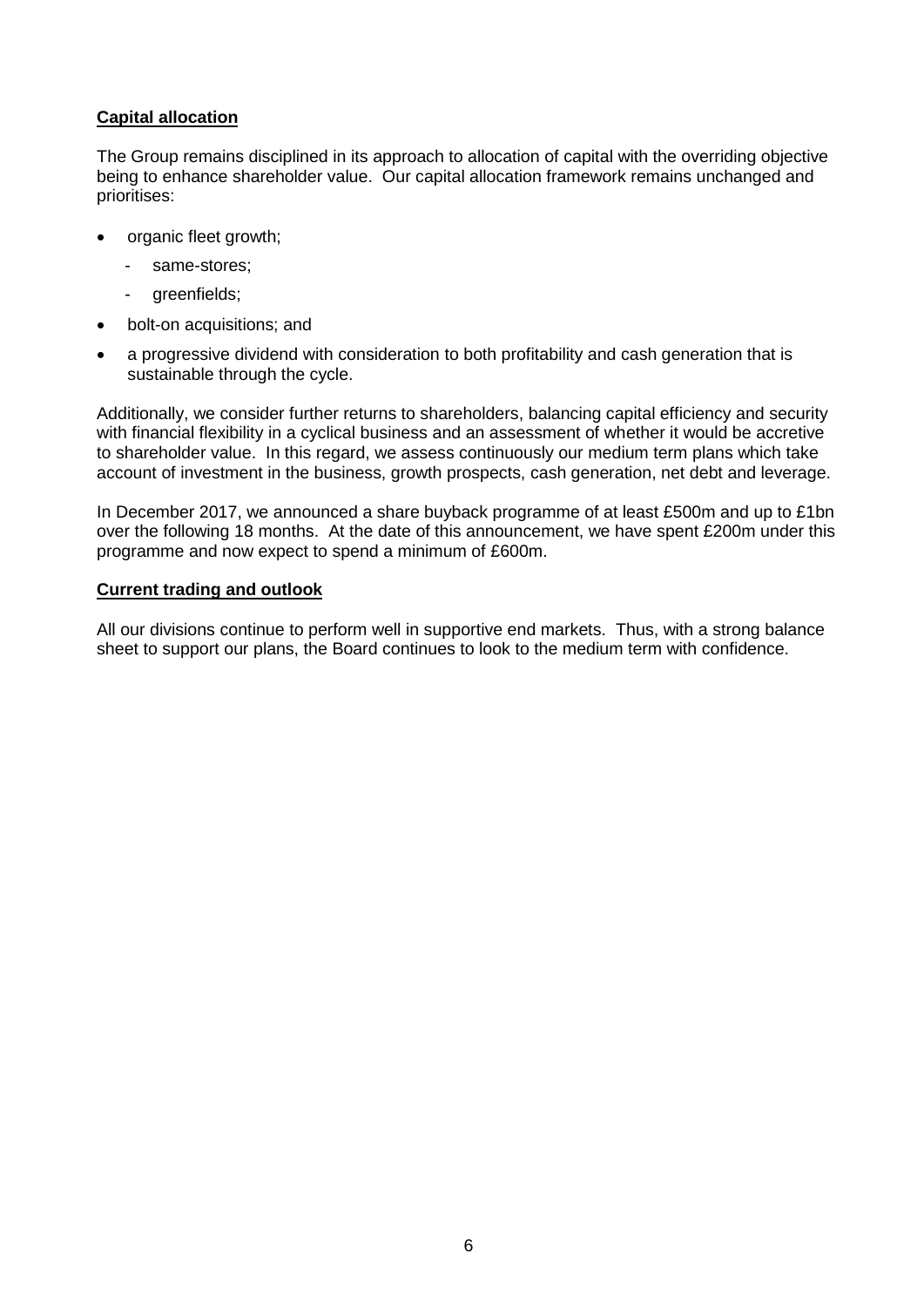# **Directors' responsibility statement on the annual report**

The responsibility statement below has been prepared in connection with the Company's Annual Report & Accounts for the year ended 30 April 2018. Certain parts thereof are not included in this announcement.

"We confirm to the best of our knowledge:

- a) the consolidated financial statements, prepared in accordance with IFRS as issued by the International Accounting Standards Board and IFRS as adopted by the EU, give a true and fair view of the assets, liabilities, financial position and profit of the Group;
- b) the Strategic Report includes a fair review of the development and performance of the business and the position of the Group, together with a description of the principal risks and uncertainties that it faces; and
- c) the Annual Report and financial statements, taken as a whole, are fair, balanced and understandable and provide information necessary for shareholders to assess the Group's performance, business model and strategy.

By order of the Board

Eric Watkins Company secretary 18 June 2018"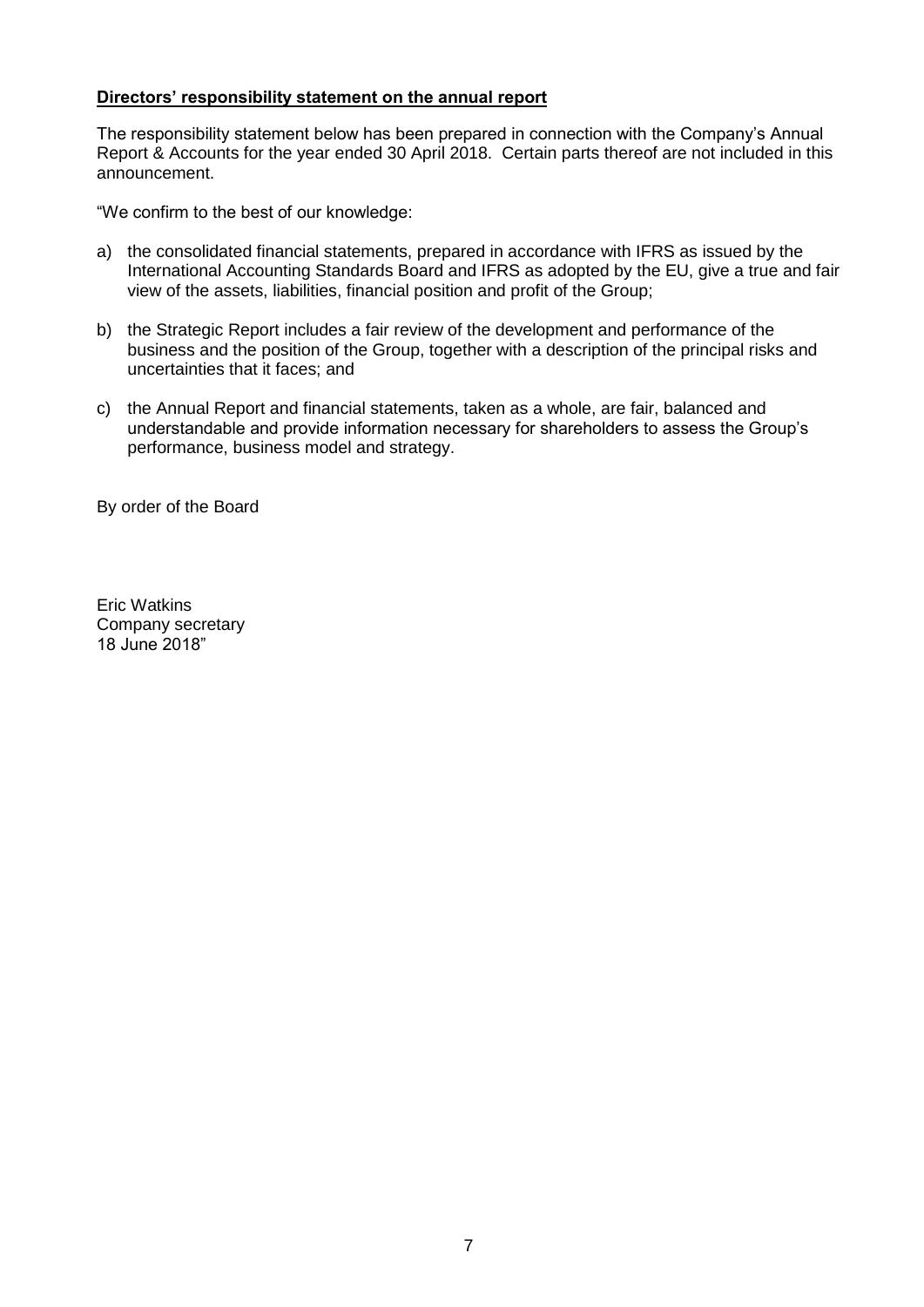# **CONSOLIDATED INCOME STATEMENT FOR THE THREE MONTHS ENDED 30 APRIL 2018**

|                                      |                   | 2018                 |         |                | 2017         |         |
|--------------------------------------|-------------------|----------------------|---------|----------------|--------------|---------|
|                                      | <b>Before</b>     |                      |         |                |              |         |
|                                      | exceptional       | Exceptional          |         |                |              |         |
|                                      | items and         | items and            |         | <b>Before</b>  |              |         |
|                                      | amortisation      | amortisation         | Total   | amortisation   | Amortisation | Total   |
|                                      | £m                | £m                   | £m      | £m             | £m           | £m      |
| Fourth quarter - unaudited           |                   |                      |         |                |              |         |
| <b>Revenue</b>                       |                   |                      |         |                |              |         |
| Rental revenue                       | 798.7             |                      | 798.7   | 727.4          |              | 727.4   |
| Sale of new equipment,               |                   |                      |         |                |              |         |
| merchandise and consumables          | 33.4              |                      | 33.4    | 32.5           |              | 32.5    |
| Sale of used rental equipment        | 58.7              |                      | 58.7    | 70.7           |              | 70.7    |
|                                      | 890.8             |                      | 890.8   | 830.6          |              | 830.6   |
| <b>Operating costs</b>               |                   |                      |         |                |              |         |
| Staff costs                          | (214.0)           |                      | (214.0) | (194.6)        |              | (194.6) |
| Used rental equipment sold           | (46.6)            |                      | (46.6)  | (49.4)         |              | (49.4)  |
| Other operating costs                | (239.6)           |                      | (239.6) | (206.5)        |              | (206.5) |
|                                      | <u>(500.2)</u>    |                      | (500.2) | <u>(450.5)</u> |              | (450.5) |
| <b>EBITDA*</b>                       | 390.6             |                      | 390.6   | 380.1          |              | 380.1   |
| Depreciation                         | (177.7)           |                      | (177.7) | (163.5)        |              | (163.5) |
| Amortisation of intangibles          |                   | (10.6)               | (10.6)  |                | (8.2)        | (8.2)   |
| <b>Operating profit</b>              | 212.9             | (10.6)               | 202.3   | 216.6          | (8.2)        | 208.4   |
| Interest expense                     | (27.6)            |                      | (27.6)  | (27.8)         |              | (27.8)  |
| <b>Profit on ordinary activities</b> |                   |                      |         |                |              |         |
| before taxation                      | 185.3             | (10.6)               | 174.7   | 188.8          | (8.2)        | 180.6   |
| Taxation                             | (61.9)            | (12.9)               | (74.8)  | (63.0)         | 2.6          | (60.4)  |
| Profit attributable to equity        |                   |                      |         |                |              |         |
| holders of the Company               | 123.4             | (23.5)               | 99.9    | 125.8          | (5.6)        | 120.2   |
| Basic earnings per share             | 25.1p             | (4.5p)               | 20.6p   | 25.3p          | (1.1p)       | 24.2p   |
| Diluted earnings per share           | 25.0 <sub>p</sub> | $(\underline{4.5p})$ | 20.5p   | 25.1p          | (1.1p)       | 24.0p   |

**\*** EBITDA is presented here as an alternative performance measure as it is commonly used by investors and lenders.

All revenue and profit is generated from continuing operations.

Details of principal risks and uncertainties are given in the Review of Fourth Quarter, Balance Sheet and Cash Flow accompanying these condensed consolidated financial statements.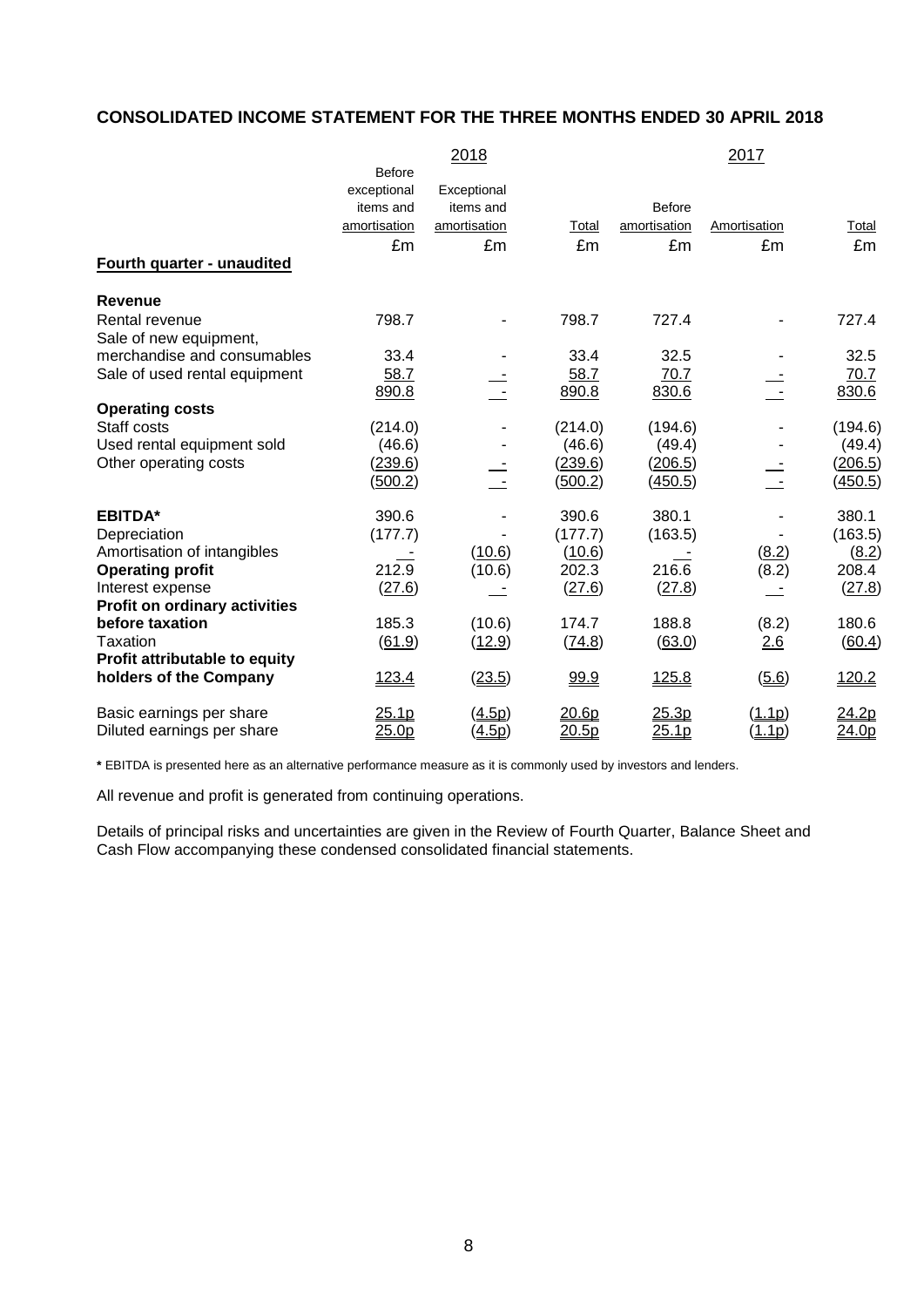# **CONSOLIDATED INCOME STATEMENT FOR THE YEAR ENDED 30 APRIL 2018**

|                                          |                                                                 | 2018                                           |             |                              | 2017               |                |
|------------------------------------------|-----------------------------------------------------------------|------------------------------------------------|-------------|------------------------------|--------------------|----------------|
| Year to 30 April 2018 - audited          | <b>Before</b><br>exceptional<br>items and<br>amortisation<br>£m | Exceptional<br>items and<br>amortisation<br>£m | Total<br>£m | Before<br>amortisation<br>£m | Amortisation<br>£m | Total<br>£m    |
| Revenue                                  |                                                                 |                                                |             |                              |                    |                |
| Rental revenue<br>Sale of new equipment, | 3,418.2                                                         |                                                | 3,418.2     | 2,901.2                      |                    | 2,901.2        |
| merchandise and consumables              | 139.2                                                           |                                                | 139.2       | 123.5                        |                    | 123.5          |
| Sale of used rental equipment            | 148.6                                                           |                                                | 148.6       | 162.1                        |                    | 162.1          |
|                                          | 3,706.0                                                         |                                                | 3,706.0     | 3,186.8                      |                    | 3,186.8        |
| <b>Operating costs</b>                   |                                                                 |                                                |             |                              |                    |                |
| Staff costs                              | (863.4)                                                         |                                                | (863.4)     | (736.6)                      |                    | (736.6)        |
| Used rental equipment sold               | (128.2)                                                         |                                                | (128.2)     | (126.5)                      |                    | (126.5)        |
| Other operating costs                    | (981.3)                                                         |                                                | (981.3)     | (819.3)                      |                    | <u>(819.3)</u> |
|                                          | (1, 972.9)                                                      | $\overline{\phantom{a}}$                       | (1, 972.9)  | (1,682.4)                    |                    | (1,682.4)      |
| <b>EBITDA*</b>                           | 1,733.1                                                         |                                                | 1,733.1     | 1,504.4                      |                    | 1,504.4        |
| Depreciation                             | (695.6)                                                         |                                                | (695.6)     | (606.8)                      |                    | (606.8)        |
| Amortisation of intangibles              |                                                                 | (43.5)                                         | (43.5)      |                              | (28.3)             | (28.3)         |
| <b>Operating profit</b>                  | 1,037.5                                                         | (43.5)                                         | 994.0       | 897.6                        | (28.3)             | 869.3          |
| Investment income                        |                                                                 |                                                |             | 0.1                          |                    | 0.1            |
| Interest expense                         | (110.2)                                                         | (21.7)                                         | (131.9)     | (104.3)                      |                    | (104.3)        |
| <b>Profit on ordinary activities</b>     |                                                                 |                                                |             |                              |                    |                |
| before taxation                          | 927.3                                                           | (65.2)                                         | 862.1       | 793.4                        | (28.3)             | 765.1          |
| Taxation                                 | (294.8)                                                         | 401.5                                          | 106.7       | (273.2)                      | 9.1                | (264.1)        |
| Profit attributable to equity            |                                                                 |                                                |             |                              |                    |                |
| holders of the Company                   | 632.5                                                           | 336.3                                          | 968.8       | 520.2                        | (19.2)             | 501.0          |
| Basic earnings per share                 | 127.5p                                                          | 67.8p                                          | 195.3p      | 104.3p                       | (3.8p)             | 100.5p         |
| Diluted earnings per share               | 126.9p                                                          | 67.5p                                          | 194.4p      | 103.8p                       | (3.8p)             | 100.0p         |

**\*** EBITDA is presented here as an alternative performance measure as it is commonly used by investors and lenders.

All revenue and profit is generated from continuing operations.

# **CONSOLIDATED STATEMENT OF COMPREHENSIVE INCOME**

|                                                                     | Unaudited     |                             | Audited<br>Year to |          |
|---------------------------------------------------------------------|---------------|-----------------------------|--------------------|----------|
|                                                                     |               | Three months to<br>30 April |                    | 30 April |
|                                                                     | 2018          | 2017                        | 2018               | 2017     |
|                                                                     | £m            | £m                          | £m                 | £m       |
| Profit attributable to equity holders of the Company for the period | 99.9          | 120.2                       | 968.8              | 501.0    |
| Items that will not be classified to profit or loss:                |               |                             |                    |          |
| Remeasurement of the defined benefit pension plan                   | 8.7           | (5.7)                       | 8.7                | (5.7)    |
| Tax on defined benefit pension plan                                 | (1.5)         | <u>1.0</u>                  | (1.5)              | 1.0      |
|                                                                     | 7.2           | (4.7)                       | 7.2                | (4.7)    |
| Items that may be reclassified subsequently to profit or loss:      |               |                             |                    |          |
| Foreign currency translation differences                            | 61.4          | (43.4)                      | (115.2)            | 152.6    |
| Total comprehensive income for the period                           | <u> 168.5</u> | <u>72.1</u>                 | 860.8              | 648.9    |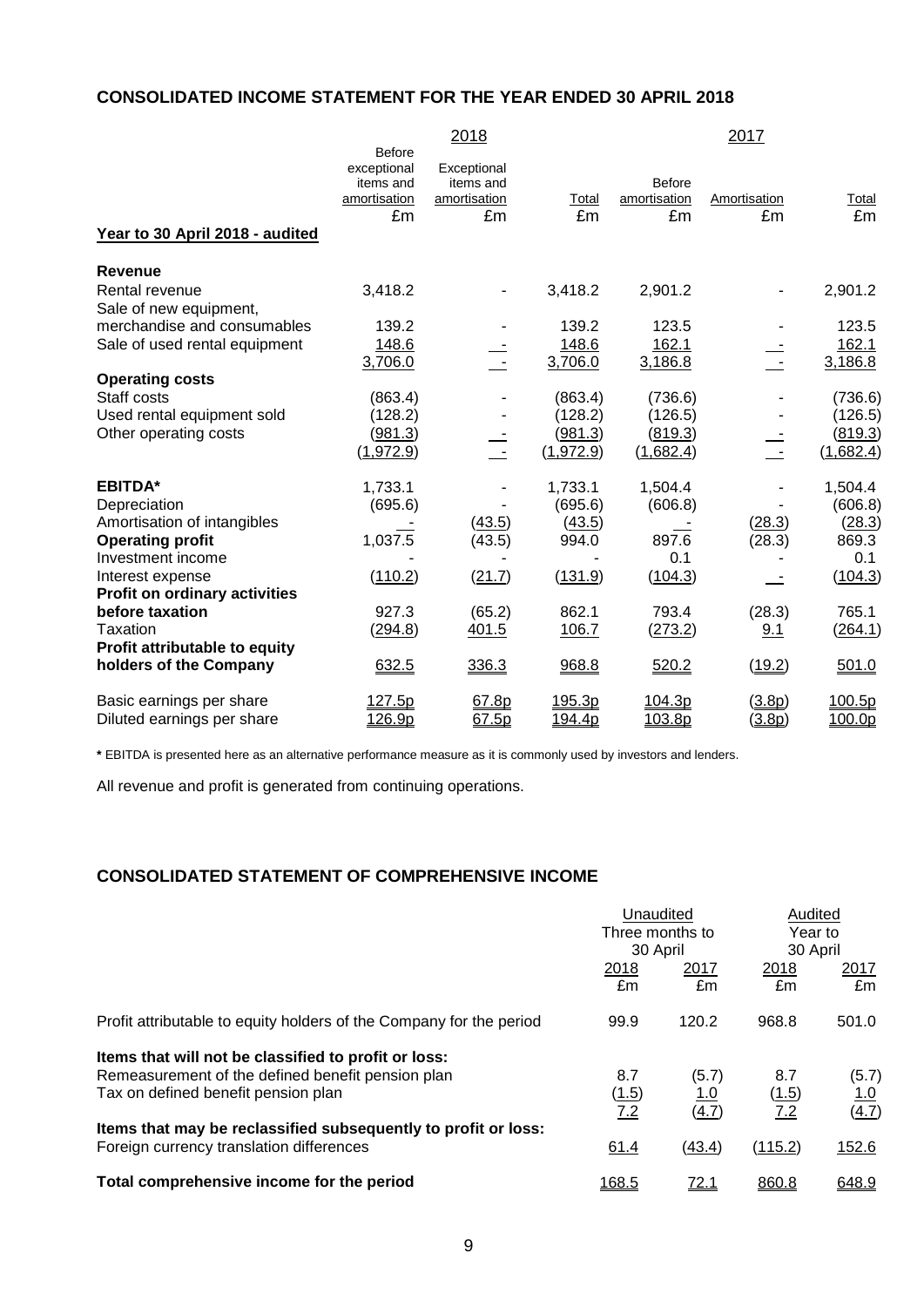# **CONSOLIDATED BALANCE SHEET AT 30 APRIL 2018**

|                                                                                 |                         | <b>Audited</b>   |
|---------------------------------------------------------------------------------|-------------------------|------------------|
|                                                                                 | 2018                    | 2017             |
| <b>Current assets</b>                                                           | £m                      | £m               |
| Inventories                                                                     | 55.2                    | 44.2             |
| Trade and other receivables<br>Current tax asset                                | 669.4<br>23.9           | 591.9<br>6.9     |
| Cash and cash equivalents                                                       | <u>19.1</u>             | 6.3              |
|                                                                                 | 767.6                   | 649.3            |
| <b>Non-current assets</b>                                                       |                         |                  |
| Property, plant and equipment                                                   |                         |                  |
| - rental equipment<br>- other assets                                            | 4,430.5<br><u>451.5</u> | 4,092.8<br>411.8 |
|                                                                                 | 4,882.0                 | 4,504.6          |
| Goodwill                                                                        | 882.6                   | 797.7            |
| Other intangible assets<br>Net defined benefit pension plan asset               | 206.3<br>4.5            | 174.4            |
|                                                                                 | 5,975.4                 | 5,476.7          |
| <b>Total assets</b>                                                             | 6,743.0                 | 6,126.0          |
| <b>Current liabilities</b>                                                      |                         |                  |
| Trade and other payables                                                        | 617.5                   | 537.0            |
| <b>Current tax liability</b><br>Debt due within one year                        | 13.1<br>2.7             | 6.5<br>2.6       |
| Provisions                                                                      | 25.8                    | 28.6             |
|                                                                                 | 659.1                   | 574.7            |
| <b>Non-current liabilities</b>                                                  |                         |                  |
| Debt due after more than one year<br>Provisions                                 | 2,728.4<br>34.6         | 2,531.4          |
| Deferred tax liabilities                                                        | 794.0                   | 19.1<br>1,027.0  |
| Net defined benefit pension plan liability                                      |                         | <u>3.7</u>       |
|                                                                                 | 3,557.0                 | 3,581.2          |
| <b>Total liabilities</b>                                                        | 4,216.1                 | 4,155.9          |
| <b>Equity</b>                                                                   |                         |                  |
| Share capital                                                                   | 49.9                    | 49.9             |
| Share premium account<br>Capital redemption reserve                             | 3.6<br>6.3              | 3.6<br>6.3       |
| Own shares held by the Company                                                  | (161.0)                 |                  |
| Own shares held by the ESOT                                                     | (20.0)                  | (16.7)           |
| Cumulative foreign exchange translation differences<br><b>Retained reserves</b> | 125.8<br>2,522.3        | 241.0<br>1,686.0 |
| Equity attributable to equity holders of the Company                            | 2,526.9                 | 1,970.1          |
| <b>Total liabilities and equity</b>                                             | 6,743.0                 | 6,126.0          |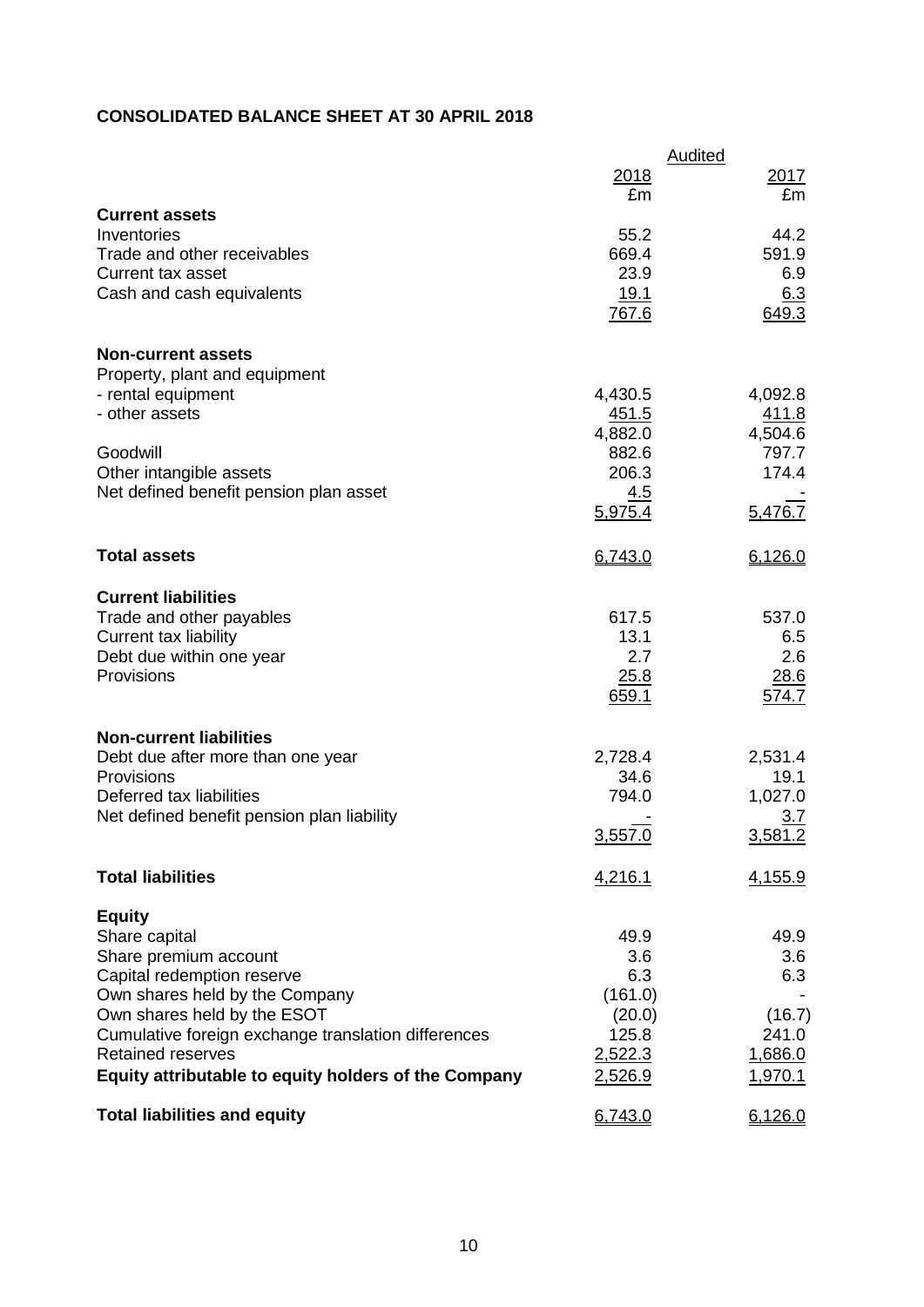# **CONSOLIDATED STATEMENT OF CHANGES IN EQUITY FOR THE YEAR ENDED 30 APRIL 2018**

|                                                                                    | Share<br>capital<br>£m | Share<br>premium<br>account<br>£m | Capital<br>redemption<br>reserve<br>£m | Own<br>shares<br>held by the<br>Company<br>£m | Own<br>shares<br>held<br>through<br>the ESOT<br>£m | Cumulative<br>foreign<br>exchange<br>translation<br>differences<br>£m | Retained<br>reserves<br>£m | <u>Total</u><br>£m |
|------------------------------------------------------------------------------------|------------------------|-----------------------------------|----------------------------------------|-----------------------------------------------|----------------------------------------------------|-----------------------------------------------------------------------|----------------------------|--------------------|
| At 1 May 2016                                                                      | 55.3                   | 3.6                               | 0.9                                    | (33.1)                                        | (16.2)                                             | 88.4                                                                  | 1,381.5                    | 1,480.4            |
| Profit for the year<br>Other comprehensive income:<br>Foreign currency translation |                        |                                   |                                        |                                               |                                                    |                                                                       | 501.0                      | 501.0              |
| differences<br>Remeasurement of the defined                                        |                        |                                   |                                        |                                               |                                                    | 152.6                                                                 |                            | 152.6              |
| benefit pension plan<br>Tax on defined benefit                                     |                        |                                   |                                        |                                               |                                                    |                                                                       | (5.7)                      | (5.7)              |
| pension plan<br>Total comprehensive income                                         |                        |                                   |                                        |                                               |                                                    |                                                                       | 1.0                        | 1.0                |
| for the year                                                                       |                        |                                   |                                        | $\overline{\phantom{a}}$                      | $\overline{\phantom{a}}$                           | 152.6                                                                 | 496.3                      | 648.9              |
| Dividends paid<br>Own shares purchased by                                          |                        |                                   |                                        |                                               |                                                    |                                                                       | (116.1)                    | (116.1)            |
| the ESOT<br>Own shares purchased by                                                |                        |                                   |                                        |                                               | (7.2)                                              |                                                                       |                            | (7.2)              |
| the Company                                                                        |                        |                                   |                                        | (48.0)                                        |                                                    |                                                                       |                            | (48.0)             |
| Share-based payments<br>Tax on share-based payments                                |                        |                                   |                                        |                                               | 6.7                                                |                                                                       | (1.0)<br>6.4               | 5.7<br>6.4         |
| Cancellation of own shares                                                         |                        |                                   |                                        |                                               |                                                    |                                                                       |                            |                    |
| At 30 April 2017                                                                   | (5.4)<br>49.9          | 3.6                               | <u>5.4</u><br>6.3                      | <u>81.1</u><br>$\blacksquare$                 | (16.7)                                             | 241.0                                                                 | (81.1)<br>1,686.0          | 1,970.1            |
| Profit for the year<br>Other comprehensive income:<br>Foreign currency translation |                        |                                   |                                        |                                               |                                                    |                                                                       | 968.8                      | 968.8              |
| differences<br>Remeasurement of the defined                                        |                        |                                   |                                        |                                               |                                                    | (115.2)                                                               |                            | (115.2)            |
| benefit pension plan<br>Tax on defined benefit                                     |                        |                                   |                                        |                                               |                                                    |                                                                       | 8.7                        | 8.7                |
| pension plan<br>Total comprehensive income                                         |                        |                                   |                                        |                                               |                                                    |                                                                       | (1.5)                      | (1.5)              |
| for the year                                                                       |                        |                                   |                                        | $\overline{\phantom{a}}$                      | $\overline{\phantom{a}}$                           | (115.2)                                                               | 976.0                      | 860.8              |
| Dividends paid                                                                     |                        |                                   |                                        | $\blacksquare$                                |                                                    |                                                                       | (140.5)                    | (140.5)            |
| Own shares purchased by<br>the ESOT                                                |                        |                                   |                                        | $\overline{a}$                                | (10.2)                                             |                                                                       |                            | (10.2)             |
| Own shares purchased by<br>the Company                                             |                        |                                   |                                        | (161.0)                                       |                                                    |                                                                       |                            | (161.0)            |
| Share-based payments                                                               |                        |                                   |                                        |                                               | 6.9                                                |                                                                       | 0.1                        | 7.0                |
| Tax on share-based payments                                                        |                        |                                   |                                        |                                               |                                                    |                                                                       | 0.7                        | 0.7                |
| At 30 April 2018                                                                   | 49.9                   | 3.6                               | 6.3                                    | (161.0)                                       | (20.0)                                             | 125.8                                                                 | 2,522.3                    | 2,526.9            |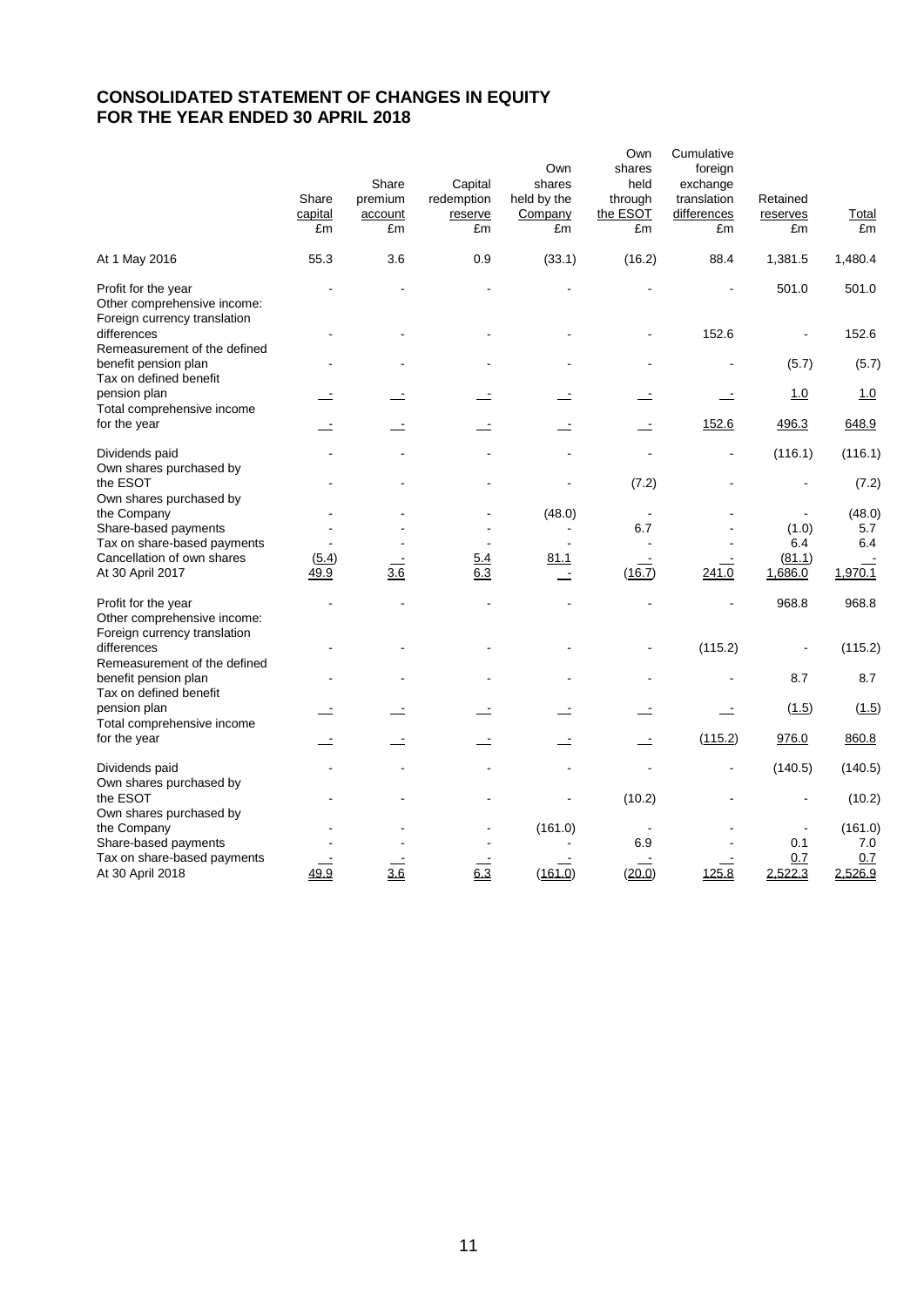# **CONSOLIDATED CASH FLOW STATEMENT FOR THE YEAR ENDED 30 APRIL 2018**

|                                                                                            |                       | Audited           |
|--------------------------------------------------------------------------------------------|-----------------------|-------------------|
|                                                                                            | 2018                  | 2017              |
|                                                                                            | £m                    | £m                |
| Cash flows from operating activities                                                       |                       |                   |
| Cash generated from operations before exceptional                                          |                       |                   |
| items and changes in rental equipment<br>Payments for rental property, plant and equipment | 1,681.2               | 1,444.2           |
| Proceeds from disposal of rental property, plant and equipment                             | (1,081.7)             | (1,021.8)         |
|                                                                                            | <u>151.8</u><br>751.3 | 153.4<br>575.8    |
| Cash generated from operations<br>Financing costs paid (net)                               |                       |                   |
| Exceptional financing costs paid                                                           | (110.0)               | (101.5)           |
|                                                                                            | (25.2)                |                   |
| Tax paid (net)                                                                             | (97.6)                | (49.5)            |
| Net cash generated from operating activities                                               | 518.5                 | 424.8             |
| <b>Cash flows from investing activities</b>                                                |                       |                   |
| Acquisition of businesses                                                                  | (359.0)               | (421.1)           |
| Payments for non-rental property, plant and equipment                                      | (138.6)               | (101.7)           |
| Proceeds from disposal of non-rental property, plant and equipment                         | 8.9                   | 7.4               |
| Payments for purchase of intangible assets                                                 | (2.6)                 | (11.1)            |
| Net cash used in investing activities                                                      | (491.3)               | (526.5)           |
|                                                                                            |                       |                   |
| <b>Cash flows from financing activities</b><br>Drawdown of loans                           |                       |                   |
| Redemption of loans                                                                        | 1,580.8               | 866.8             |
| Capital element of finance lease payments                                                  | (1,284.6)             | (599.0)           |
| Dividends paid                                                                             | (1.4)<br>(140.5)      | (2.0)             |
| Purchase of own shares by the ESOT                                                         | (10.2)                | (116.1)           |
| Purchase of own shares by the Company                                                      | (158.2)               | (7.2)<br>(48.0)   |
| Net cash (used in)/generated from financing activities                                     | (14.1)                | 94.5              |
|                                                                                            |                       |                   |
| Increase/(decrease) in cash and cash equivalents                                           | 13.1                  | (7.2)             |
| Opening cash and cash equivalents                                                          | 6.3                   | 13.0              |
| Effect of exchange rate difference                                                         | (0.3)                 | $\frac{0.5}{6.3}$ |
| <b>Closing cash and cash equivalents</b>                                                   | <u>19.1</u>           |                   |
| Reconciliation of net cash flows to net debt                                               |                       |                   |
|                                                                                            |                       |                   |
| (Increase)/decrease in cash in the period                                                  | (13.1)                | 7.2               |
| Increase in debt through cash flow                                                         | 294.8                 | 265.8             |
| Change in net debt from cash flows                                                         | 281.7                 | 273.0             |
| Debt acquired                                                                              | 40.7                  | 21.3              |
| Exchange differences                                                                       | (139.8)               | 228.4             |
| Non-cash movements:                                                                        |                       |                   |
| - deferred costs of debt raising                                                           | (0.5)                 | 2.2               |
| - capital element of new finance leases                                                    | 2.2                   | 1.1               |
| Increase in net debt in the period                                                         | 184.3                 | 526.0             |
| Net debt at 1 May                                                                          | 2,527.7               | 2,001.7           |
| Net debt at 30 April                                                                       | 2,712.0               | 2,527.7           |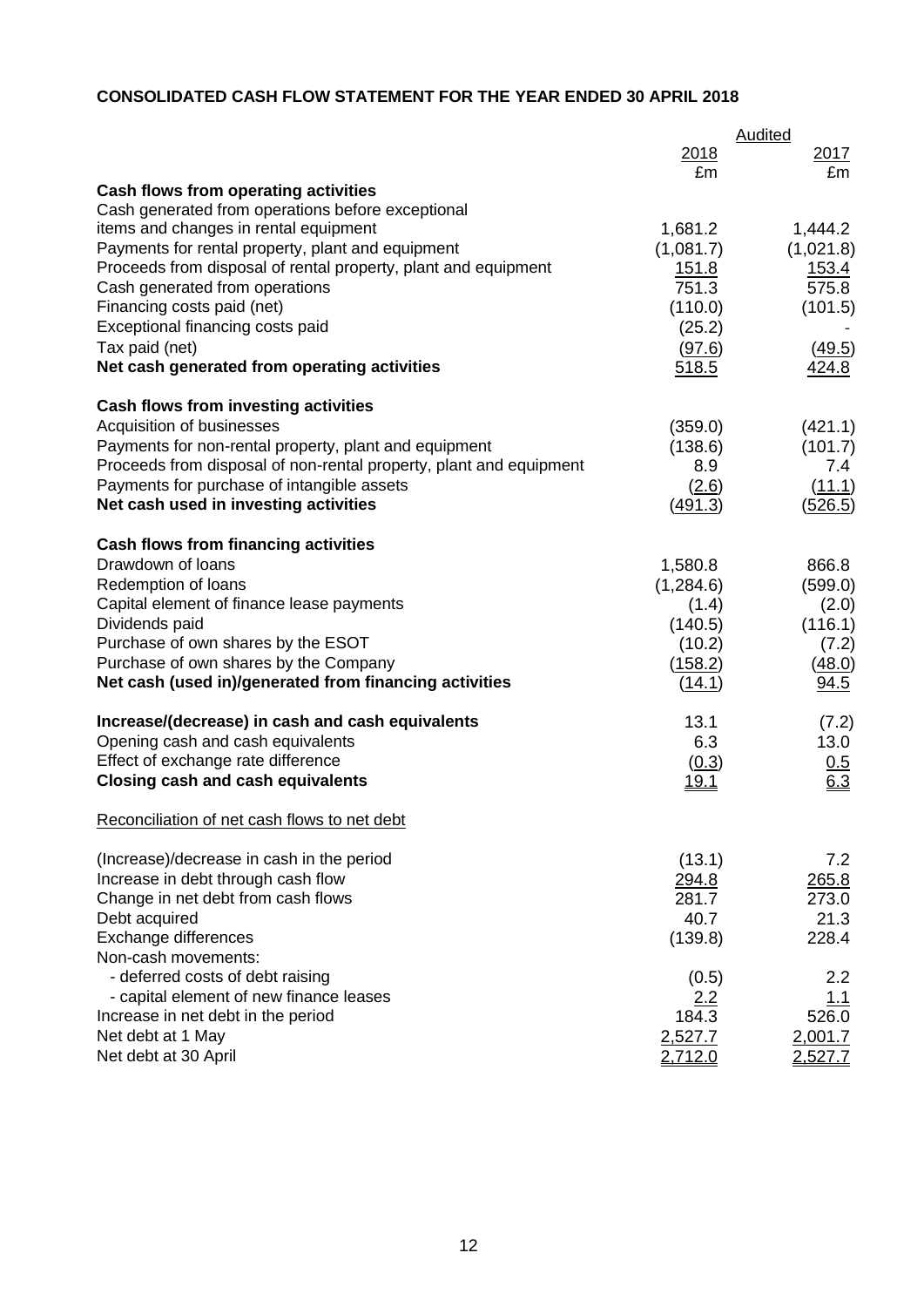### 1. General information

Ashtead Group plc ('the Company') is a company incorporated and domiciled in England and Wales and listed on the London Stock Exchange. The condensed consolidated financial statements as at, and for the year ended, 30 April 2018 comprise the Company and its subsidiaries ('the Group').

The financial statements for the year ended 30 April 2018 were approved by the directors on 18 June 2018. This preliminary announcement of the results for the year ended 30 April 2018 contains information derived from the forthcoming 2017/18 Annual Report & Accounts and does not constitute statutory accounts as defined in Section 434 of the Companies Act 2006.

The statutory accounts for the year ended 30 April 2017 have been filed with the Registrar of Companies. The statutory accounts for the year ended 30 April 2018 will be delivered to the Registrar of Companies and made available on the Group's website at [www.ashtead-group.com](http://www.ashtead-group.com/) in July 2018. The auditor's report in respect of both years was unqualified, did not include a reference to any matter by way of emphasis and did not contain a statement under Section 498(2) or (3) of the Companies Act 2006.

### 2. Basis of preparation

The financial statements for the year ended and quarter ended 30 April 2018 have been prepared in accordance with relevant IFRS and the accounting policies set out in the Group's Annual Report & Accounts for the year ended 30 April 2017. There are no new IFRS and IFRIC Interpretations that are effective for the first time for this financial year which have a material impact on the Group.

The Directors have adopted various alternative performance measures to provide additional useful information on the underlying trends, performance and position of the Group. The alternative performance measures are not defined by IFRS and therefore may not be directly comparable with other companies' alternative performance measures, but are defined within these condensed consolidated financial statements and summarised in the Glossary on page 36.

The financial statements have been prepared on the going concern basis. The Group's internal budgets and forecasts of future performance, available financing facilities and facility headroom (see note 11), provide a reasonable expectation that the Group has adequate resources to continue in operation for the foreseeable future and consequently the going concern basis continues to be appropriate in preparing the financial statements.

The exchange rates used in respect of the US dollar (\$) and Canadian dollar (C\$) are:

|                                             | US dollar |      | Canadian dollar |             |
|---------------------------------------------|-----------|------|-----------------|-------------|
|                                             | 2018      | 2017 | 2018            | <u>2017</u> |
| Average for the three months ended 30 April | 1.40      | 1.25 | 1.79            | 1.66        |
| Average for the year ended 30 April         | 1.34      | 1.29 | 1.71            | 1.70        |
| At 30 April                                 | 1.38      | 1 29 | 1 77            | 1 77        |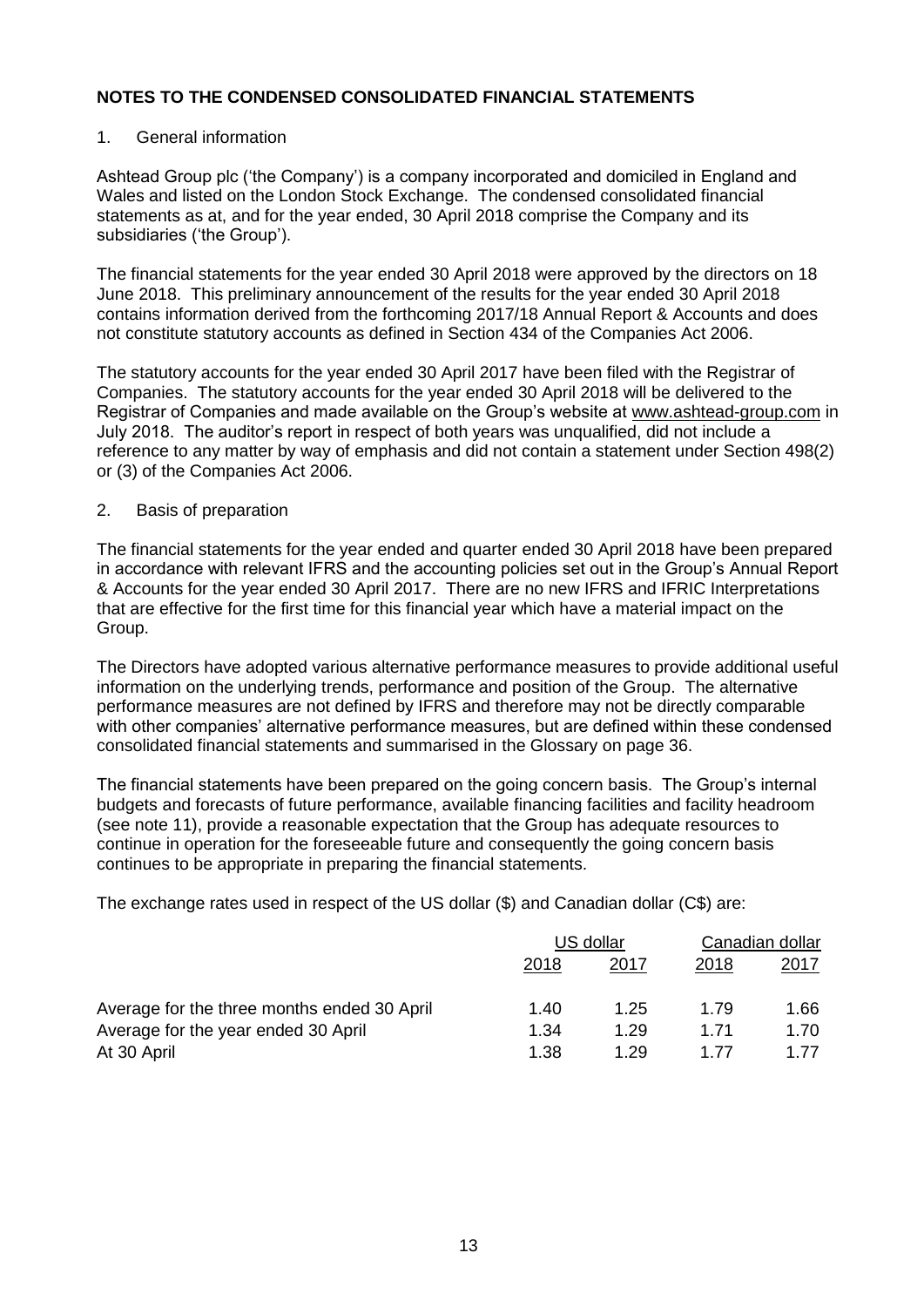### 3. Segmental analysis

Following the acquisition of CRS Contractors Rental Supply Limited Partnership by Sunbelt Canada on 1 August 2017 (see note 14), the Group has reassessed its reportable operating segments and concluded that it is now appropriate to disclose Sunbelt Canada separately from the Sunbelt US business. The revised operating segments provide greater clarity as to the operating performance in each territory and align with other reporting by the Group.

Prior period disclosures have been restated to reflect this change in reportable segments.

|                          |               | Operating<br>profit before |                    | Operating           |
|--------------------------|---------------|----------------------------|--------------------|---------------------|
|                          | Revenue<br>£m | amortisation<br>£m         | Amortisation<br>£m | <u>profit</u><br>£m |
| Three months to 30 April |               |                            |                    |                     |
| 2018                     |               |                            |                    |                     |
| <b>Sunbelt US</b>        | 738.0         | 207.2                      | (5.8)              | 201.4               |
| A-Plant                  | 117.7         | 13.4                       | (2.8)              | 10.6                |
| Sunbelt Canada           | 35.1          | (3.1)                      | (2.0)              | (5.1)               |
| Corporate costs          |               | <u>(4.6)</u>               |                    | ( <u>4.6</u> )      |
|                          | 890.8         | 212.9                      | (10.6)             | 202.3               |
| $2017$ (restated)        |               |                            |                    |                     |
| <b>Sunbelt US</b>        | 702.4         | 197.3                      | (5.1)              | 192.2               |
| A-Plant                  | 116.5         | 21.2                       | (2.4)              | 18.8                |
| Sunbelt Canada           | 11.7          | 1.6                        | (0.7)              | 0.9                 |
| Corporate costs          |               | (3.5)                      |                    | (3.5)               |
|                          | 830.6         | 216.6                      | (8.2)              | 208.4               |
| Year to 30 April         |               |                            |                    |                     |
| 2018                     |               |                            |                    |                     |
| <b>Sunbelt US</b>        | 3,103.7       | 966.6                      | (25.5)             | 941.1               |
| A-Plant                  | 471.7         | 70.2                       | (11.2)             | 59.0                |
| Sunbelt Canada           | 130.6         | 16.6                       | (6.8)              | 9.8                 |
| Corporate costs          |               | (15.9)                     |                    | (15.9)              |
|                          | 3,706.0       | 1,037.5                    | (43.5)             | 994.0               |
| 2017 (restated)          |               |                            |                    |                     |
| <b>Sunbelt US</b>        | 2,723.6       | 835.2                      | (17.5)             | 817.7               |
| A-Plant                  | 418.2         | 71.6                       | (8.1)              | 63.5                |
| Sunbelt Canada           | 45.0          | 5.7                        | (2.7)              | 3.0                 |
| Corporate costs          |               | (14.9)                     |                    | (14.9)              |
|                          | 3,186.8       | 897.6                      | (28.3)             | 869.3               |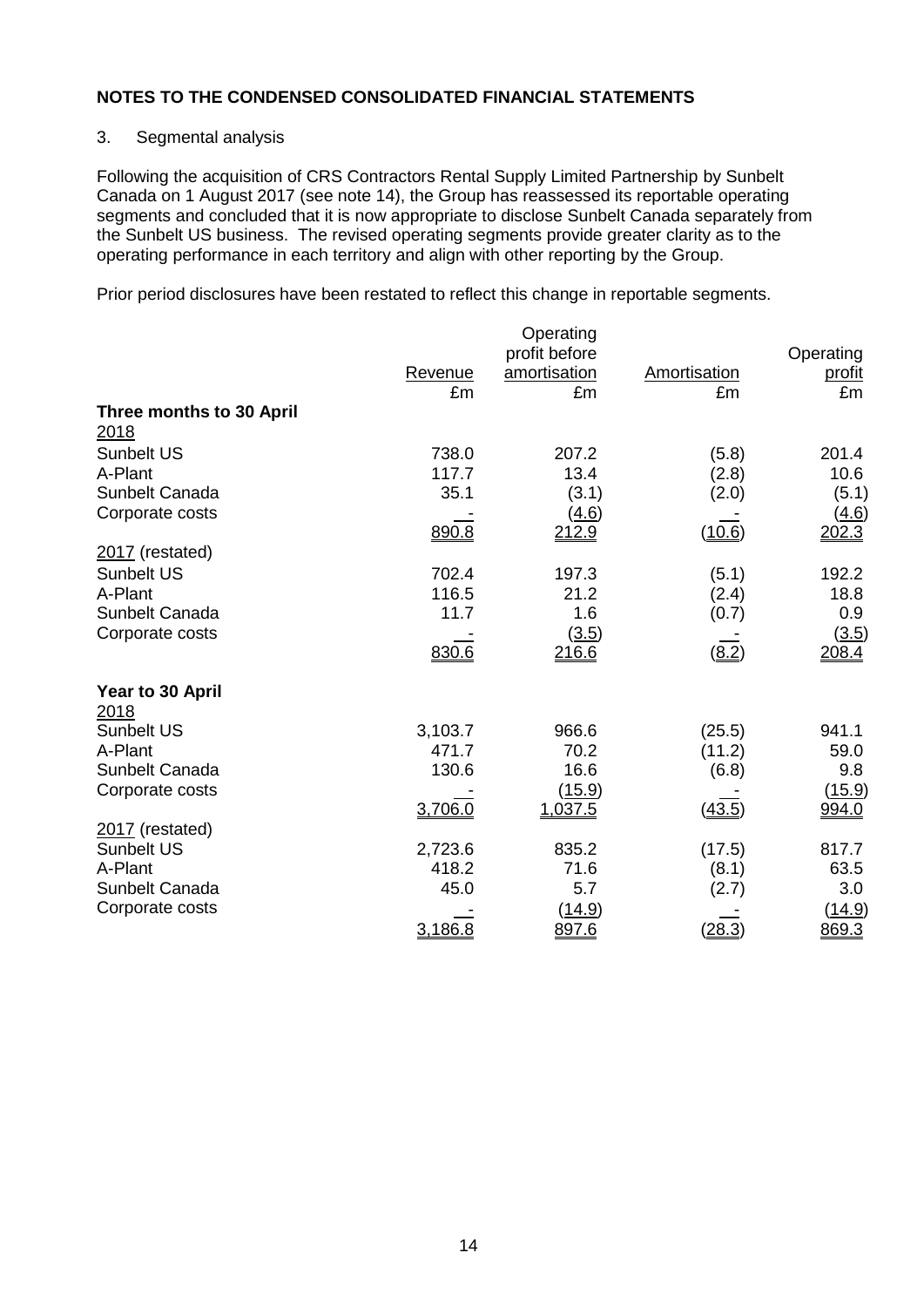# 3. Segmental analysis (continued)

|                             | Segment assets | Cash       | <b>Taxation assets</b> | Total assets |
|-----------------------------|----------------|------------|------------------------|--------------|
|                             | £m             | £m         | £m                     | £m           |
| At 30 April 2018            |                |            |                        |              |
| <b>Sunbelt US</b>           | 5,507.6        |            |                        | 5,507.6      |
| A-Plant                     | 847.3          |            |                        | 847.3        |
| Sunbelt Canada              | 344.6          |            |                        | 344.6        |
| Corporate items             | 0.5            | 19.1       | 23.9                   | 43.5         |
|                             | 6,700.0        | 19.1       | 23.9                   | 6,743.0      |
| At 30 April 2017 (restated) |                |            |                        |              |
| Sunbelt US                  | 5,218.5        |            |                        | 5,218.5      |
| A-Plant                     | 775.3          |            |                        | 775.3        |
| Sunbelt Canada              | 118.6          |            |                        | 118.6        |
| Corporate items             | 0.4            | 6.3        | 6.9                    | <u>13.6</u>  |
|                             | 6,112.8        | <u>6.3</u> | <u>6.9</u>             | 6,126.0      |

# 4. Operating costs and other income

|                                        |               | 2018                     |            |               | 2017              |       |
|----------------------------------------|---------------|--------------------------|------------|---------------|-------------------|-------|
|                                        | <b>Before</b> |                          |            | <b>Before</b> |                   |       |
|                                        | amortisation  | Amortisation             | Total      | amortisation  | Amortisation      | Total |
|                                        | £m            | £m                       | £m         | £m            | £m                | £m    |
| Three months to 30 April               |               |                          |            |               |                   |       |
| Staff costs:                           |               |                          |            |               |                   |       |
| <b>Salaries</b>                        | 194.3         | $\overline{\phantom{a}}$ | 194.3      | 176.7         |                   | 176.7 |
| Social security costs                  | 15.7          |                          | 15.7       | 14.6          |                   | 14.6  |
| Other pension costs                    | <u>4.0</u>    |                          | <u>4.0</u> | 3.3           |                   | 3.3   |
|                                        | 214.0         |                          | 214.0      | 194.6         |                   | 194.6 |
|                                        |               |                          |            |               |                   |       |
| Used rental equipment sold             | 46.6          |                          | 46.6       | <u>49.4</u>   |                   | 49.4  |
|                                        |               |                          |            |               |                   |       |
| Other operating costs:                 |               |                          |            |               |                   |       |
| Vehicle costs                          | 49.8          |                          | 49.8       | 42.0          |                   | 42.0  |
| Spares, consumables & external repairs | 42.2          |                          | 42.2       | 34.4          |                   | 34.4  |
| <b>Facility costs</b>                  | 28.6          |                          | 28.6       | 25.8          |                   | 25.8  |
| Other external charges                 | 119.0         |                          | 119.0      | <u>104.3</u>  |                   | 104.3 |
|                                        | 239.6         |                          | 239.6      | 206.5         |                   | 206.5 |
| Depreciation and amortisation:         |               |                          |            |               |                   |       |
| Depreciation                           | 177.7         |                          | 177.7      | 163.5         |                   | 163.5 |
| Amortisation of intangibles            |               | 10.6                     | 10.6       |               |                   | 8.2   |
|                                        | 177.7         | 10.6                     | 188.3      | 163.5         | $\frac{8.2}{8.2}$ | 171.7 |
|                                        |               |                          |            |               |                   |       |
|                                        | 677.9         | <u>10.6</u>              | 688.5      | 614.0         | 8.2               | 622.2 |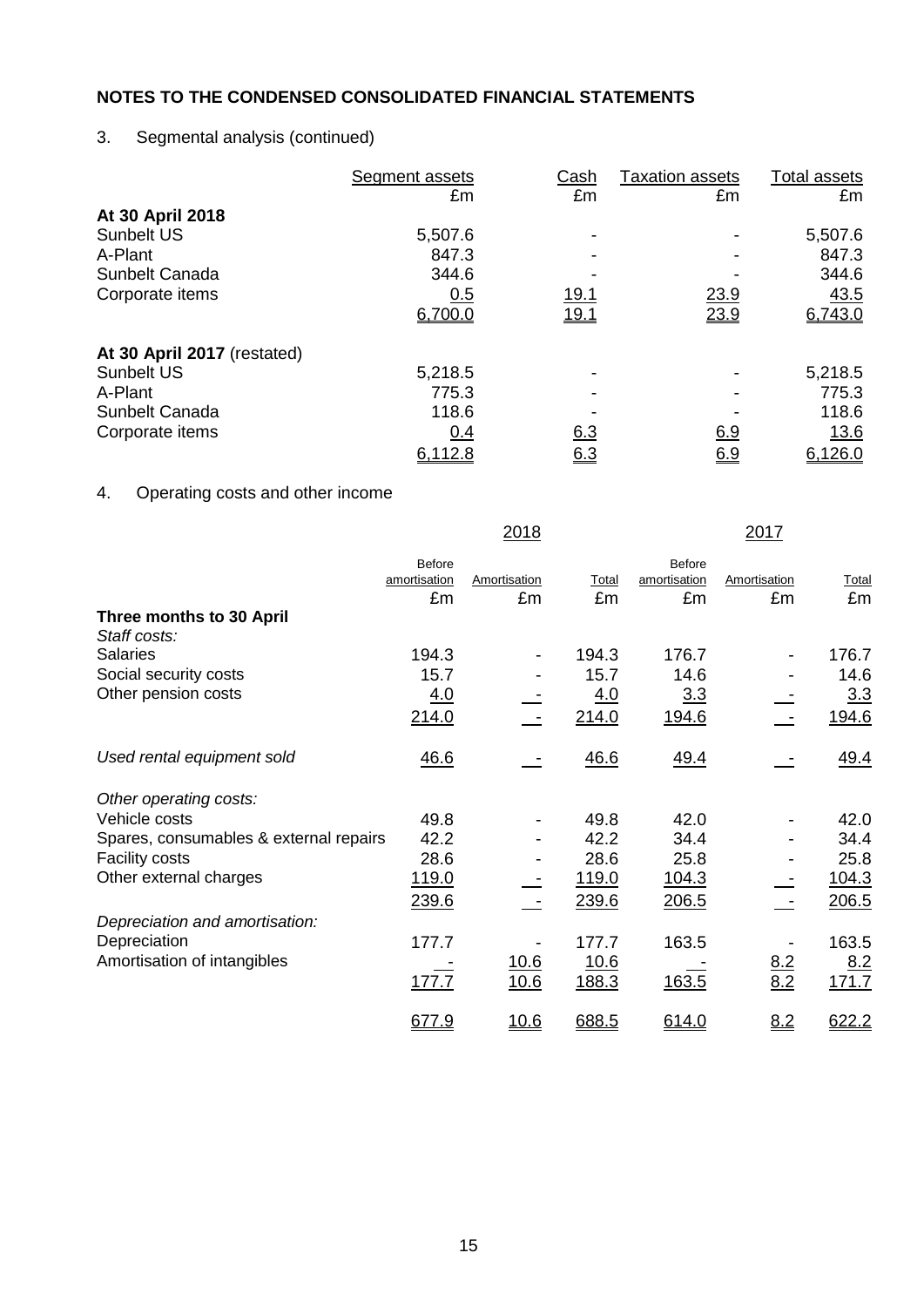### 4. Operating costs and other income (continued)

|                                        |                        | <u>2018</u>              |         |                               | <u> 2017 </u> |              |
|----------------------------------------|------------------------|--------------------------|---------|-------------------------------|---------------|--------------|
|                                        | Before<br>amortisation | Amortisation             | Total   | <b>Before</b><br>amortisation | Amortisation  | <b>Total</b> |
|                                        | £m                     | £m                       | £m      | £m                            | £m            | £m           |
| Year to 30 April<br>Staff costs:       |                        |                          |         |                               |               |              |
| <b>Salaries</b>                        | 788.2                  | $\overline{\phantom{a}}$ | 788.2   | 671.5                         |               | 671.5        |
| Social security costs                  | 60.3                   |                          | 60.3    | 52.5                          |               | 52.5         |
| Other pension costs                    | 14.9                   |                          | 14.9    | 12.6                          |               | 12.6         |
|                                        | 863.4                  |                          | 863.4   | 736.6                         |               | 736.6        |
| Used rental equipment sold             | 128.2                  |                          | 128.2   | 126.5                         |               | 126.5        |
| Other operating costs:                 |                        |                          |         |                               |               |              |
| Vehicle costs                          | 211.3                  |                          | 211.3   | 168.0                         |               | 168.0        |
| Spares, consumables & external repairs | 181.5                  | $\overline{\phantom{a}}$ | 181.5   | 147.7                         |               | 147.7        |
| <b>Facility costs</b>                  | 108.4                  |                          | 108.4   | 94.4                          |               | 94.4         |
| Other external charges                 | 480.1                  |                          | 480.1   | 409.2                         |               | 409.2        |
|                                        | 981.3                  |                          | 981.3   | 819.3                         |               | 819.3        |
| Depreciation and amortisation:         |                        |                          |         |                               |               |              |
| Depreciation                           | 695.6                  |                          | 695.6   | 606.8                         |               | 606.8        |
| Amortisation of intangibles            |                        | <u>43.5</u>              | 43.5    |                               | 28.3          | 28.3         |
|                                        | 695.6                  | 43.5                     | 739.1   | 606.8                         | 28.3          | 635.1        |
|                                        | 2,668.5                | 43.5                     | 2,712.0 | 2,289.2                       | 28.3          | 2,317.5      |

### 5. Exceptional items and amortisation

Exceptional items are those items of financial performance that are material and non-recurring in nature. Amortisation relates to the periodic write-off of intangible assets. The Group believes these items should be disclosed separately within the consolidated income statement to assist in the understanding of the financial performance of the Group. Underlying profit and earnings per share are stated before exceptional items and amortisation of intangibles.

|                                                                                                       |              | Three months to |                 | Year to |
|-------------------------------------------------------------------------------------------------------|--------------|-----------------|-----------------|---------|
|                                                                                                       | 30 April     |                 | 30 April        |         |
|                                                                                                       | 2018         | 2017            | 2018            | 2017    |
|                                                                                                       | £m           | £m              | £m              | £m      |
| Amortisation of intangibles                                                                           | 10.6         | 8.2             | 43.5            | 28.3    |
| Write-off of deferred financing costs                                                                 |              |                 | 8.1             |         |
| Release of premium                                                                                    |              |                 | (11.6)          |         |
| Early redemption fee                                                                                  |              |                 | 23.7            |         |
| Call period interest                                                                                  |              |                 | 1.5             |         |
| Taxation:                                                                                             |              |                 |                 |         |
| - tax on exceptional items and amortisation<br>- reduction in US deferred tax liability due to change | (3.1)        | (2.6)           | (20.0)          | (9.1)   |
| in US federal tax rate                                                                                | (4.7)        |                 | (402.2)         |         |
| - reassessment of historical amounts deductible for tax                                               | 20.7<br>23.5 | 5.6             | 20.7<br>(336.3) | .9.2    |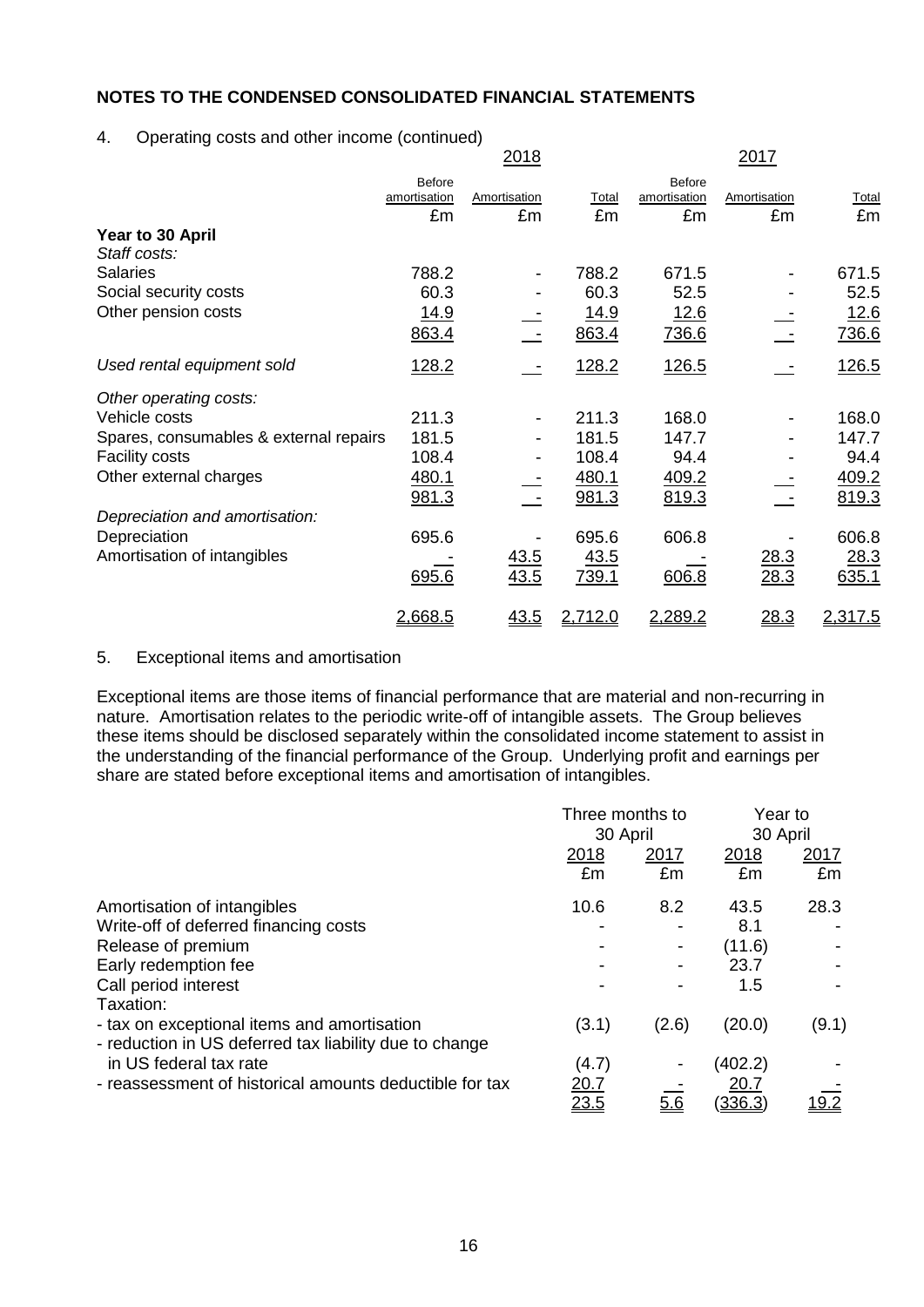### 5. Exceptional items and amortisation (continued)

The costs associated with the redemption of the \$900m 6.5% senior secured notes in August 2017 have been classified as exceptional items. The write-off of deferred financing costs consists of the unamortised balance of the costs relating to the notes, whilst the release of premium related to the unamortised element of the premium which arose at the time of issuance of the \$400m add-on to the initial \$500m 6.5% senior secured notes. In addition, an early redemption fee of £24m (\$31m) was paid to redeem the notes prior to their scheduled maturity. The call period interest represents the interest charge on the \$900m notes for the period from the issue of the new \$1.2bn notes to the date the \$900m notes were redeemed. Of these items, total cash costs were £25m, whilst £3.5m (net income) were non-cash items and credited to the income statement.

The US Tax Cuts and Jobs Act of 2017 was enacted in December 2017 and, amongst other things, reduced the US federal tax rate from 35% to 21%. The exceptional tax credit of £402m (\$543m) arises from the remeasurement of the Group's US deferred tax liabilities at the new rate of 21% rather than the historical rate of 35%. The exceptional deferred tax charge of £21m (\$28m) relates to the reassessment of historical amounts deductible for tax purposes in the US.

The items detailed in the table above are presented in the income statement as follows:

|                                                                             | 2018<br>£m                  | Three months to<br>30 April<br>2017<br>£m | 2018<br>£m                         | Year to<br>30 April<br>2017<br>£m                |
|-----------------------------------------------------------------------------|-----------------------------|-------------------------------------------|------------------------------------|--------------------------------------------------|
| Amortisation of intangibles<br>Charged in arriving at operating profit      | <u>10.6</u><br>10.6         | $\frac{8.2}{8.2}$                         | <u>43.5</u><br>43.5                | 28.3<br>28.3                                     |
| Net financing costs<br>Charged in arriving at profit before tax<br>Taxation | 10.6<br><u>12.9</u><br>23.5 | 8.2<br>(2.6)<br>5.6                       | 21.7<br>65.2<br>(401.5)<br>(336.3) | $28.\overline{3}$<br><u>(9.1)</u><br><u>19.2</u> |
| 6.<br>Net financing costs                                                   |                             | Three months to                           |                                    | Year to                                          |
|                                                                             | 2018                        | 30 April<br>2017                          | <u>2018</u>                        | 30 April<br>2017                                 |
| Investment income:                                                          | £m                          | £m                                        | £m                                 | £m                                               |
| Net interest on the net defined benefit pension plan asset                  |                             |                                           |                                    | (0.1)                                            |
| Interest expense:                                                           |                             |                                           |                                    |                                                  |
| Bank interest payable                                                       | 12.4                        | 9.6                                       | 45.6                               | 34.1                                             |
| Interest payable on second priority senior secured notes                    | 14.1                        | 17.3                                      | 60.5                               | 66.9                                             |
| Interest payable on finance leases                                          |                             | 0.1                                       | 0.3                                | 0.3                                              |
| Net interest on the net defined benefit<br>pension plan liability           | 0.1                         |                                           | 0.1                                |                                                  |
| Non-cash unwind of discount on provisions                                   | 0.1                         | 0.3                                       | 0.7                                | 0.9                                              |
| Amortisation of deferred debt raising costs                                 | 0.9                         | 0.5                                       | 3.0                                | <u>2.1</u>                                       |
| Total interest expense                                                      | 27.6                        | 27.8                                      | 110.2                              | 104.3                                            |
| Net financing costs before exceptional items                                | 27.6                        | 27.8                                      | 110.2                              | 104.2                                            |
| <b>Exceptional items</b>                                                    |                             |                                           | 21.7                               |                                                  |
| Net financing costs                                                         | 27.6                        | 27.8                                      | <u>131.9</u>                       | 104.2                                            |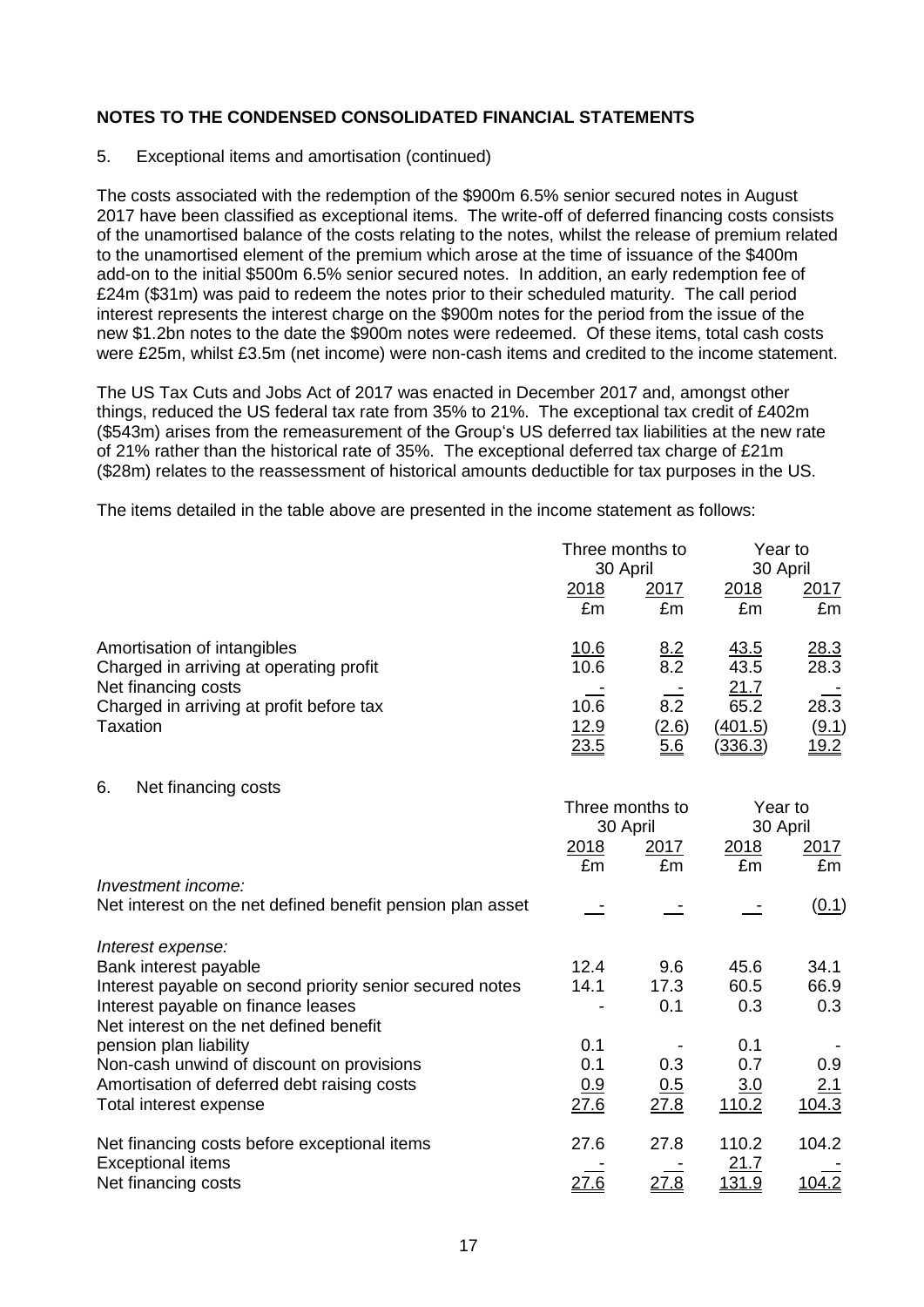# 7. Taxation

The tax charge for the year has been computed using a tax rate of 34% in the US (2017: 39%), 19% in the UK (2017: 20%) and 27% in Canada (2017: 27%). The blended rate for the Group as a whole on underlying profit is 32% (2017: 34%).

The tax charge of £295m (2017: £273m) on the underlying profit before taxation of £927m (2017: £793m) can be explained as follows:

|                                                     | Year to 30 April |             |
|-----------------------------------------------------|------------------|-------------|
|                                                     | 2018             | <u>2017</u> |
|                                                     | £m               | £m          |
| <b>Current tax</b>                                  |                  |             |
| - current tax on income for the period              | 80.4             | 54.5        |
| - adjustments to prior year                         | (10.4)           | (0.1)       |
|                                                     | 70.0             | 54.4        |
| Deferred tax                                        |                  |             |
| - origination and reversal of temporary differences | 213.0            | 215.9       |
| - adjustments to prior year                         | <u>11.8</u>      | 2.9         |
|                                                     | 224.8            | 218.8       |
|                                                     |                  |             |
| Tax on underlying activities                        | 294.8            | 273.2       |
|                                                     |                  |             |
| Comprising:                                         |                  |             |
| - UK                                                | 17.9             | 16.1        |
| - US                                                | 275.0            | 254.9       |
| - Canada                                            | <u>1.9</u>       | 2.2         |
|                                                     | 294.8            | 273.2       |
|                                                     |                  |             |

In addition, the exceptional tax credit of £401m (2017: £9m) can be explained as follows:

|                                                                                                                                                                                               |                                             | Year to 30 April                                 |
|-----------------------------------------------------------------------------------------------------------------------------------------------------------------------------------------------|---------------------------------------------|--------------------------------------------------|
|                                                                                                                                                                                               | <u>2018</u><br>£m                           | 2017<br>£m                                       |
| <b>Current tax</b>                                                                                                                                                                            |                                             |                                                  |
| - current tax credit on exceptional interest expense<br>- reassessment of historical amounts deductible for tax                                                                               | (7.4)<br><u>24.7</u><br>17.3                |                                                  |
| Deferred tax                                                                                                                                                                                  |                                             |                                                  |
| - remeasurement of US deferred tax liabilities<br>due to reduction in US federal tax rate<br>- reassessment of historical amounts deductible for tax<br>- deferred tax credit on amortisation | (402.2)<br>(4.0)<br>(12.6)<br>(418.8)       | <u>(9.1)</u><br>(9.1)                            |
| Tax on exceptional items and amortisation                                                                                                                                                     | <u>(401.5)</u>                              | <u>(9.1)</u>                                     |
| Comprising:<br>- UK<br>- US<br>- Canada                                                                                                                                                       | (2.2)<br>(397.5)<br>(1.8)<br><u>(401.5)</u> | (1.7)<br>(6.7)<br><u>(0.7)</u><br>( <u>9.1</u> ) |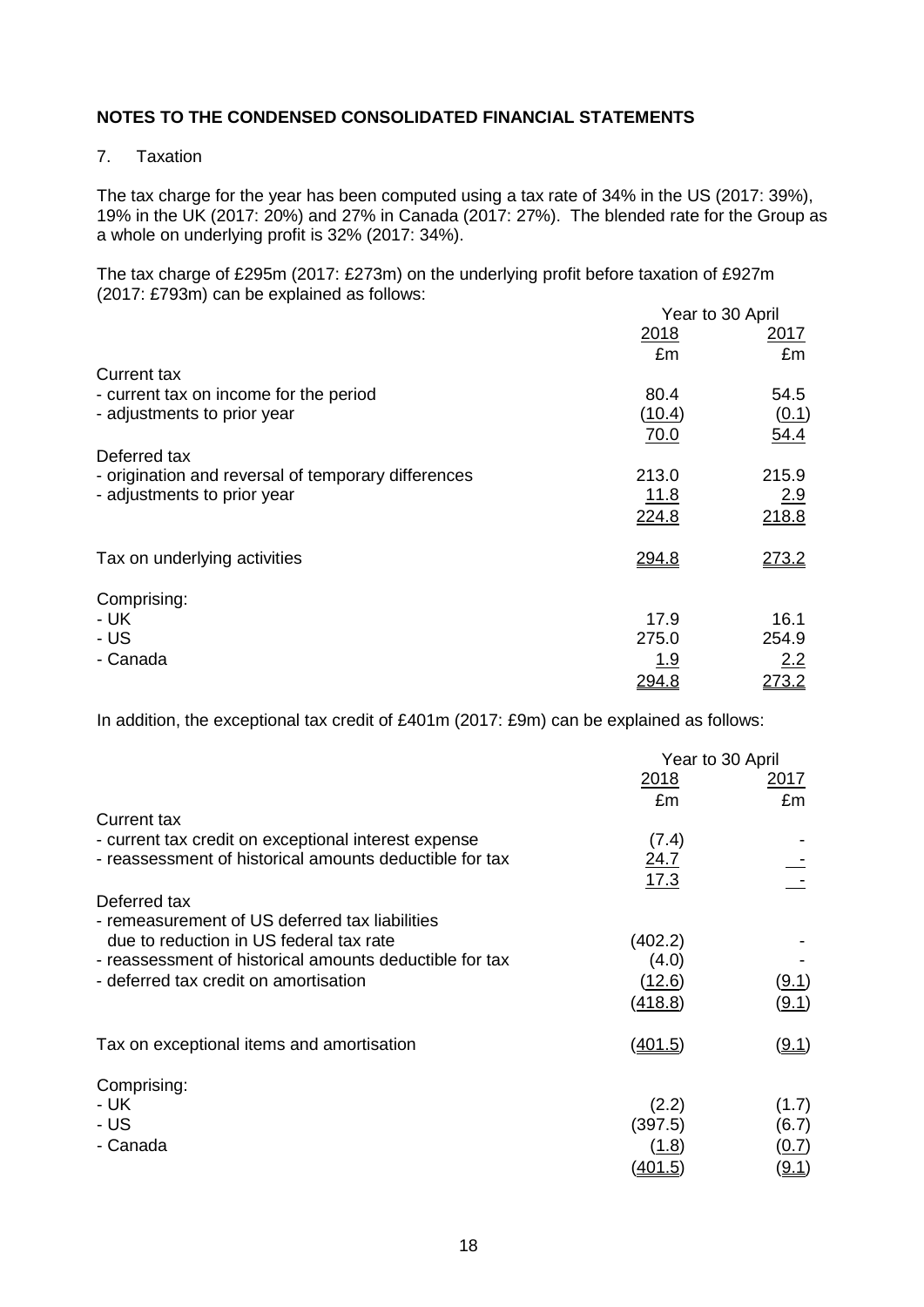# 8. Earnings per share

Basic and diluted earnings per share for the three and twelve months ended 30 April 2018 have been calculated based on the profit for the relevant period and the weighted average number of ordinary shares in issue during that period (excluding shares held by the Company and the ESOT over which dividends have been waived). Diluted earnings per share is computed using the result for the relevant period and the diluted number of shares (ignoring any potential issue of ordinary shares which would be anti-dilutive). These are calculated as follows:

|                                                            |                       | Three months to<br>30 April |                                 | Year to<br>30 April     |  |
|------------------------------------------------------------|-----------------------|-----------------------------|---------------------------------|-------------------------|--|
|                                                            | 2018                  | 2017                        | 2018                            | 2017                    |  |
| Profit for the financial period (£m)                       | <u>99.9</u>           | 120.2                       | 968.8                           | 501.0                   |  |
| Weighted average number of shares (m) - basic<br>- diluted | <u>492.1</u><br>494.3 | 497.5<br>499.7              | 496.0<br>498.3                  | <u>498.7</u><br>500.9   |  |
| Basic earnings per share<br>Diluted earnings per share     | 20.6p<br>20.5p        | 24.2p<br>24.0p              | <u> 195.3p</u><br><u>194.4p</u> | <u>100.5p</u><br>100.0p |  |

Underlying earnings per share (defined in any period as the earnings before amortisation of intangibles and exceptional items for that period divided by the weighted average number of shares in issue in that period) may be reconciled to the basic earnings per share as follows:

|                                                                                    | Three months to<br>30 April |                  | Year to<br>30 April |               |
|------------------------------------------------------------------------------------|-----------------------------|------------------|---------------------|---------------|
|                                                                                    | 2018                        | 2017             | 2018                | 2017          |
| Basic earnings per share                                                           | 20.6p                       | 24.2p            | 195.3p              | 100.5p        |
| Amortisation of intangibles                                                        | 2.1 <sub>p</sub>            | 1.7 <sub>p</sub> | 8.7p                | 5.7p          |
| <b>Exceptional items</b>                                                           |                             |                  | 4.4 <sub>p</sub>    |               |
| Tax on exceptional items and amortisation                                          | (0.6p)                      | (0.6p)           | (4.0p)              | (1.9p)        |
| Exceptional tax credit (US tax reforms)<br>Exceptional tax charge (reassessment of | (1.2p)                      |                  | (81.1p)             |               |
| historical amounts deductible for tax)                                             | 4.2p                        |                  | 4.2p                |               |
| Underlying earnings per share                                                      | <u>25.1p</u>                | <u>25.3p</u>     | <u> 127.5p</u>      | <u>104.3p</u> |

#### 9. Dividends

During the year, a final dividend in respect of the year ended 30 April 2017 of 22.75p (2016: 18.5p) per share and an interim dividend for the year ended 30 April 2018 of 5.5p (2017: 4.75p) were paid to shareholders costing £140m (2017: £116m).

In addition, the directors are proposing a final dividend in respect of the year ended 30 April 2018 of 27.5p (2017: 22.75p) per share which will absorb £134m of shareholders' funds, based on the 488m shares qualifying for dividend at 18 June 2018. Subject to approval by shareholders, it will be paid on 14 September 2018 to shareholders who are on the register of members on 17 August 2018.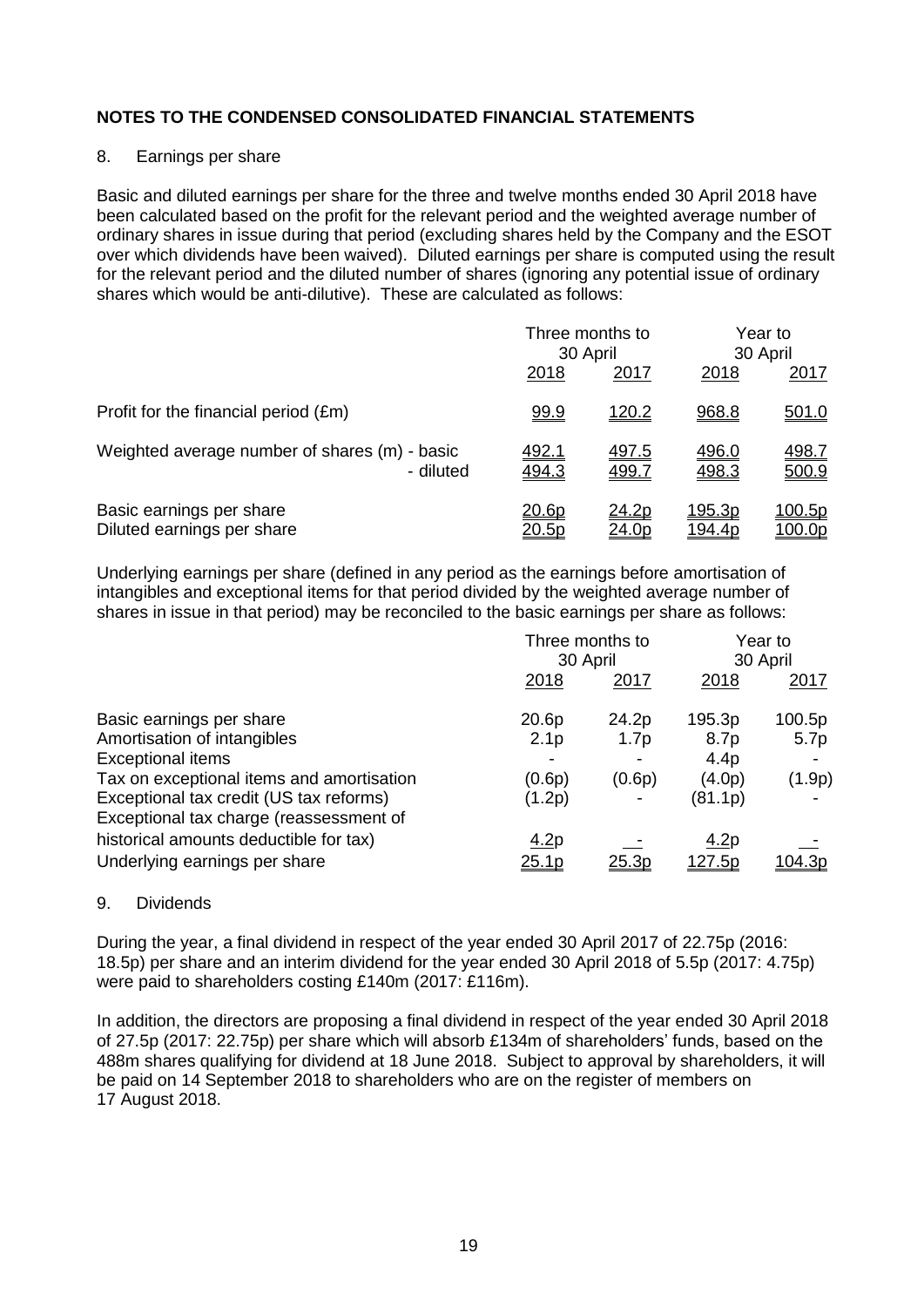### 10. Property, plant and equipment

|                                                       |                | 2018           |             | 2017           |  |
|-------------------------------------------------------|----------------|----------------|-------------|----------------|--|
|                                                       | Rental         |                | Rental      |                |  |
|                                                       | equipment      | <b>Total</b>   | equipment   | <u>Total</u>   |  |
| Net book value                                        | £m             | £m             | £m          | £m             |  |
| At 1 May                                              | 4,092.8        | 4,504.6        | 3,246.9     | 3,588.8        |  |
| Exchange difference                                   | (206.0)        | (224.7)        | 370.8       | 406.7          |  |
| <b>Reclassifications</b>                              | (1.5)          |                | (1.8)       |                |  |
| <b>Additions</b>                                      | 1,100.4        | 1,238.7        | 983.2       | 1,085.6        |  |
| Acquisitions                                          | 182.4          | 191.2          | 153.6       | 162.1          |  |
| <b>Disposals</b>                                      | (123.5)        | (132.2)        | (125.1)     | (131.8)        |  |
| Depreciation                                          | <u>(614.1)</u> | <u>(695.6)</u> | (534.8)     | <u>(606.8)</u> |  |
| At 30 April                                           | 4,430.5        | 4,882.0        | 4,092.8     | 4,504.6        |  |
| 11.<br><b>Borrowings</b>                              |                |                |             |                |  |
|                                                       |                |                | 30 April    | 30 April       |  |
|                                                       |                |                | <u>2018</u> | <u>2017</u>    |  |
|                                                       |                |                | £m          | £m             |  |
| <b>Current</b>                                        |                |                |             |                |  |
| Finance lease obligations                             |                |                | 2.7         | 26             |  |
| <b>Non-current</b>                                    |                |                |             |                |  |
| First priority senior secured bank debt               |                |                | 1,508.5     | 1,449.2        |  |
| Finance lease obligations                             |                |                | 2.6         | 1.8            |  |
| 6.5% second priority senior secured notes, due 2022   |                |                |             | 699.4          |  |
| 5.625% second priority senior secured notes, due 2024 |                |                | 358.4       | 381.0          |  |
| 4.125% second priority senior secured notes, due 2025 |                |                | 429.5       |                |  |
| 4.375% second priority senior secured notes, due 2027 |                |                | 429.4       |                |  |
|                                                       |                |                | 2,728.4     | 2,531.4        |  |

The senior secured bank debt and the senior secured notes are secured by way of, respectively, first and second priority fixed and floating charges over substantially all the Group's property, plant and equipment, inventory and trade receivables.

Under the terms of our asset-based senior bank facility, \$3.1bn is committed until July 2022. The \$500m 5.625% senior secured notes mature in October 2024, the \$600m 4.125% senior secured notes mature in August 2025 and the \$600m 4.375% senior secured notes mature in August 2027. Our debt facilities therefore remain committed for the long term, with an average maturity of six years remaining. The weighted average interest cost of these facilities (including non-cash amortisation of deferred debt raising costs) is approximately 4%. The terms of the senior secured notes are such that financial performance covenants are only measured at the time new debt is raised.

There is one financial performance covenant under the first priority senior bank facility. That is, the fixed charge ratio (comprising LTM EBITDA before exceptional items less LTM net capital expenditure paid in cash over the sum of scheduled debt repayments plus cash interest, cash tax payments and dividends paid in the last twelve months) which must be equal to, or greater than, 1.0. This covenant does not apply when availability exceeds \$310m. As a matter of good practice, we calculate the covenant ratio each quarter. At 30 April 2018, the fixed charge ratio exceeded the covenant requirement.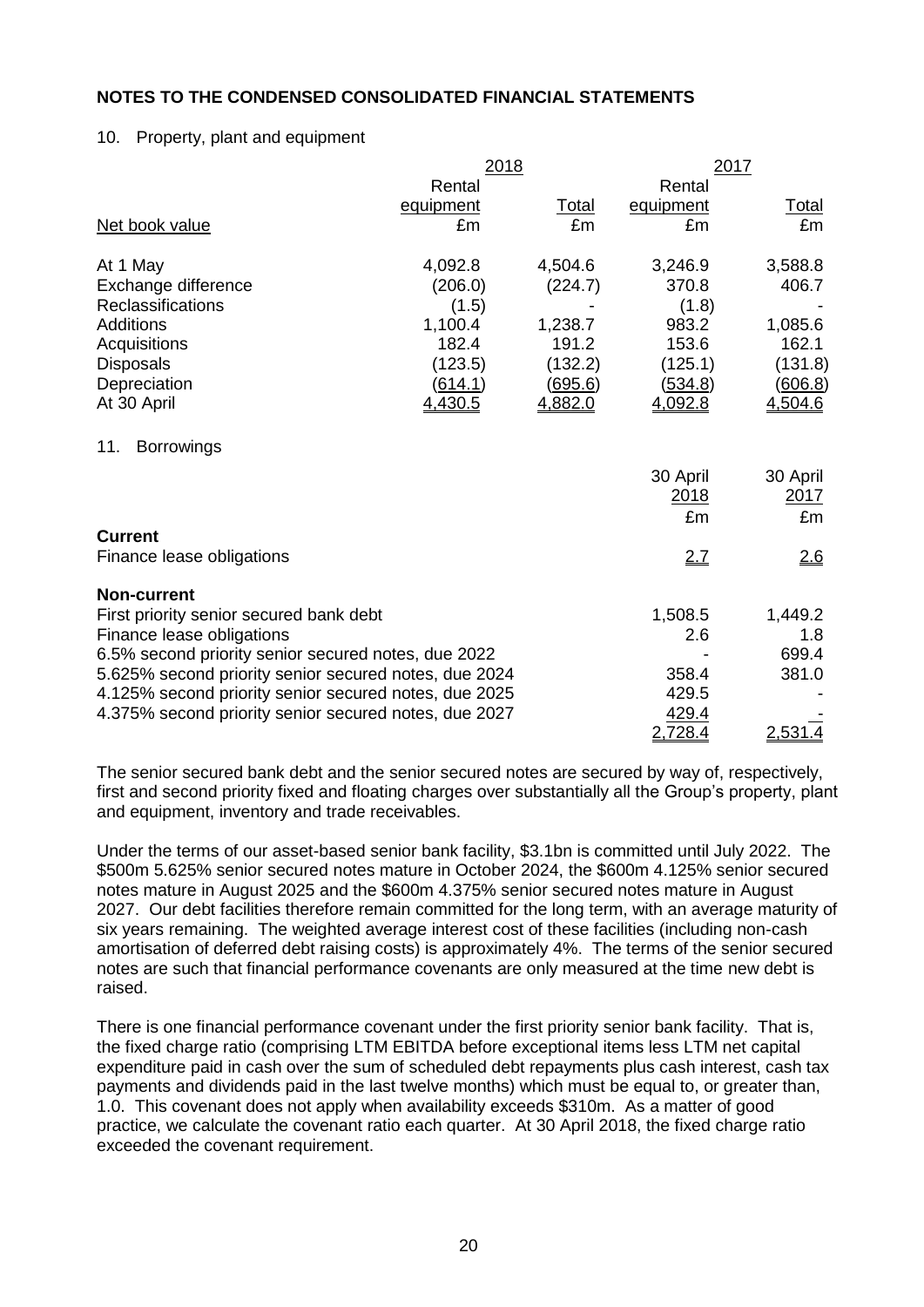### 11. Borrowings (continued)

At 30 April 2018, availability under the senior secured bank facility was \$1,115m (\$1,305m at 30 April 2017), with an additional \$2,329m of suppressed availability, meaning that the covenant did not apply at 30 April 2018 and is unlikely to apply in forthcoming quarters.

#### Fair value of financial instruments

At 30 April 2018, the Group had no derivative financial instruments.

With the exception of the Group's second priority senior secured notes, the carrying value of nonderivative financial assets and liabilities is considered to materially equate to their fair value.

The carrying value of the second priority senior secured notes due 2024, excluding deferred debt raising costs, was £363m at 30 April 2018 (£386m at 30 April 2017) while the fair value was £375m (£414m at 30 April 2017). The carrying value of the second priority senior secured notes, due 2025, excluding deferred debt raising costs, was £436m at 30 April 2018 while the fair value was £414m. The carrying value of the second priority senior secured notes, due 2027, excluding deferred debt raising costs, was £436m at 30 April 2018 while the fair value was £407m.

The fair value of the second priority senior secured notes has been calculated using quoted market prices at 30 April 2018.

### 12. Share capital

Ordinary shares of 10p each:

|                       | 2018        | 2017               | 2018        | 2017        |
|-----------------------|-------------|--------------------|-------------|-------------|
|                       | Number      | Number             | £m          | £m          |
| Issued and fully paid | 499,225,712 | <u>499,225,712</u> | <u>49.9</u> | <u>49.9</u> |

During the period, the Company purchased 7.9m ordinary shares at a total cost of £161m under the share buyback programme announced in December 2017, which are held in treasury. At 30 April 2018, 7.9m (2017: nil) shares were held by the Company and a further 1.7m (2017: 1.7m) shares were held by the Company's Employee Share Ownership Trust.

 $Y_{\text{c}} = 1000 \text{ A} \cdot \text{s}^{-1}$ 

13. Notes to the cash flow statement

|                                                            | Year to 30 April |            |
|------------------------------------------------------------|------------------|------------|
|                                                            | 2018             | 2017       |
|                                                            | £m               | £m         |
| Cash flow from operating activities<br>a)                  |                  |            |
| Operating profit before exceptional items and amortisation | 1,037.5          | 897.6      |
| Depreciation                                               | 695.6            | 606.8      |
| EBITDA before exceptional items                            | 1,733.1          | 1,504.4    |
| Profit on disposal of rental equipment                     | (20.4)           | (35.6)     |
| Profit on disposal of other property, plant and equipment  | (0.7)            | (0.1)      |
| (Increase)/decrease in inventories                         | (7.7)            | 6.5        |
| Increase in trade and other receivables                    | (83.1)           | (56.9)     |
| Increase in trade and other payables                       | 53.0             | 20.2       |
| Other non-cash movements                                   | 7.0              | <u>5.7</u> |
| Cash generated from operations before exceptional items    |                  |            |
| and changes in rental equipment                            | 1.681            |            |
|                                                            |                  |            |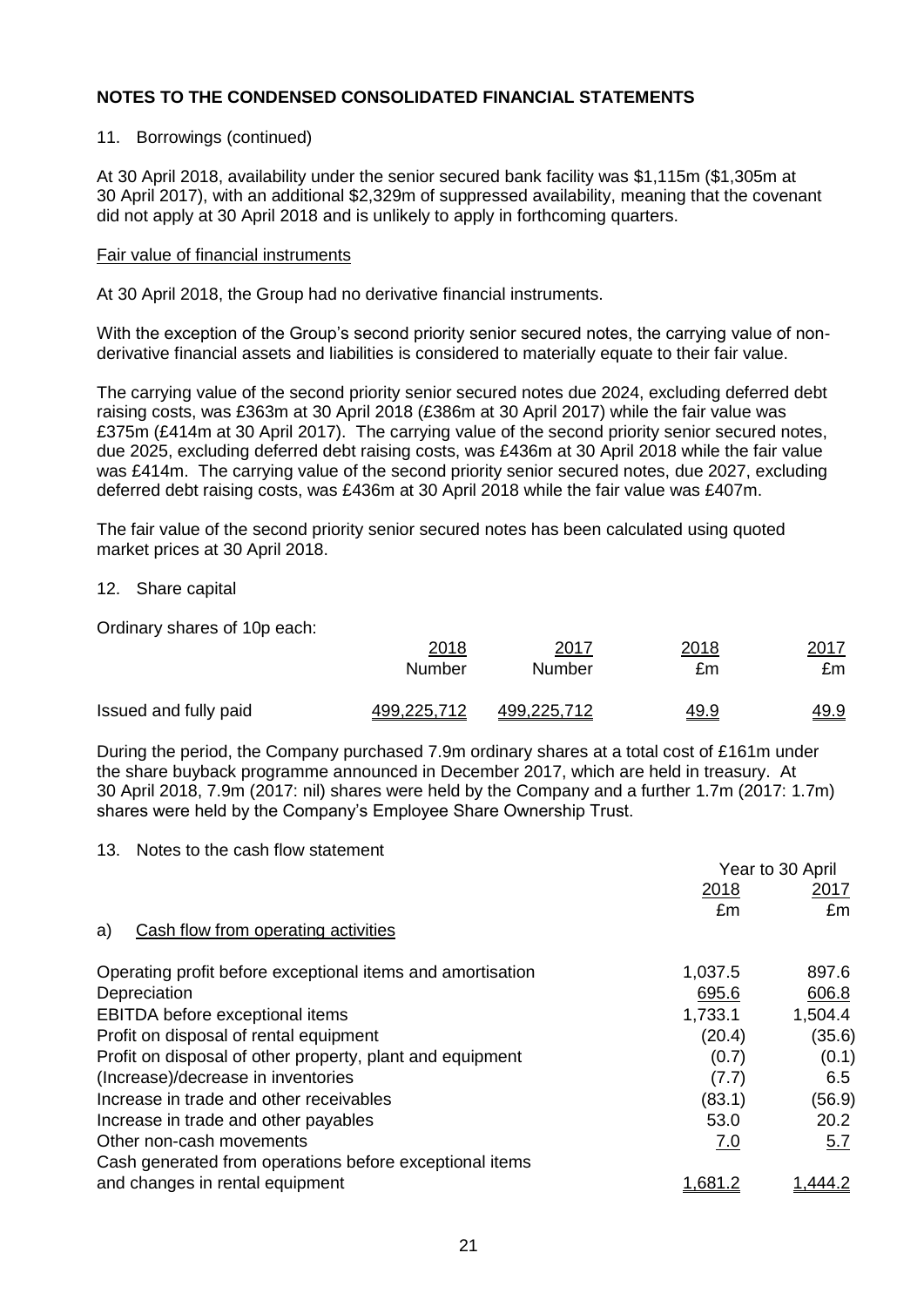13. Notes to the cash flow statement (continued)

### b) Analysis of net debt

Net debt consists of total borrowings less cash and cash equivalents. Borrowings exclude accrued interest. Foreign currency denominated balances are retranslated to pounds sterling at rates of exchange ruling at the balance sheet date.

|                                                          | 1 May<br>2017<br>£m | Exchange<br>movement<br>£m | Cash<br>flow<br>£m | Debt<br>acquired<br>£m | Non-cash<br>movements<br>£m | 30 April<br>2018<br>£m |
|----------------------------------------------------------|---------------------|----------------------------|--------------------|------------------------|-----------------------------|------------------------|
| Debt due within one year                                 | 2.6                 |                            | (42.1)             | 40.7                   | 1.5                         | 2.7                    |
| Debt due after one year<br><b>Total liabilities from</b> | 2,531.4             | (140.1)                    | 336.9              |                        | 0.2                         | 2,728.4                |
| financing activities                                     | 2,534.0             | (140.1)                    | 294.8              | 40.7                   | 1.7                         | 2,731.1                |
| Cash                                                     | (6.3)               | 0.3                        | (13.1)             |                        |                             | (19.1)                 |
| Total net debt                                           | 2,527.7             | <u>(139.8)</u>             | 281.7              | <u>40.7</u>            | <u>1.7</u>                  | 2,712.0                |

Details of the Group's cash and debt are given in the Review of Fourth Quarter, Balance Sheet and Cash Flow accompanying these condensed consolidated financial statements.

#### c) Acquisitions

|                              | Year to 30 April |               |  |
|------------------------------|------------------|---------------|--|
|                              | 2018             | 2017          |  |
|                              | £m               | £m            |  |
| Cash consideration paid:     |                  |               |  |
| - acquisitions in the period | 351.2            | 414.0         |  |
| - contingent consideration   | <u>7.8</u>       | 7.1           |  |
|                              | 359.C            | <u> 21.</u> 1 |  |

During the year, 17 businesses were acquired with cash paid of £351m (2017: £414m), after taking account of net cash acquired of £0.5m. Further details are provided in Note 14.

Contingent consideration of £8m (2017: £7m) was paid relating to prior year acquisitions.

14. Acquisitions

During the year, the following acquisitions were completed:

- i) On 5 May 2017, Sunbelt US acquired the business and assets of Noble Rents, Inc. ('Noble') for a cash consideration of £26m (\$34m). Noble is a general equipment rental business in California.
- ii) On 22 May 2017, Sunbelt US acquired the business and assets of RGR Equipment, LLC ('RGR') for a cash consideration of £45m (\$58m), with contingent consideration of up to £5m (\$7m), payable over the next two years, depending on revenue meeting or exceeding certain thresholds. RGR is an aerial work platform rental business in Missouri.
- iii) On 31 May 2017, A-Plant acquired the entire share capital of Plantfinder (Scotland) Limited and the business and assets of Clyde Security Containers Limited (together 'Plantfinder') for a cash consideration of £24m. Plantfinder is an aerial work platform rental business.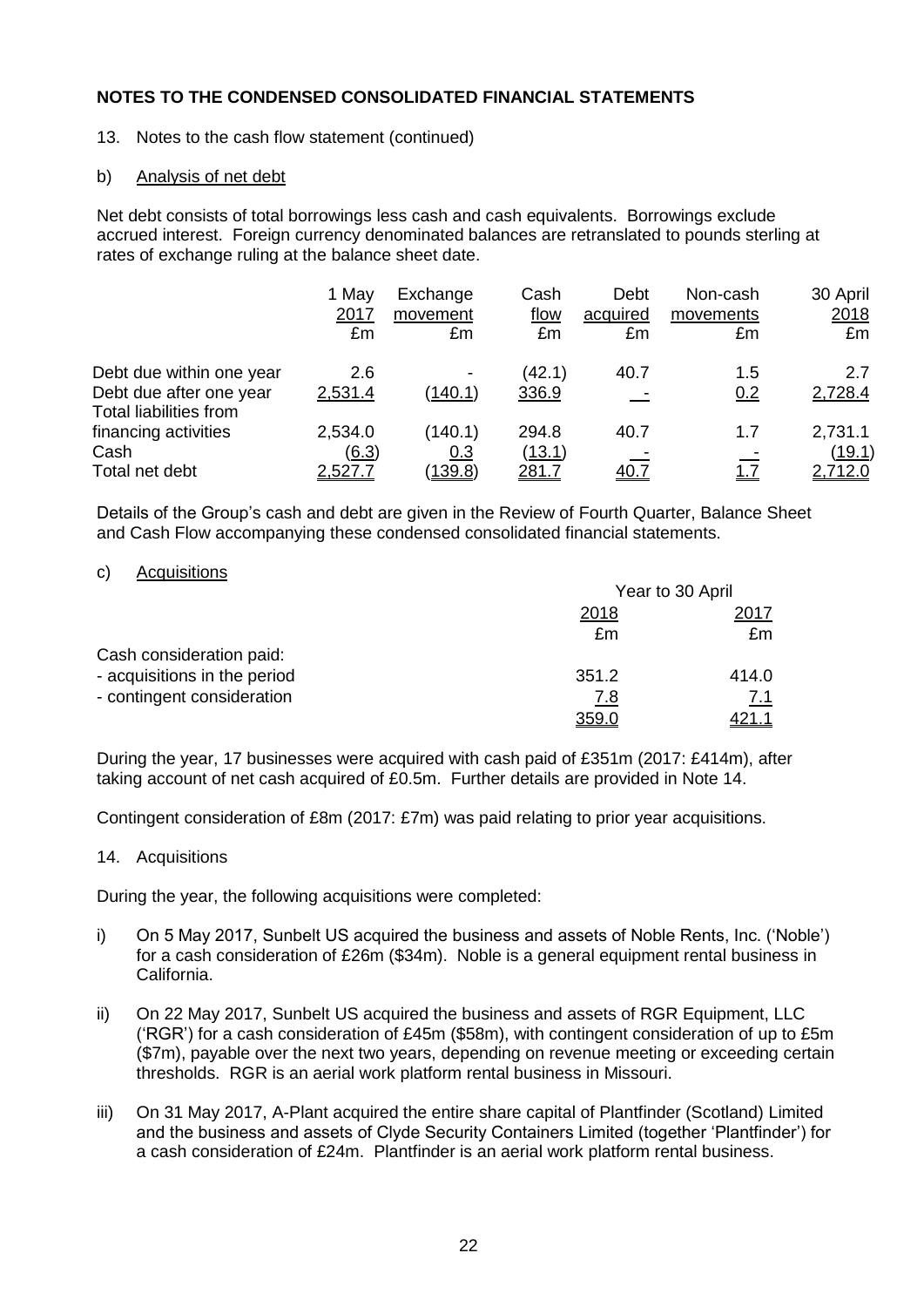- 14. Acquisitions (continued)
- iv) On 1 June 2017, Sunbelt US acquired the business and assets of MSP Equipment Rentals, Inc. ('MSP') for a cash consideration of £18m (\$23m). MSP is an aerial work platform rental business in Delaware.
- v) On 29 June 2017, Sunbelt US acquired certain business and assets of Green Acres Equipment Rental, Inc. and Texas Agri-Capital, LLC (together 'Green Acres') for a cash consideration of £4m (\$5m). Green Acres is a general equipment rental business in Texas.
- vi) On 1 August 2017, Sunbelt Canada acquired all partnership interests of CRS Contractors Rental Supply Limited Partnership and the entire share capital of CRS Contractors Rental Supply General Partner, Inc. (together 'CRS') for an initial cash consideration of £133m (C\$220m), with contingent consideration of up to  $£12m$  (C\$20m), payable over the next three years, depending on EBITDA meeting or exceeding certain thresholds. Including acquired debt, the total initial cash consideration was £174m (C\$287m). CRS is a general equipment rental business in Ontario, Canada.
- vii) On 29 September 2017, A-Plant acquired the business and assets of Chanton Hire ('Chanton') for a cash consideration of £1m. Chanton is a survey equipment business.
- viii) On 2 October 2017, Sunbelt US acquired the business and assets of the aerial division of Lift, Inc. ('Lift') for a cash consideration of £7m (\$9m). Lift is an aerial work platform rental business in Pennsylvania.
- ix) On 31 October 2017, Sunbelt US acquired the business and assets of The Rental Company of Cenla, LLC ('RentalCo') for a cash consideration of £1m (\$1m). RentalCo is a general equipment rental business in Louisiana.
- x) On 1 November 2017, Sunbelt US acquired the business and assets of Maverick Pump Services, LLC and Maverick Rehab, LLC (together 'Maverick') for a cash consideration of £16m (\$22m). Maverick is a pump solutions business in Texas and Colorado.
- xi) On 14 February 2018, Sunbelt US acquired the business and assets of Nickell Equipment Rental & Sales, Inc. ('Nickell') for a cash consideration of £11m (\$15m). Nickell is a general equipment rental business in Georgia.
- xii) On 23 February 2018, Sunbelt US acquired the business and assets of Beaupre Aerial Equipment, Inc. and Beaupre Equipment Services, Inc. (together 'Beaupre') for a cash consideration of £41m (\$57m). Beaupre is an aerial work platform rental business in Minnesota.
- xiii) On 27 February 2018, Sunbelt US acquired certain business and assets of West Georgia Equipment & Party Rental, LLC ('WGE') for a cash consideration of £2m (\$3m). WGE is a general equipment rental business in Georgia.
- xiv) On 7 March 2018, Sunbelt US acquired certain business and assets of DJ's Rentals, LLC ('DJ's') for a cash consideration of £5m (\$6m). DJ's is a general equipment rental business in Tennessee.
- xv) On 7 March 2018, Sunbelt US acquired certain business and assets of New England Rent-All Equipment, Inc. ('NERA') for a cash consideration of £3m (\$4m). NERA is a general equipment rental business in Massachusetts.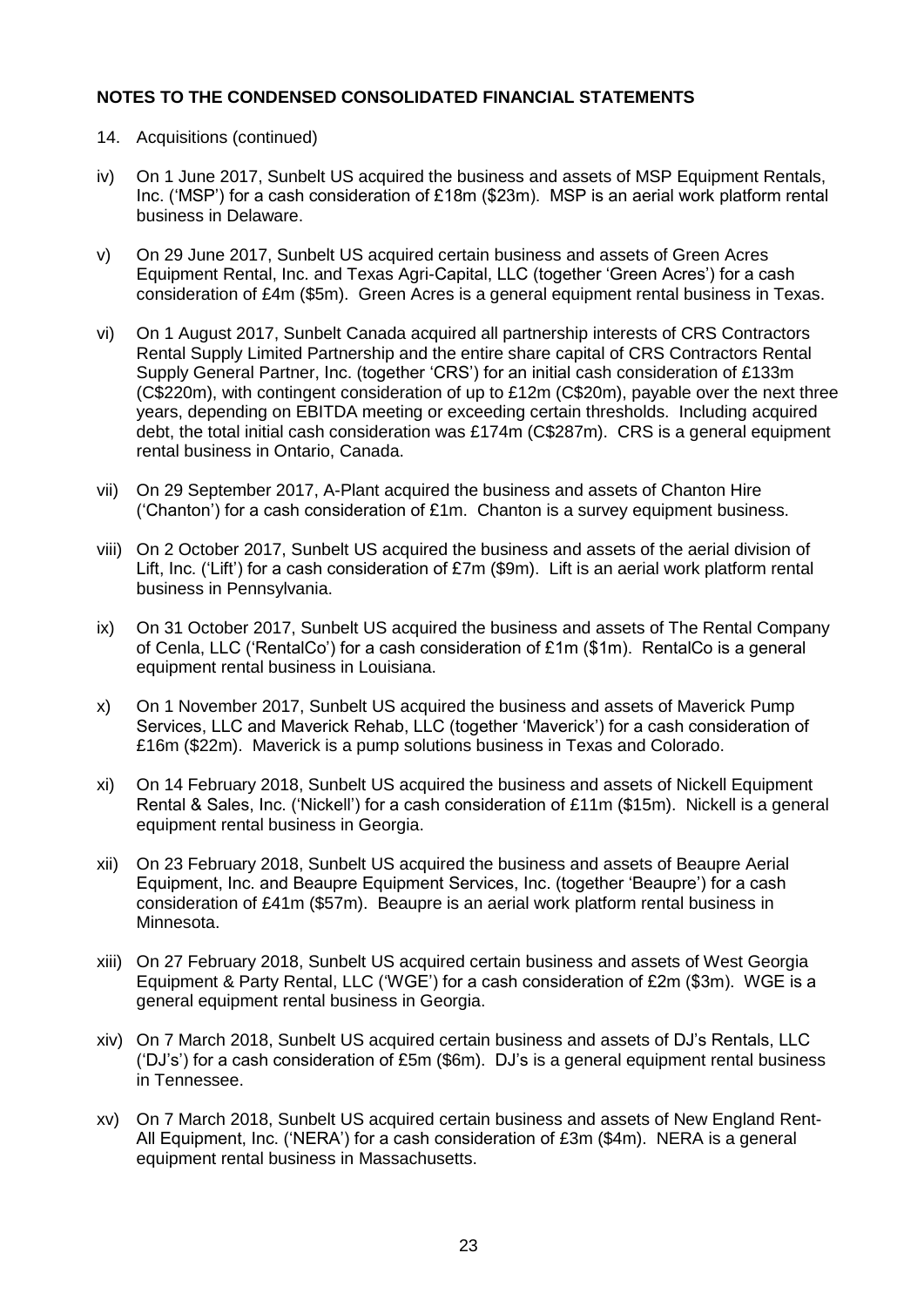- 14. Acquisitions (continued)
- xvi) On 15 March 2018, Sunbelt US acquired the business and assets of Building Cooling Systems, Inc. ('BCS') for a cash consideration of £1m (\$1m). BCS is a climate control business in New York.
- xvii) On 22 March 2018, Sunbelt US acquired the business and assets of Above and Beyond Equipment Rentals, LLC and Above and Beyond of Fairfield County, Inc. (together 'A&B') for an initial cash consideration of £15m (\$21m), with contingent consideration of up to £0.4m (\$0.5m), payable over the next year, depending on revenue meeting or exceeding certain thresholds. A&B is an aerial work platform rental business in Connecticut.

The following table sets out the fair value of the identifiable assets and liabilities acquired by the Group. The fair values have been determined provisionally at the balance sheet date.

|                                                       | Fair value    |
|-------------------------------------------------------|---------------|
|                                                       | to Group      |
|                                                       | £m            |
| <b>Net assets acquired</b>                            |               |
| Trade and other receivables                           | 32.6          |
| Inventory                                             | 5.9           |
| Property, plant and equipment                         |               |
| - rental equipment                                    | 182.4         |
| - other assets                                        | 8.8           |
| Creditors                                             | (18.1)        |
| Debt                                                  | (40.7)        |
| <b>Current tax</b>                                    | (0.7)         |
| Deferred tax                                          | (20.2)        |
| Intangible assets (non-compete agreements,            |               |
| brand names and customer relationships)               | 83.3          |
|                                                       | 233.3         |
| Consideration:                                        |               |
| - cash paid and due to be paid (net of cash acquired) | 350.9         |
| - contingent consideration payable in cash            | 17.0          |
|                                                       | 367.9         |
|                                                       |               |
| Goodwill                                              | <u> 134.6</u> |

The goodwill arising can be attributed to the key management personnel and workforce of the acquired businesses and to the synergies and other benefits the Group expects to derive from the acquisitions. The synergies and other benefits include elimination of duplicate costs, improving utilisation of the acquired rental fleet, using the Group's financial strength to invest in the acquired business and drive improved returns through a semi-fixed cost base and the application of the Group's proprietary software to optimise revenue opportunities. £61m of the goodwill is expected to be deductible for income tax purposes.

The fair value of trade receivables at acquisition was £33m. The gross contractual amount for trade receivables due was £34m, net of a £1m provision for debts which may not be collected.

Due to the operational integration of acquired businesses with Sunbelt US, Sunbelt Canada and A-Plant post acquisition, in particular due to the merger of some stores, the movement of rental equipment between stores and investment in the rental fleet, it is not practical to report the revenue and profit of the acquired businesses post acquisition. On an annual basis they generate approximately £170m of revenue.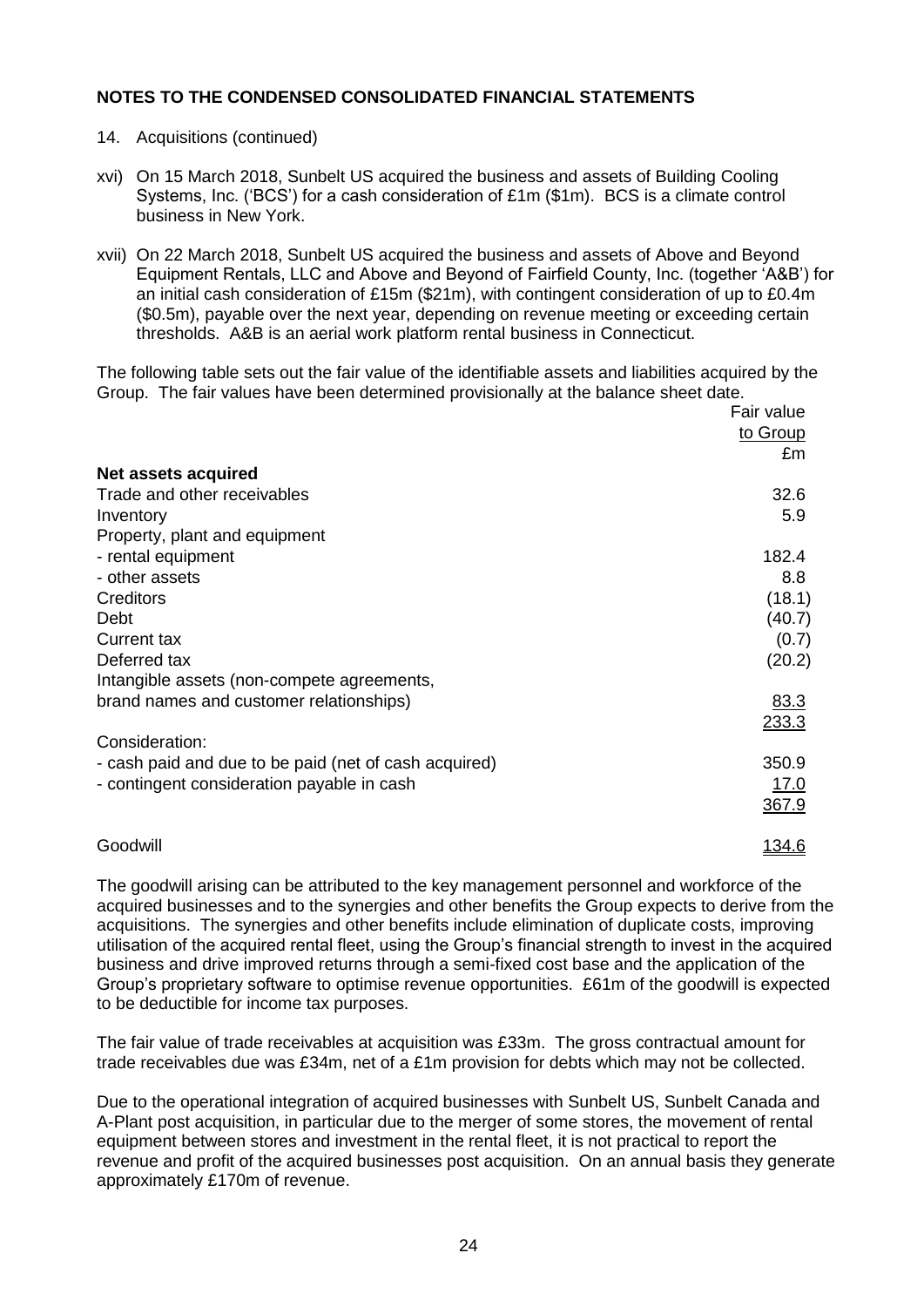### 14. Acquisitions (continued)

The revenue and operating profit of these acquisitions from 1 May 2017 to their date of acquisition was not material.

### 15. Contingent liabilities

The Group is subject to periodic legal claims in the ordinary course of its business, none of which is expected to have a material impact on the Group's financial position.

In October 2017, the European Commission opened a state aid investigation into the Group Financing Exemption in the UK controlled foreign company ('CFC') legislation. In common with other UK-based international companies, the Group may be affected by the outcome of this investigation and is therefore monitoring developments. If the preliminary findings of the European Commission's investigations into the UK legislation are upheld, we have estimated the Group's maximum potential liability to be £28m as at 30 April 2018. Based on the current status of the investigation, we have concluded that no provision is required in relation to this amount.

### 16. Events after the balance sheet date

On 1 June 2018, Sunbelt Canada acquired the entire share capital of Voisin's Equipment Rental Ltd. and Universal Rental Services Limited (together 'Voisin's') for an aggregate cash consideration of £18m (C\$32m) with contingent consideration of up to £1m (C\$2.5m), payable over the next year, depending on revenue meeting or exceeding certain thresholds. Including acquired debt, the total cash consideration was £43m (C\$76m). Voisin's is a general equipment rental business in Ontario, Canada.

The initial accounting for this acquisition is incomplete. Had this acquisition taken place on 1 May 2017, its contribution to revenue and operating profit would not have been material.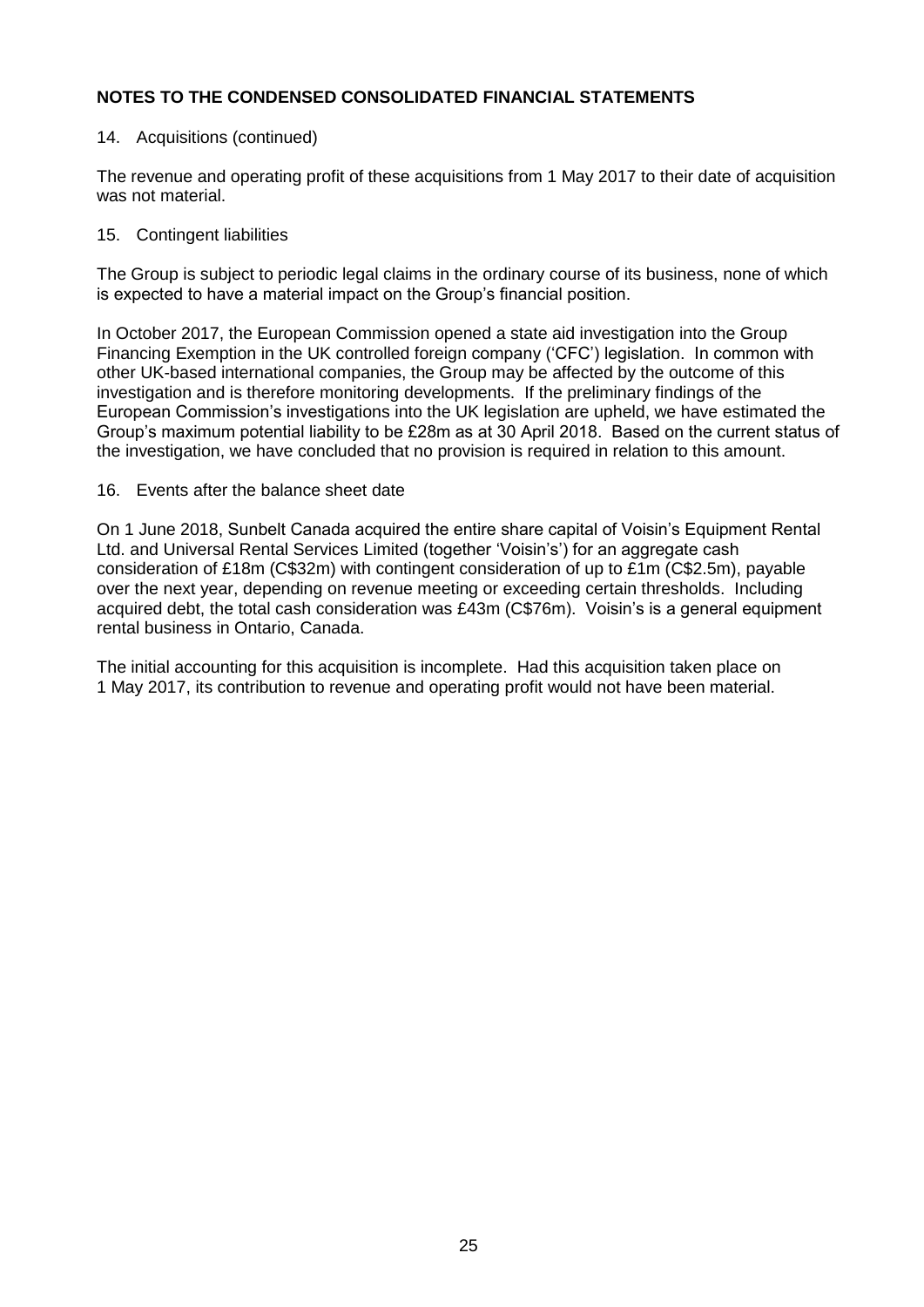# **REVIEW OF FOURTH QUARTER, BALANCE SHEET AND CASH FLOW**

# **Fourth quarter**

|                                    | Revenue |              | <b>EBITDA</b> |              | Operating profit |               |
|------------------------------------|---------|--------------|---------------|--------------|------------------|---------------|
|                                    | 2018    | 2017         | 2018          | 2017         | <u>2018</u>      | <u>2017</u>   |
| Sunbelt US in \$m                  | 1,034.3 | 879.0        | 494.5         | <u>419.9</u> | <u> 292.3</u>    | <u> 245.9</u> |
| Sunbelt Canada in C\$m             | 62.4    | <u> 19.6</u> | 8.4           | 8.8          | <u>(4.9)</u>     | 2.7           |
| Sunbelt US in £m                   | 738.0   | 702.4        | 351.9         | 336.1        | 207.2            | 197.3         |
| A-Plant                            | 117.7   | 116.5        | 38.8          | 42.3         | 13.4             | 21.2          |
| Sunbelt Canada in £m               | 35.1    | 11.7         | 4.5           | 5.2          | (3.1)            | 1.6           |
| Group central costs                |         |              | (4.6)         | (3.5)        | (4.6)            | (3.5)         |
|                                    | 890.8   | 830.6        | 390.6         | 380.1        | 212.9            | 216.6         |
| Net financing costs                |         |              |               |              | (27.6)           | (27.8)        |
| Profit before amortisation and tax |         |              |               |              | 185.3            | 188.8         |
| Amortisation                       |         |              |               |              | (10.6)           | (8.2)         |
| Profit before taxation             |         |              |               |              | <u>174.7</u>     | <u>180.6</u>  |
| <b>Margins</b>                     |         |              |               |              |                  |               |
| <b>Sunbelt US</b>                  |         |              | 47.8%         | 47.8%        | 28.3%            | 28.0%         |
| A-Plant                            |         |              | 33.0%         | 36.3%        | 11.4%            | 18.2%         |
| Sunbelt Canada                     |         |              | 13.5%         | 44.7%        | $-7.8%$          | 13.9%         |
| Group                              |         |              | 43.8%         | 45.8%        | 23.9%            | 26.1%         |

Group revenue increased 7% to £891m in the fourth quarter (2017: £831m) with strong growth in each of our markets. This revenue growth, combined with continued focus on operational efficiency, generated underlying profit before tax of £185m (2017: £189m), an increase of 10% on a constant currency basis.

As for the year, the Group's growth was driven by strong organic growth supplemented by bolt-on acquisitions. Sunbelt US's revenue growth for the quarter can be analysed as follows:

|                                      |        | <u>\$m</u> |
|--------------------------------------|--------|------------|
| 2017 rental only revenue             |        | 619        |
| Organic (same-store and greenfields) | $+16%$ | 99         |
| Bolt-ons (since 1 February 2017)     | $+4%$  | 25         |
| 2018 rental only revenue             | $+20%$ | 743        |
| Ancillary revenue                    | $+26%$ | 202        |
| 2018 rental revenue                  | $+21%$ | 945        |
| Sales revenue                        | $-10%$ | 89         |
| 2018 total revenue                   | $+18%$ |            |

Sunbelt US's organic growth of 16% is well in excess of that of the rental market as we continue to take market share. In addition, bolt-ons have contributed a further 4% growth as we execute our long-term structural growth strategy of expanding our geographic footprint and our specialty businesses. Total rental only revenue growth of 20% was driven by an increase in fleet on rent.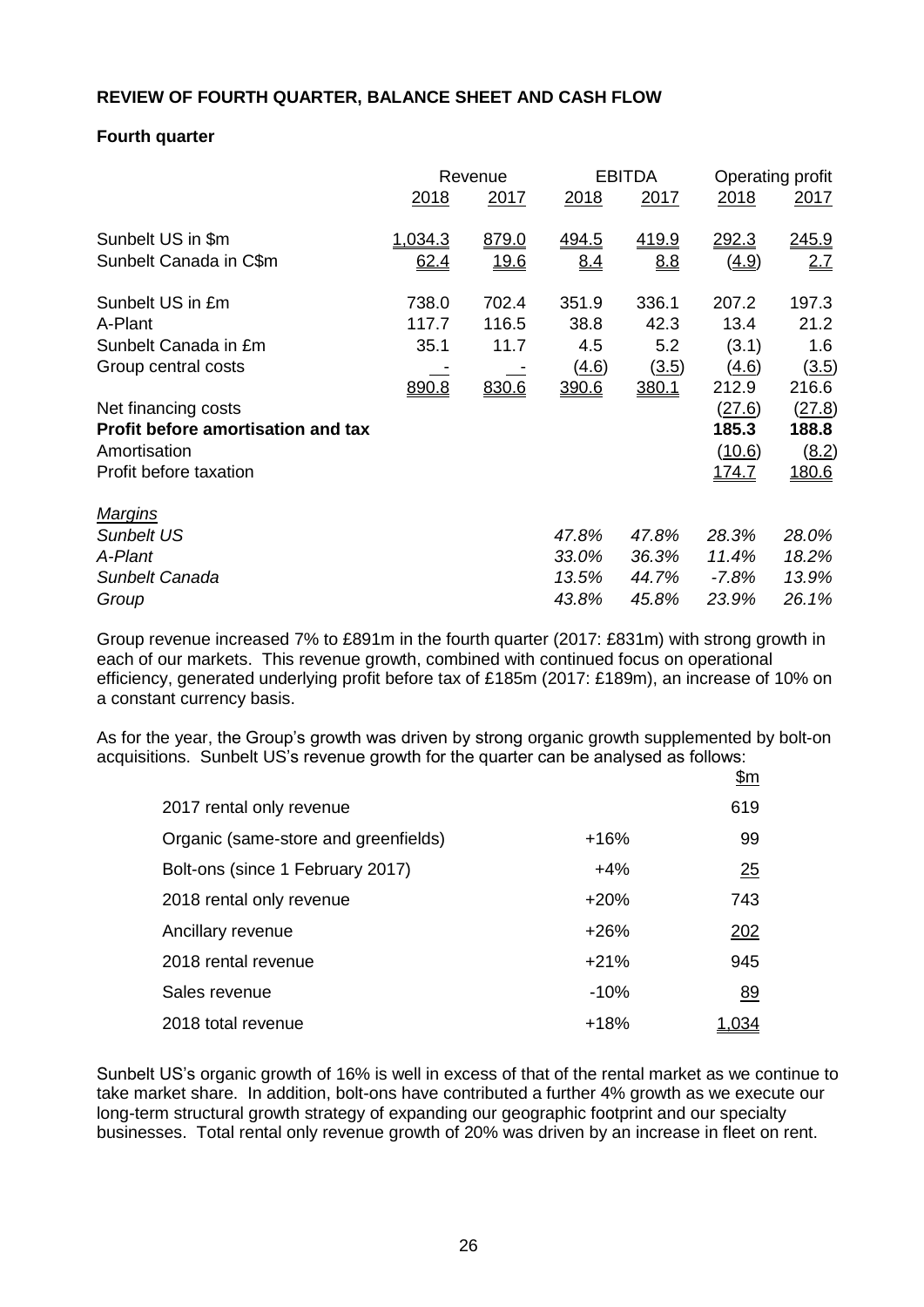A-Plant generated rental only revenue up 6% at £82m (2017: £77m) in the quarter. This reflected increased fleet on rent, partially offset by yield. The lower growth rate from prior quarters reflects prior year acquisitions which are now included in the comparatives.

Following the acquisition of CRS in August, Sunbelt Canada delivered revenue of C\$62m (2017: C\$20m) in the quarter.

Group operating profit of £213m (2017: £217m) increased 10% on a constant currency basis. After net financing costs of £28m (2017: £28m), Group profit before amortisation of intangibles and taxation was £185m (2017: £189m). After amortisation of £10m, the statutory profit before taxation was £175m (2017: £181m).

### **Balance sheet**

#### Fixed assets

Capital expenditure in the year totalled £1,239m (2017: £1,086m) with £1,100m invested in the rental fleet (2017: £983m). Expenditure on rental equipment was 89% of total capital expenditure with the balance relating to the delivery vehicle fleet, property improvements and IT equipment. Capital expenditure by division was:

|                                                         | Replacement | 2018<br>Growth | <b>Total</b>   | 2017<br>Total  |
|---------------------------------------------------------|-------------|----------------|----------------|----------------|
| Sunbelt US in \$m                                       | 346.6       | <u>921.2</u>   | 1,267.8        | 1,039.1        |
| Sunbelt Canada in C\$m                                  | 21.2        | 55.0           | <u>76.2</u>    | 33.5           |
| Sunbelt US in £m                                        | 251.6       | 668.8          | 920.4          | 803.2          |
| A-Plant                                                 | 76.6        | 60.3           | 136.9          | 164.1          |
| Sunbelt Canada in £m                                    | 12.0        | 31.1           | 43.1           | <u>15.9</u>    |
| Total rental equipment                                  | 340.2       | 760.2          | 1,100.4        | 983.2          |
| Delivery vehicles, property improvements & IT equipment |             |                | 138.3          | 102.4          |
| Total additions                                         |             |                | <u>1,238.7</u> | <u>1,085.6</u> |
|                                                         |             |                |                |                |

In a strong US rental market, \$921m of rental equipment capital expenditure was spent on growth while, with a lower replacement need, only \$347m was invested in replacement of existing fleet. The growth proportion is estimated on the basis of the assumption that replacement capital expenditure in any period is equal to the original cost of equipment sold.

The average age of the Group's serialised rental equipment, which constitutes the substantial majority of our fleet, at 30 April 2018 was 32 months (2017: 29 months) on a net book value basis. Sunbelt US's fleet had an average age of 32 months (2017: 29 months), A-Plant's fleet had an average age of 32 months (2017: 29 months) and Sunbelt Canada's fleet had an average age of 28 months (2017: 20 months).  $L T M$   $L T M$ 

|                        |               | Rental fleet at original cost |              | LTM rental | LIVI<br>dollar | ᆫᆝᄢ<br>physical |
|------------------------|---------------|-------------------------------|--------------|------------|----------------|-----------------|
|                        | 30 April 2018 | 30 April 2017                 | LTM average  | revenue    | utilisation    | utilisation     |
| Sunbelt US in \$m      | <u>7,552</u>  | 6,439                         | <u>7,061</u> | 3,887      | 55%            | <u>72%</u>      |
| Sunbelt Canada in C\$m | 394           | <u> 167</u>                   | 310          | <u>185</u> | 60%            | n/a             |
| Sunbelt US in £m       | 5.482         | 4.977                         | 5.277        | 2.905      | 55%            | 72%             |
| A-Plant                | 862           | 774                           | 846          | 405        | 48%            | 68%             |
| Sunbelt Canada in £m   | 223           | 95                            | <u>182</u>   | 108        | 60%            | n/a             |
|                        | 6,567         | 5.846                         | 6,305        | 3,418      |                |                 |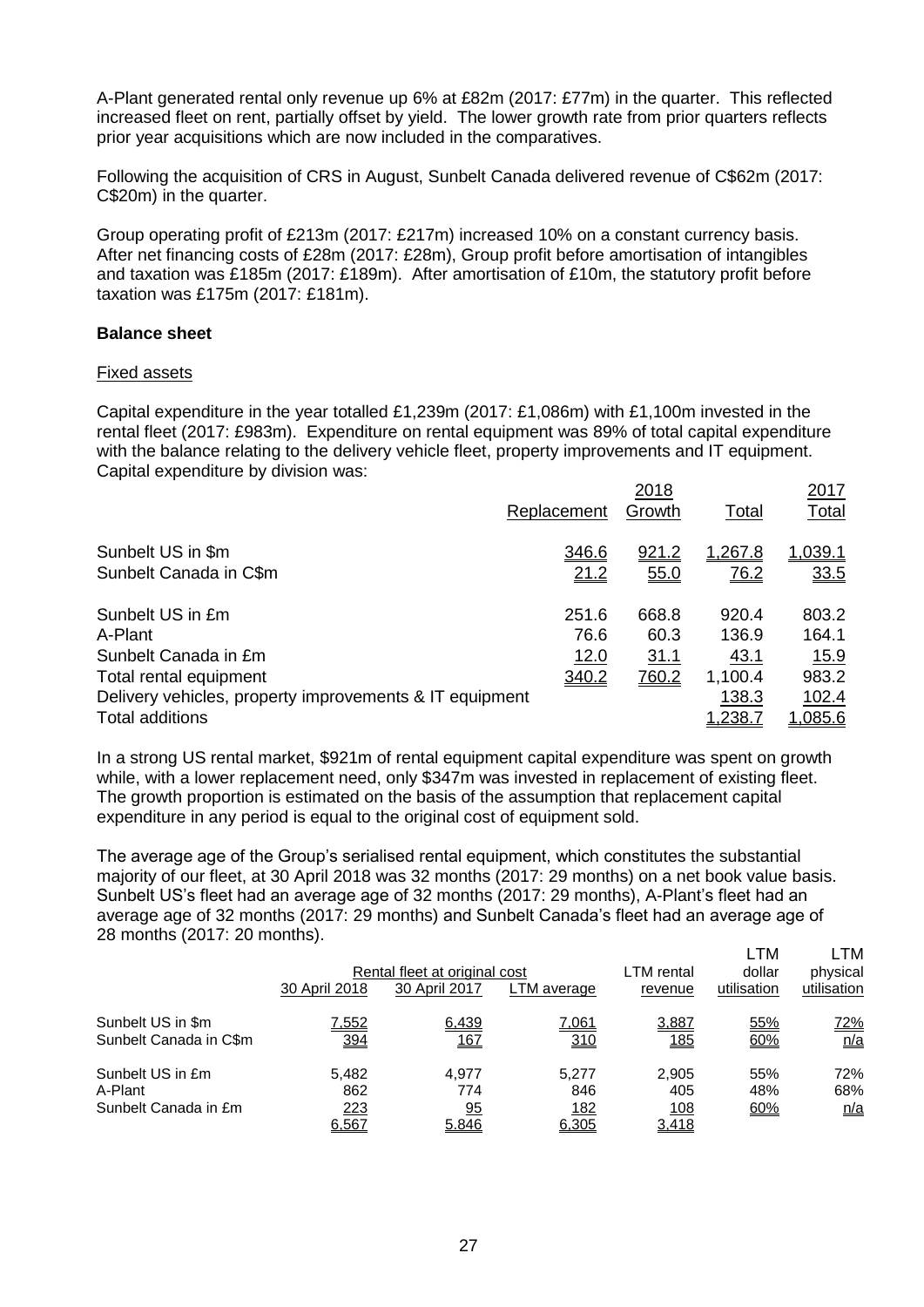Dollar utilisation was 55% at Sunbelt US (2017: 54%), 48% at A-Plant (2017: 51%) and 60% at Sunbelt Canada (2017: 40%). The Sunbelt US dollar utilisation is ahead of where it was a year ago as the drag effect of yield and the increased cost of fleet moderates. The lower A-Plant dollar utilisation reflects the adverse yield effect while Sunbelt Canada has benefitted from the acquisition of CRS. Physical utilisation at Sunbelt US was 72% (2017: 71%) and 68% at A-Plant (2017: 69%).

# Trade receivables

Receivable days at 30 April 2018 were 50 days (2017: 50 days). The bad debt charge for the last twelve months ended 30 April 2018 as a percentage of total turnover was 0.6% (2017: 0.8%). Trade receivables at 30 April 2018 of £556m (2017: £506m) are stated net of allowances for bad debts and credit notes of £43m (2017: £38m) with the allowance representing 7.2% (2017: 7.1%) of gross receivables.

# Trade and other payables

Group payable days were 57 days in 2018 (2017: 69 days) with capital expenditure related payables, which have longer payment terms, totalling £269m (2017: £237m). Payment periods for purchases other than rental equipment vary between seven and 60 days and for rental equipment between 30 and 120 days.

# **Cash flow and net debt**

|                                                                 |                  | Year to<br>30 April |
|-----------------------------------------------------------------|------------------|---------------------|
|                                                                 | 2018<br>£m       | <u>2017</u><br>£m   |
| <b>EBITDA before exceptional items</b>                          | 1,733.1          | <u>1,504.4</u>      |
| Cash inflow from operations before exceptional                  |                  |                     |
| items and changes in rental equipment<br>Cash conversion ratio* | 1,681.2<br>97.0% | 1,444.2<br>96.0%    |
| Replacement rental capital expenditure                          | (375.8)          | (413.9)             |
| Payments for non-rental capital expenditure                     | (141.2)          | (112.8)             |
| Rental equipment disposal proceeds                              | 151.8            | 153.4               |
| Other property, plant and equipment disposal proceeds           | 8.9              | 7.4                 |
| Tax (net)                                                       | (97.6)           | (49.5)              |
| Financing costs                                                 | (110.0)          | (101.5)             |
| Cash inflow before growth capex and                             |                  |                     |
| payment of exceptional costs                                    | 1,117.3          | 927.3               |
| Growth rental capital expenditure                               | (705.9)          | (607.9)             |
| <b>Exceptional costs</b>                                        | (25.2)           |                     |
| Free cash flow                                                  | 386.2            | 319.4               |
| <b>Business acquisitions</b>                                    | <u>(359.0)</u>   | (421.1)             |
| Total cash generated/(absorbed)                                 | 27.2             | (101.7)             |
| <b>Dividends</b>                                                | (140.5)          | (116.1)             |
| Purchase of own shares by the Company                           | (158.2)          | (48.0)              |
| Purchase of own shares by the ESOT                              | (10.2)           | (7.2)               |
| Increase in net debt due to cash flow                           | <u>(281.7)</u>   | <u>(273.0)</u>      |

\* Cash inflow from operations before exceptional items and changes in rental equipment as a percentage of EBITDA before exceptional items.

Cash inflow from operations before payment of exceptional costs and the net investment in the rental fleet increased by 16% to £1,681m. The cash conversion ratio for the year was 97% (2017: 96%).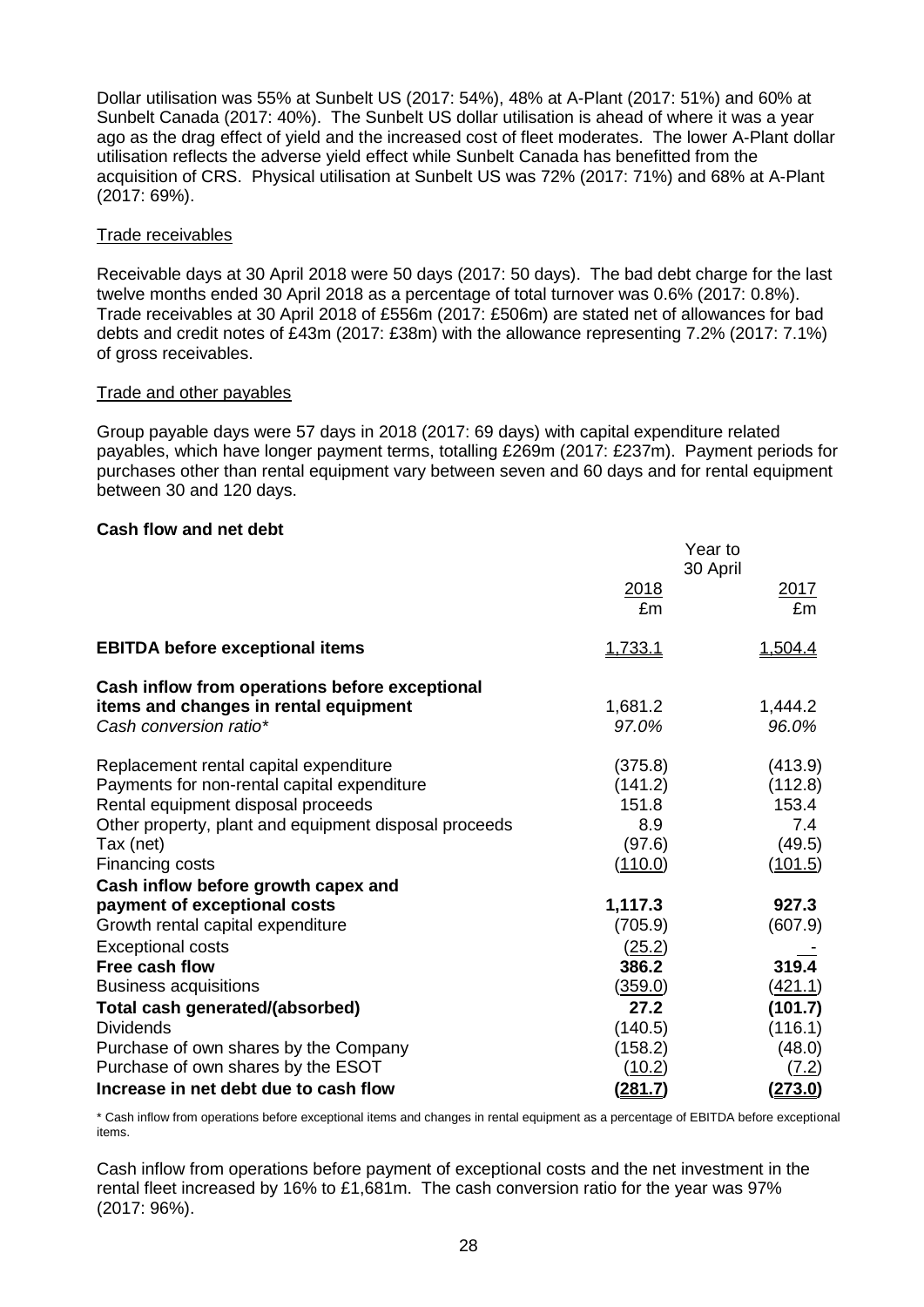Total payments for capital expenditure (rental equipment, other PPE and purchased intangibles) during the year were £1,223m (2017: £1,135m). Disposal proceeds received totalled £161m (2017: £161m), giving net payments for capital expenditure of £1,062m in the year (2017: £974m). Financing costs paid totalled £110m (2017: £102m) while tax payments were £98m (2017: £49m).

Financing costs paid typically differ from the charge in the income statement due to the timing of interest payments in the year and non-cash interest charges. In addition, the exceptional costs incurred represent the amounts paid to settle the interest and call premium due on the \$900m senior secured notes which were satisfied and discharged in August 2017.

Accordingly, the Group generated £1,117m (2017: £927m) of net cash before discretionary investments made to enlarge the size and hence earning capacity of its rental fleet and on acquisitions. After growth capital expenditure and payment of exceptional costs, there was a free cash inflow of £386m (2017: £319m) and, after acquisition expenditure of £359m (2017: £421m), a net cash inflow of £27m (2017: outflow of £102m).

### Net debt

|                                                       | 2018    | 2017           |
|-------------------------------------------------------|---------|----------------|
|                                                       | £m      | £m             |
| First priority senior secured bank debt               | 1,508.5 | 1,449.2        |
| Finance lease obligations                             | 5.3     | 4.4            |
| 6.5% second priority senior secured notes, due 2022   |         | 699.4          |
| 5.625% second priority senior secured notes, due 2024 | 358.4   | 381.0          |
| 4.125% second priority senior secured notes, due 2025 | 429.5   |                |
| 4.375% second priority senior secured notes, due 2027 | 429.4   |                |
|                                                       | 2,731.1 | 2,534.0        |
| Cash and cash equivalents                             | (19.1)  | (6.3)          |
| Total net debt                                        | 2,712.0 | <u>2,527.7</u> |

Net debt at 30 April 2018 was £2,712m with the increase since 30 April 2017 reflecting the net cash outflow set out above, partially offset by £140m of currency translation benefit. The Group's EBITDA for the year ended 30 April 2018 was £1,733m and the ratio of net debt to EBITDA was 1.6 times at 30 April 2018 (2017: 1.7 times) on a constant currency basis and 1.6 times (2017: 1.7 times) on a reported basis.

# **Financial risk management**

The Group's trading and financing activities expose it to various financial risks that, if left unmanaged, could adversely impact on current or future earnings. Although not necessarily mutually exclusive, these financial risks are categorised separately according to their different generic risk characteristics and include market risk (foreign currency risk and interest rate risk), credit risk and liquidity risk.

# Market risk

The Group's activities expose it primarily to interest rate and currency risk. Interest rate risk is monitored on a continuous basis and managed, where appropriate, through the use of interest rate swaps whereas the use of forward foreign exchange contracts to manage currency risk is considered on an individual non-trading transaction basis. The Group is not exposed to commodity price risk or equity price risk as defined in IFRS 7.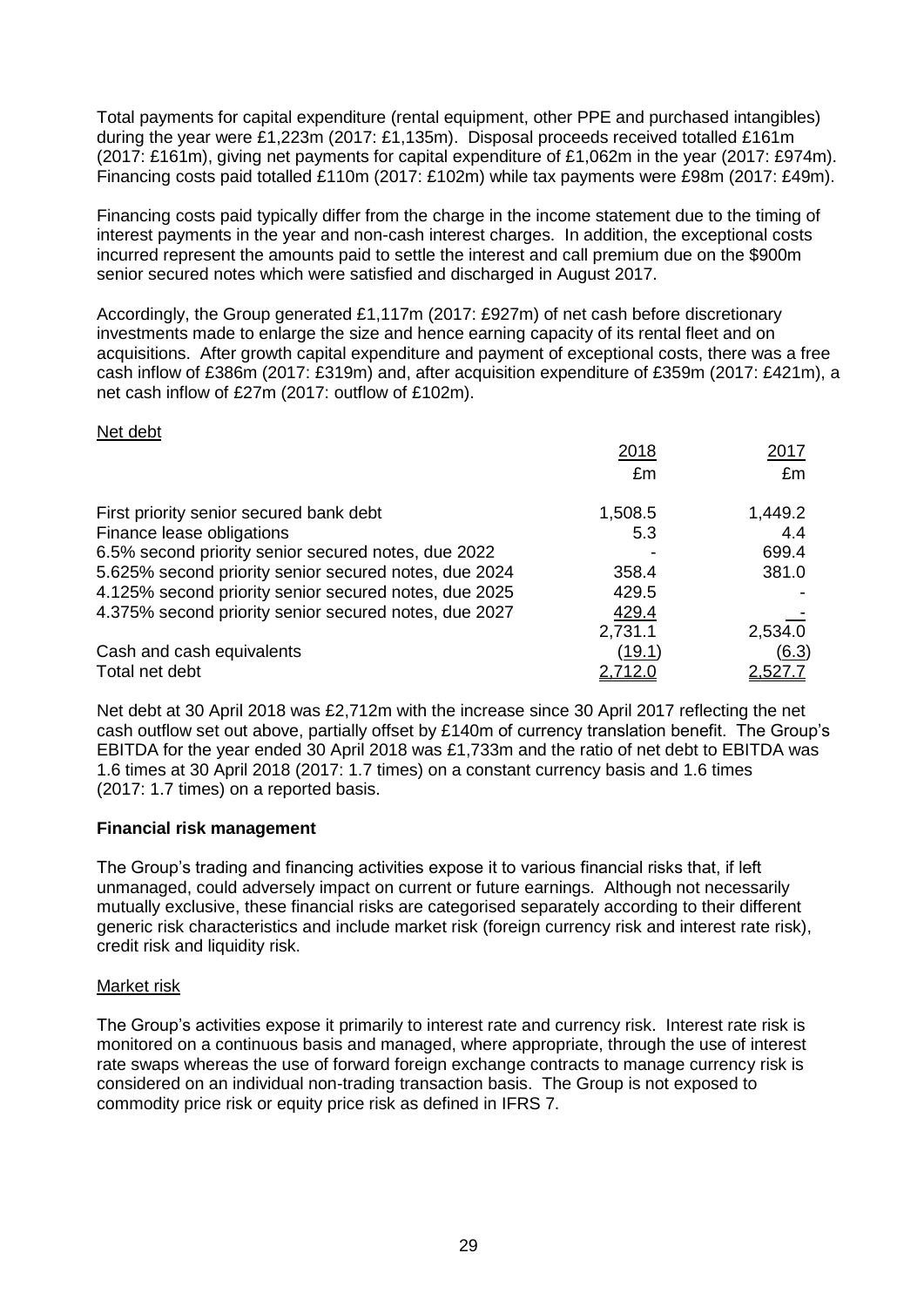### *Interest rate risk*

The Group has fixed and variable rate debt in issue with 45% of the drawn debt at a fixed rate as at 30 April 2018. The Group's accounting policy requires all borrowings to be held at amortised cost. As a result, the carrying value of fixed rate debt is unaffected by changes in credit conditions in the debt markets and there is therefore no exposure to fair value interest rate risk. The Group's debt that bears interest at a variable rate comprises all outstanding borrowings under the senior secured credit facility. The interest rates currently applicable to this variable rate debt are LIBOR as applicable to the currency borrowed plus 175bp.

The Group periodically utilises interest rate swap agreements to manage and mitigate its exposure to changes in interest rates. However, during the year ended and as at 30 April 2018, the Group had no such swap agreements outstanding. The Group may, at times, hold cash and cash equivalents, which earn interest at a variable rate.

# *Currency risk*

Currency risk is predominantly translation risk as there are no significant transactions in the ordinary course of business that take place between foreign entities. The Group's reporting currency is the pound sterling. However, a majority of our assets, liabilities, revenue and costs is denominated in US dollars. The Group has arranged its financing such that, at 30 April 2018, 92% of its debt was denominated in US (and Canadian) dollars so that there is a natural partial offset between its dollar-denominated net assets and earnings and its dollar-denominated debt and interest expense. At 30 April 2018, dollar denominated debt represented approximately 55% of the value of dollar-denominated net assets (other than debt). Based on the current currency mix of our profits and on dollar debt levels, interest and exchange rates at 30 April 2018, a 1% change in the US dollar exchange rate would impact pre-tax profit by £9m.

The Group's exposure to exchange rate movements on trading transactions is relatively limited. All Group companies invoice revenue in their respective local currency and generally incur expense and purchase assets in their local currency. Consequently, the Group does not routinely hedge either forecast foreign exchange exposures or the impact of exchange rate movements on the translation of overseas profits into sterling. Where the Group does hedge, it maintains appropriate hedging documentation. Foreign exchange risk on significant non-trading transactions (e.g. acquisitions) is considered on an individual basis.

# Credit risk

The Group's principal financial assets are cash and bank balances and trade and other receivables. The Group's credit risk is primarily attributable to its trade receivables. The amounts presented in the balance sheet are net of allowances for doubtful receivables. The credit risk on liquid funds and derivative financial instruments is limited because the counterparties are banks with high credit ratings assigned by international credit rating agencies.

The Group has a large number of unrelated customers, serving over 650,000 during the financial year, and does not have any significant credit exposure to any particular customer. Each business segment manages its own exposure to credit risk according to the economic circumstances and characteristics of the markets they serve. The Group believes that management of credit risk on a devolved basis enables it to assess and manage credit risk more effectively. However, broad principles of credit risk management practice are observed across the Group, such as the use of credit reference agencies and the maintenance of credit control functions.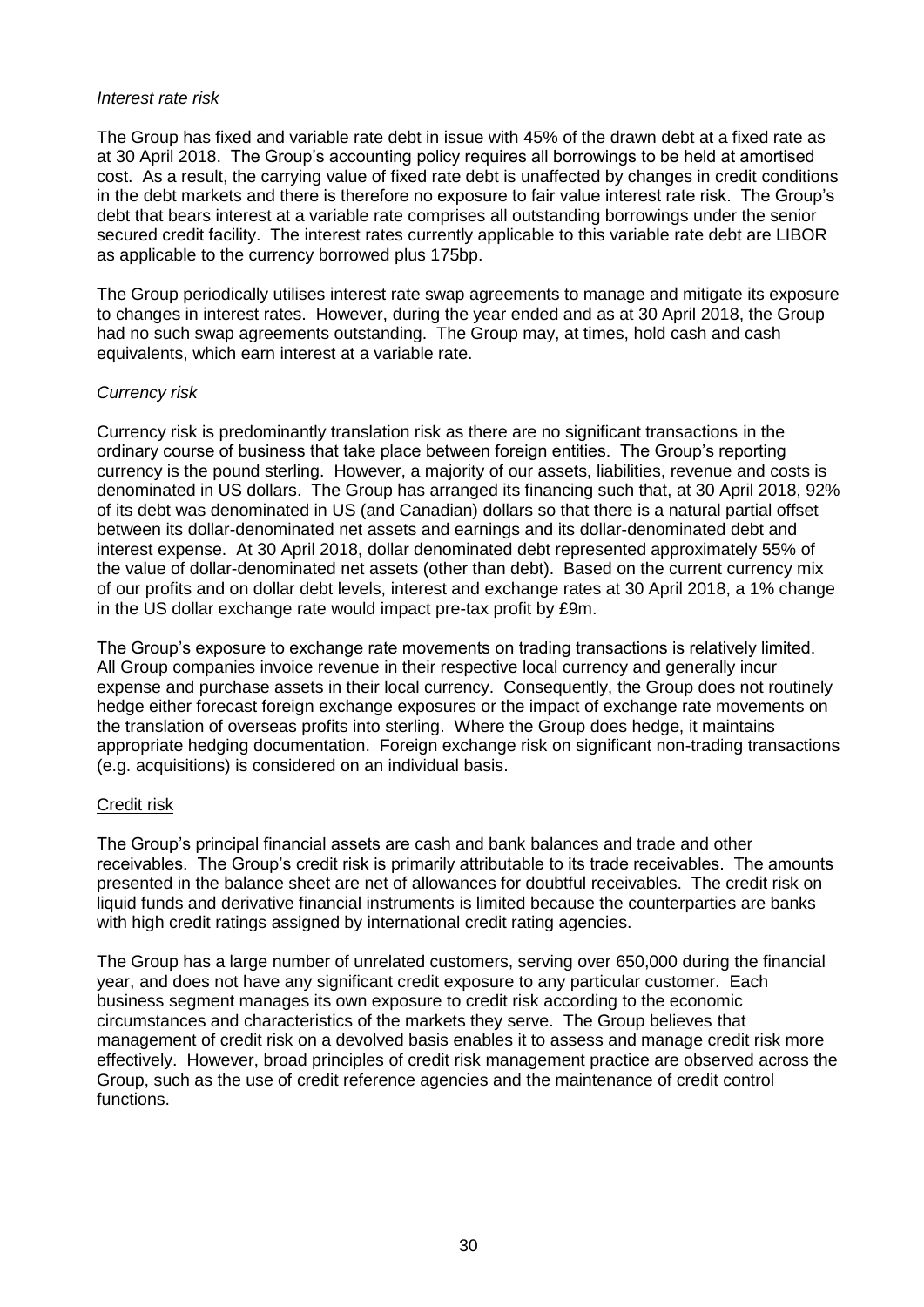### Liquidity risk

Liquidity risk is the risk that the Group could experience difficulties in meeting its commitments to creditors as financial liabilities fall due for payment.

The Group generates significant free cash flow before investment (defined as cash flow from operations less replacement capital expenditure net of proceeds of asset disposals, interest paid and tax paid). This free cash flow before investment is available to the Group to invest in growth capital expenditure, acquisitions, dividend payments and other returns to shareholders or to reduce debt.

In addition to the strong free cash flow from normal trading activities, additional liquidity is available through the Group's senior secured debt facility. At 30 April 2018, availability under the \$3.1bn facility was \$1,115m (£809m).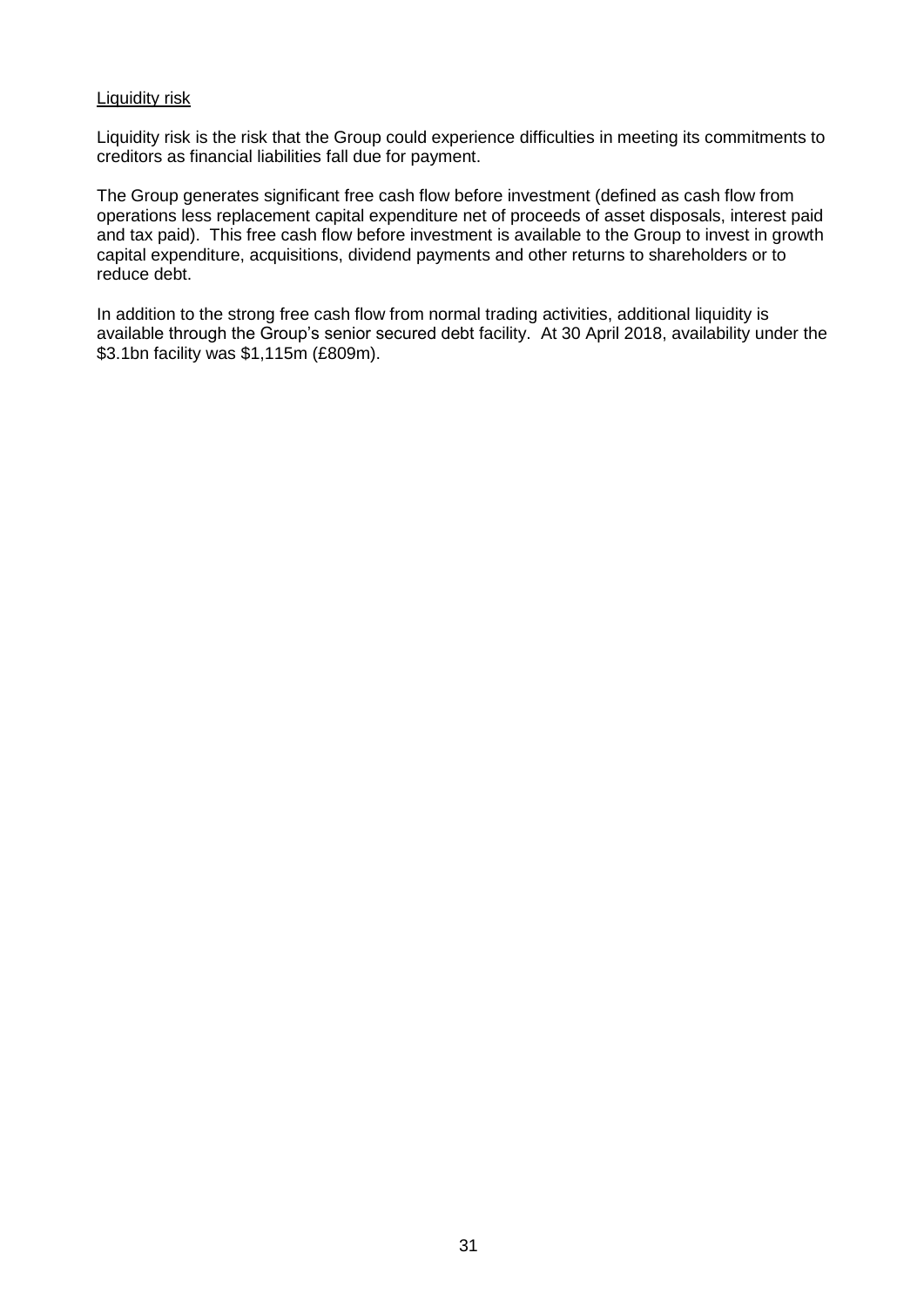# **Principal risks and uncertainties**

The Group faces a number of risks and uncertainties in its day-to-day operations and it is management's role to mitigate and manage these risks. The Board has established a formal risk management process which has identified the following principal risks and uncertainties which could affect employees, operations, revenue, profits, cash flows and assets of the Group.

### Economic conditions

### *Potential impact*

In the longer term, there is a link between demand for our services and levels of economic activity. The construction industry, which affects our business, is cyclical and typically lags the general economic cycle by between 12 and 24 months.

The impact of Brexit on the UK economy is considered as part of this risk.

### *Mitigation*

- Prudent management through the different phases of the cycle.
- Flexibility in the business model.
- Capital structure and debt facilities arranged in recognition of the cyclical nature of our market and able to withstand market shocks.

#### *Change*

Our performance is benefiting from the economic cycle and we expect to see further upside as the economic recovery continues. However, our longer term planning is focused on the next downturn to ensure we have the financial firepower at the bottom of the cycle to achieve the next 'stepchange' in business performance.

### **Competition**

#### *Potential impact*

The already competitive market could become even more competitive and we could suffer increased competition from large national competitors or small companies operating at a local level resulting in reduced market share and lower revenue.

#### *Mitigation*

- Create commercial advantage by providing the highest level of service, consistently and at a price which offers value.
- Differentiation of service.
- Excel in the areas that provide barriers to entry to newcomers: industry-leading IT, experienced personnel and a broad network and equipment fleet.
- Regularly estimate and monitor our market share and track the performance of our competitors.

#### *Change*

Our competitive position continues to improve. We are growing faster than our larger competitors and the market, and continue to take market share from our smaller, less well financed competitors. We have 8% market share in the US, 3% in Canada and 8% in the UK.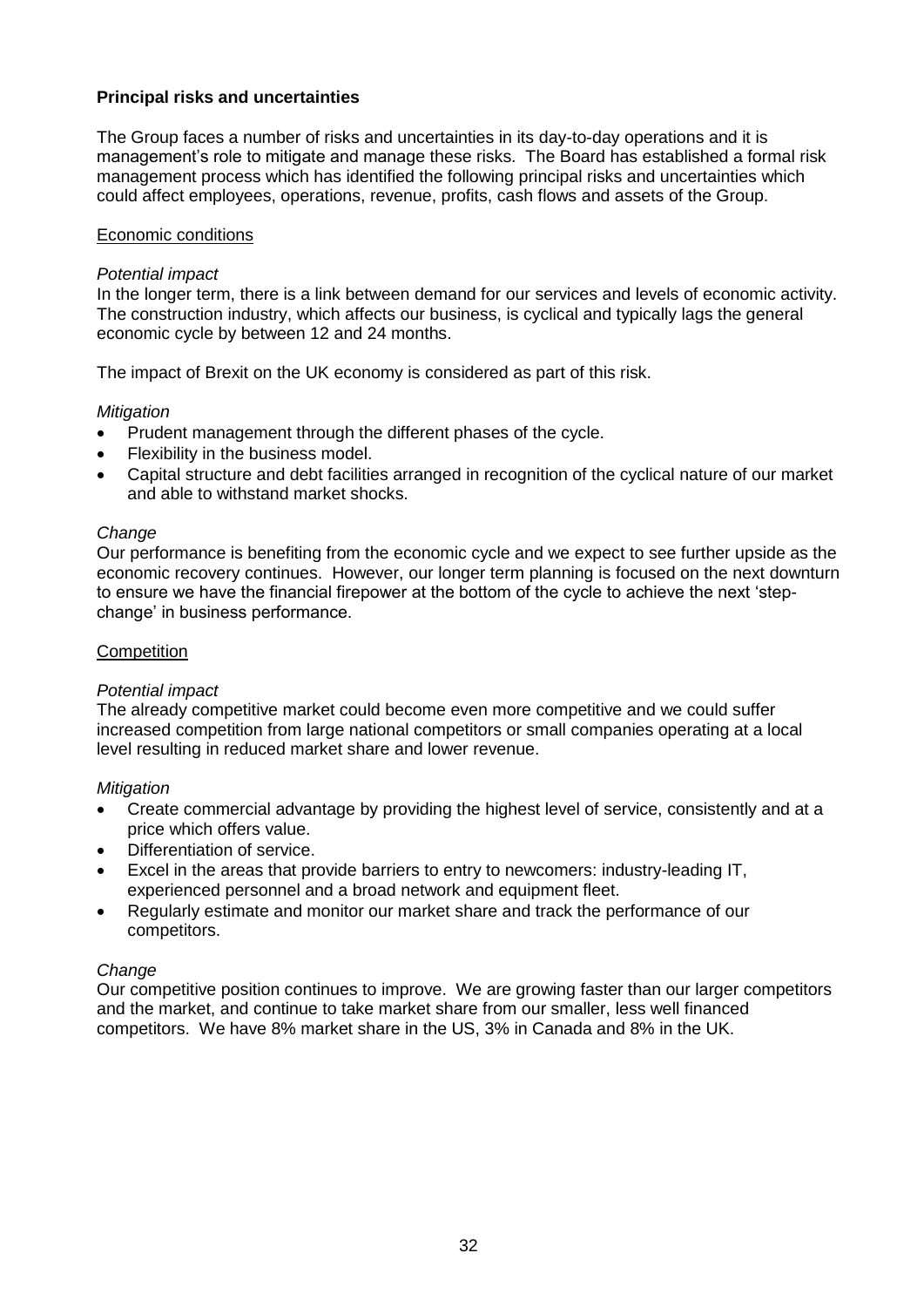# Financing

# *Potential impact*

Debt facilities are only ever committed for a finite period of time and we need to plan to renew our facilities before they mature and guard against default. Our loan agreements also contain conditions (known as covenants) with which we must comply.

# *Mitigation*

- Maintain conservative (1.5 to 2 times) net debt to EBITDA leverage which helps minimise our refinancing risk.
- Maintain long debt maturities.
- Use of an asset-based senior facility means none of our debt contains quarterly financial covenants when availability under the facility exceeds \$310m.

# *Change*

At 30 April 2018, our facilities were committed for an average of six years, leverage was at 1.6 times and availability under the senior debt facility was \$1,115m.

# Business continuity

# *Potential impact*

We are heavily dependent on technology for the smooth running of our business given the large number of both units of equipment we rent and our customers. A cyber security incident could lead to a loss of commercially sensitive data, a loss of data integrity within our systems or loss of financial assets through fraud. A cyber attack or serious uncured failure in our systems could result in us being unable to deliver service to our customers. As a result, we could suffer reputational loss, financial loss and penalties.

# *Mitigation*

- Robust and well-protected data centres with multiple data links to protect against the risk of failure.
- Detailed business recovery plans which are tested periodically.
- Separate near-live back-up data centres which are designed to be able to provide the necessary services in the event of a failure at the primary site.
- Use of antivirus and malware software, firewalls, email scanning and internet monitoring as an integral part of our security plan.
- Continued focus on development of IT strategy taking advantage of cloud technology available.

# *Change*

Our business continuity plans were reviewed and updated during the year and our disaster recovery plans are tested regularly.

# People

# *Potential impact*

Retaining and attracting good people is key to delivering superior performance and customer service.

Excessive staff turnover is likely to impact on our ability to maintain the appropriate quality of service to our customers and would ultimately impact our financial performance adversely.

At a leadership level, succession planning is required to ensure the Group can continue to inspire the right culture, leadership and behaviours and meet its strategic objectives.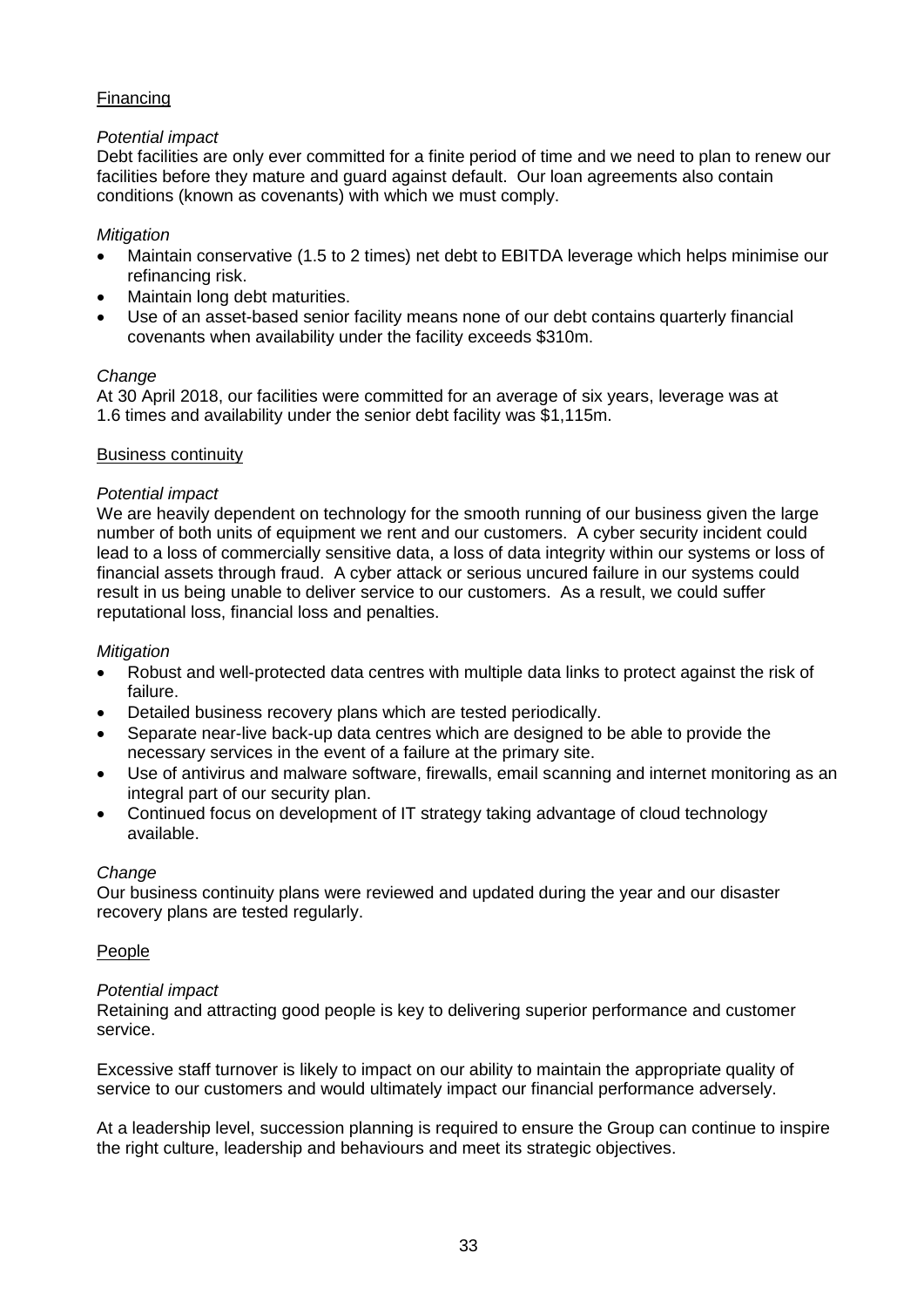# *Mitigation*

- Provide well-structured and competitive reward and benefit packages that ensure our ability to attract and retain the employees we need.
- Ensure that our staff have the right working environment and equipment to enable them to do the best job possible and maximise their satisfaction at work.
- Invest in training and career development opportunities for our people to support them in their careers.
- Ensure succession plans are in place and reviewed regularly which meet the ongoing needs of the Group.

### *Change*

Our compensation and incentive programmes have continued to evolve to reflect market conditions and the economic environment.

Staff turnover was at a similar level to the prior year as our well-trained, knowledgeable staff have become targets for our competitors.

We continue to invest in training and career development with over 250 courses offered across both businesses.

### Health and safety

### *Potential impact*

We need to comply with laws and regulations governing occupational health and safety matters. Furthermore, accidents could happen which might result in injury to an individual, claims against the Group and damage to our reputation.

### *Mitigation*

- Maintain appropriate health and safety policies and procedures regarding the need to comply with laws and regulations and to reasonably guard our employees against the risk of injury.
- Induction and training programmes reinforce health and safety policies.
- Programmes to support our customers exercising their responsibility to their own workforces when using our equipment.
- Maintain appropriate insurance coverage.

#### *Change*

In terms of reportable incidents, the RIDDOR (Reporting of Injuries, Diseases and Dangerous Occurrences Regulations) reportable rate was 0.33 (2017: 0.32) in Sunbelt US, 0.08 (2017: nil) in Sunbelt Canada and 0.22 in A-Plant (2017: 0.20).

# **Environmental**

#### *Potential impact*

We need to comply with the numerous laws governing environmental protection matters. These laws regulate such issues as wastewater, stormwater, solid and hazardous wastes and materials, and air quality. Breaches potentially create hazards to our employees, damage to our reputation and expose the Group to, amongst other things, the cost of investigating and remediating contamination and also fines and penalties for non-compliance.

#### *Mitigation*

- Policies and procedures in place at all our stores regarding the need to adhere to local laws and regulations.
- Procurement policies reflect the need for the latest available emissions management and fuel efficiency tools in our fleet.
- Monitoring and reporting of carbon emissions.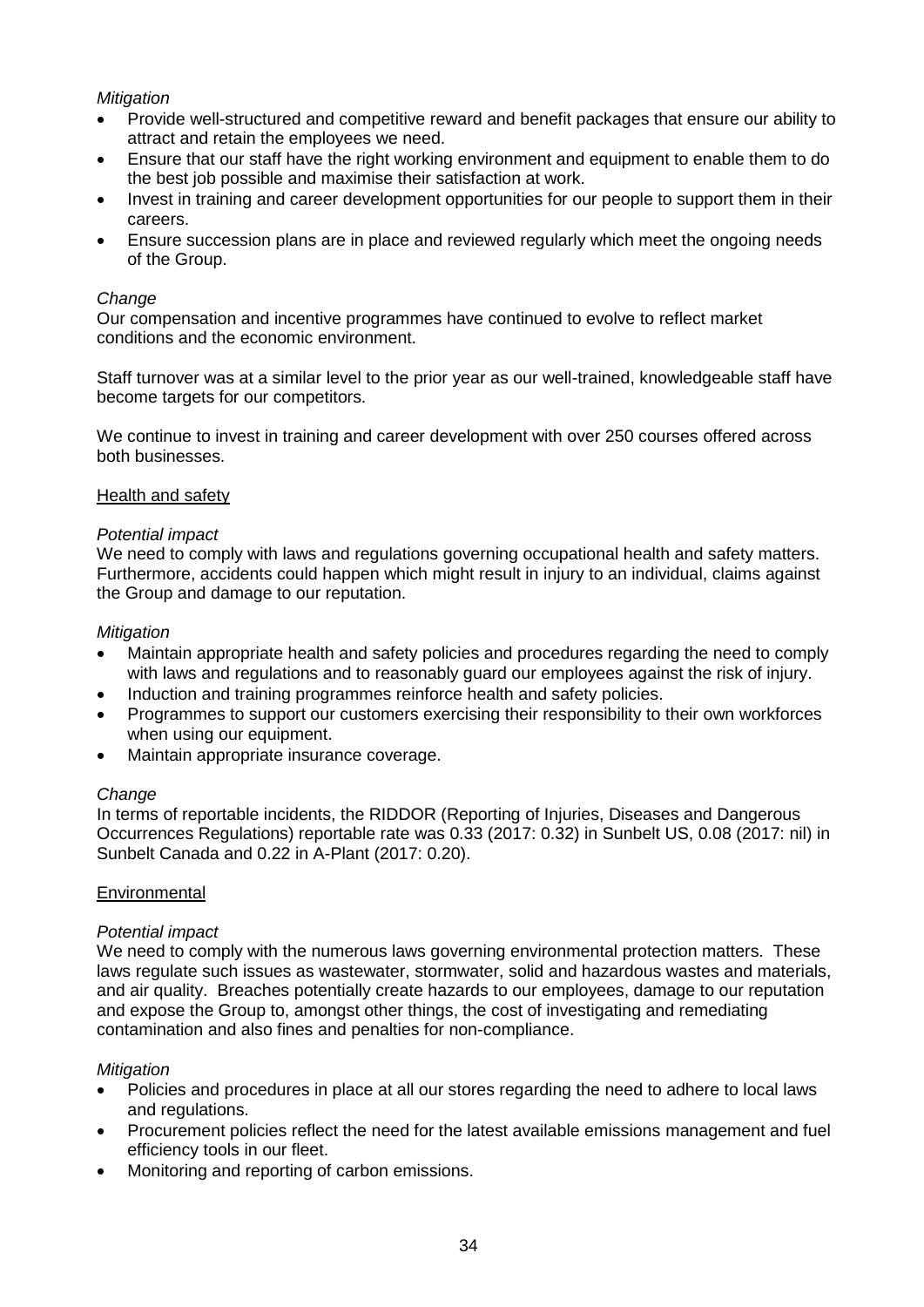# *Change*

We continue to seek to reduce the environmental impact of our business and invest in technology to reduce the environmental impact on our customers' businesses. In 2017/18 we reduced our carbon emission intensity ratio to 72 (2017: 79) in Sunbelt US and 74 (2017: 80) in A-Plant. Following the acquisition of CRS, Sunbelt Canada's carbon emission intensity ratio was 67.

### Laws and regulations

### *Potential impact*

Failure to comply with the frequently changing regulatory environment could result in reputational damage or financial penalty.

### *Mitigation*

- Maintaining a legal function to oversee management of these risks and to achieve compliance with relevant legislation.
- Group-wide ethics policy and whistle-blowing arrangements.
- Evolving policies and practices to take account of changes in legal obligations.
- Training and induction programmes ensure our staff receive appropriate training and briefing on the relevant policies.

#### *Change*

We monitor regulatory and legislation changes to ensure our policies and practices reflect them and we comply with relevant legislation.

Our whistle-blowing arrangements are well established and the Company Secretary reports matters arising to the Audit Committee during the course of the year. During the year over 2,700 people in Sunbelt US, 300 people in Canada and 750 people in A-Plant underwent induction training and additional training programmes were undertaken in safety.

# **OPERATING STATISTICS**

|                  |      | Number of rental stores |            | Staff numbers |
|------------------|------|-------------------------|------------|---------------|
|                  | 2018 | 2017                    | 2018       | 2017          |
| Sunbelt US       | 658  | 612                     | 11,722     | 10,514        |
| A-Plant          | 187  | 179                     | 3,571      | 3,473         |
| Sunbelt Canada   | 54   | 17                      | 688        | 220           |
| Corporate office |      |                         | <u> 15</u> | <u>13</u>     |
| Group            | 899  | <u>808</u>              | 15.996     | 14.220        |

Sunbelt US's rental store number includes 19 Sunbelt at Lowes stores at 30 April 2018 (2017: 23).